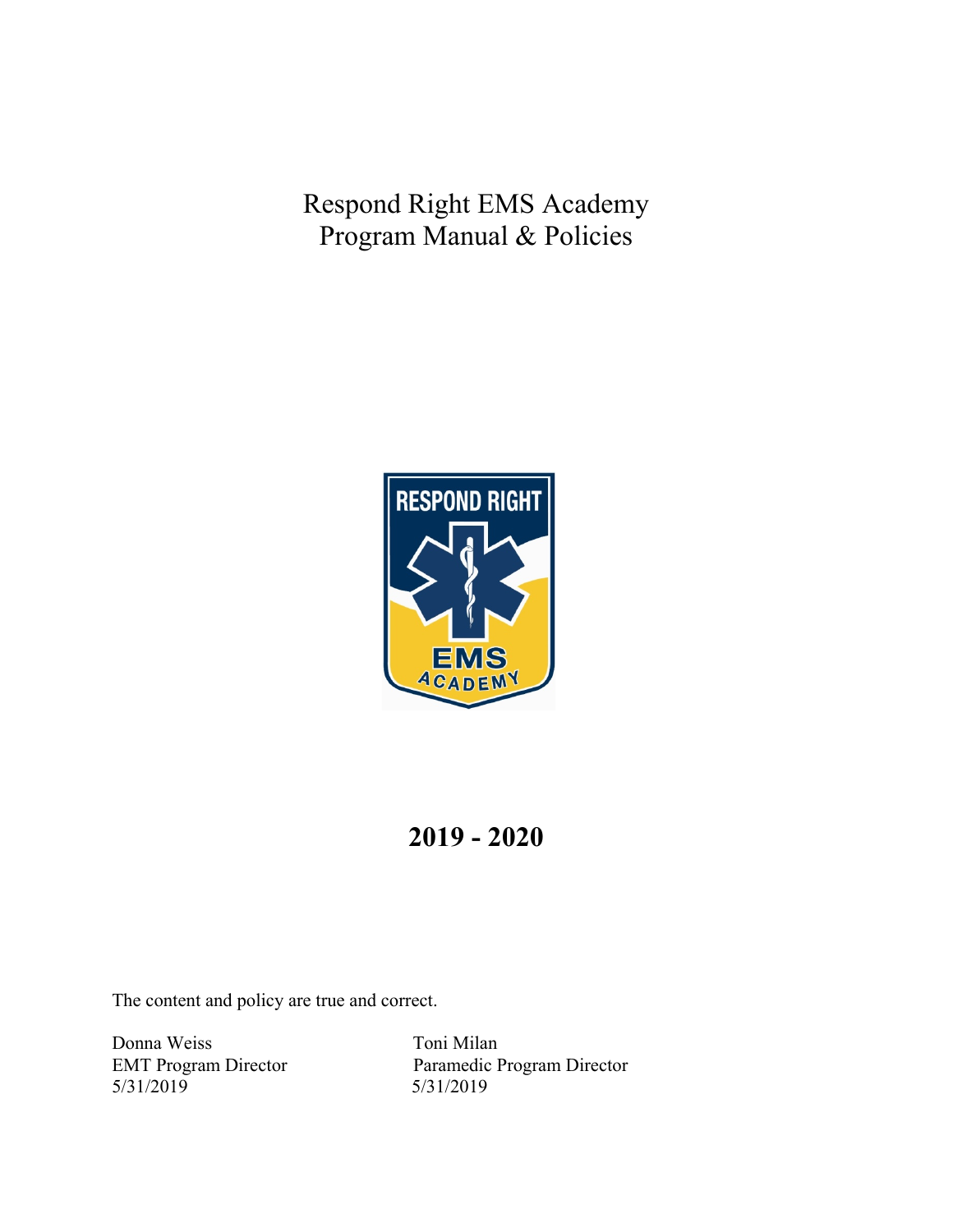| Table of Contents |  |
|-------------------|--|
|                   |  |
|                   |  |
|                   |  |
|                   |  |
|                   |  |
|                   |  |
|                   |  |
|                   |  |
|                   |  |
|                   |  |
|                   |  |
|                   |  |
|                   |  |
|                   |  |
|                   |  |
|                   |  |
|                   |  |
|                   |  |
|                   |  |
|                   |  |
|                   |  |
|                   |  |
|                   |  |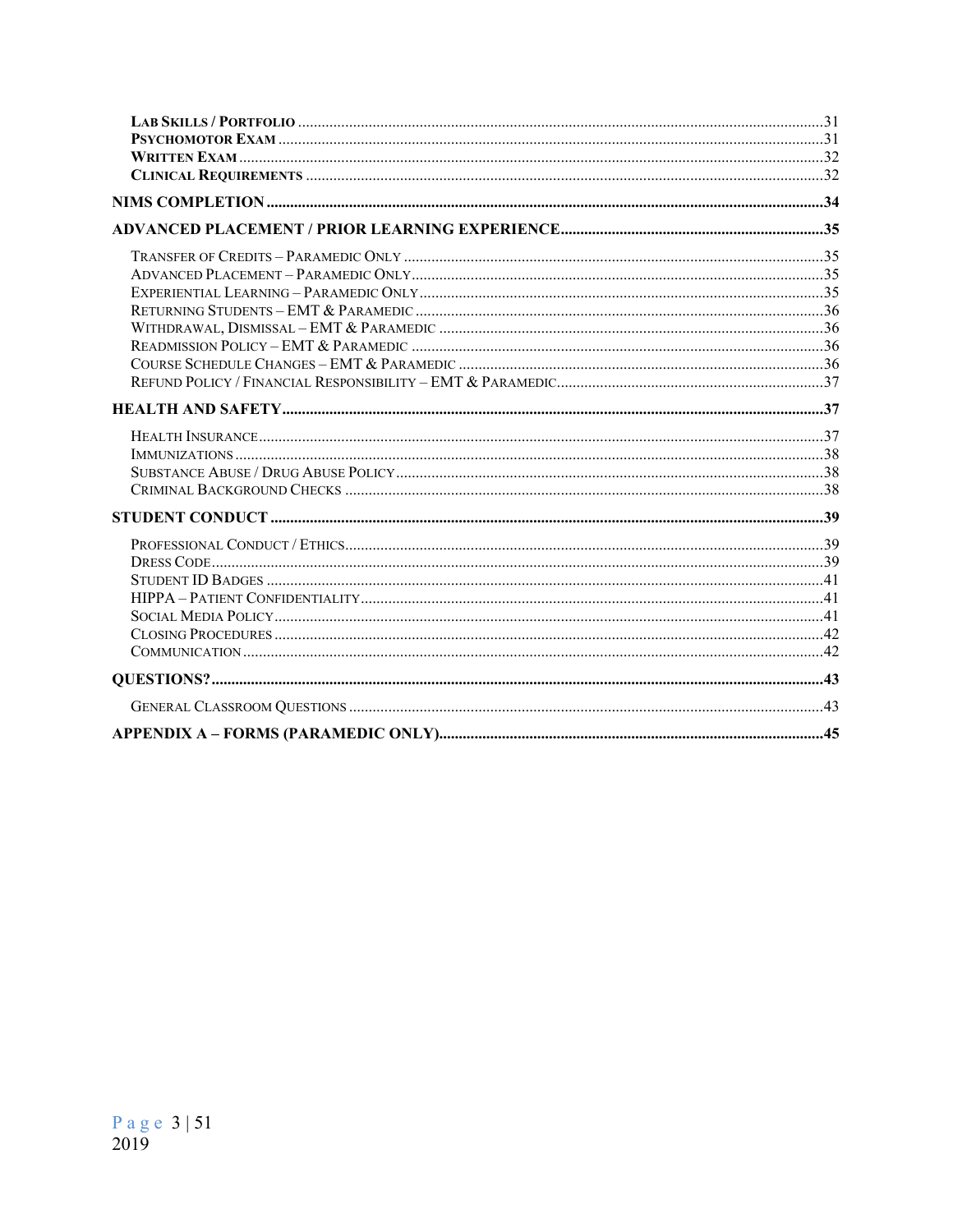#### Dear Students:

I want to welcome you to Respond Right EMS Academy. As you enter the field of prehospital care and emergency medical services (EMS) you must understand that these professions require critical decisions to be made when seconds matter. You are entering a field that requires compassion, knowledge and skill. Over the course of your training you will learn the skills and knowledge that are necessary to prepare you for the practical and written exam that is required to obtain your Paramedic license. Don't lose sight of the real goal – we are training you to save lives. You are learning to deliver patient care and to be an excellent care provider. Study with that intent.

Our goal at Respond Right EMS Academy is to prepare you as a competent, entry level EMT's and paramedics. This requires dedication on both of our parts. To establish clear expectations and guidelines you must agree to abide by the rules and regulations as set forth in this manual. If you have questions or need clarification, please ask your instructor or program director.

We sincerely thank you for choosing RREMSA for your education. Stay safe and happy learning!

Co-Owner Co-Owner

Toni Milan, BS, EMT-P Donna Weiss, AAS, FF/EMT-P Program Director, Paramedic Program Director, EMT-Basic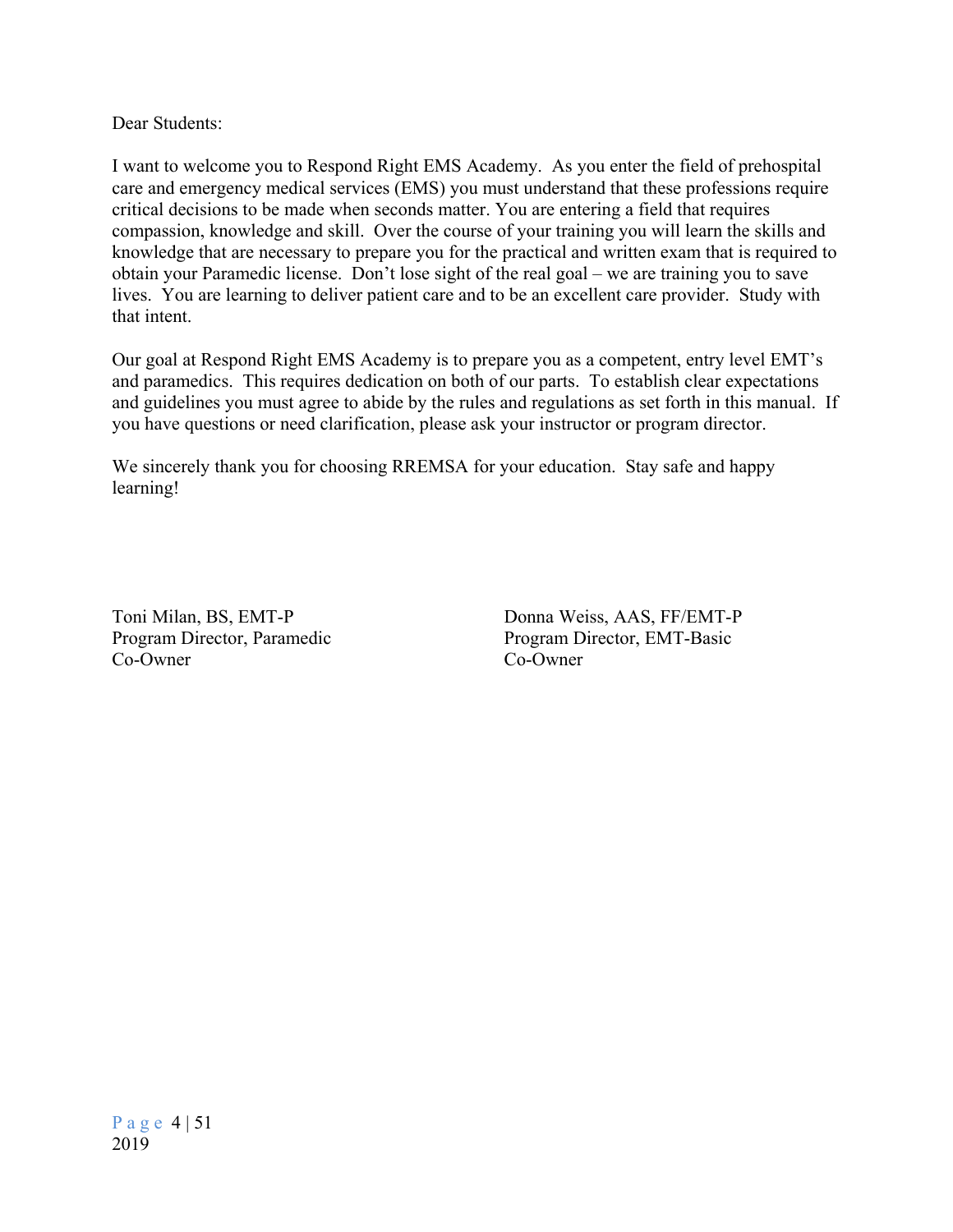#### <span id="page-4-0"></span>**Program Goal - Paramedic**

The goal of the Respond Right EMS Academy Paramedic Program is to prepare competent entry-level Paramedics in the cognitive (knowledge), psychomotor (skills), and affective (behavior) learning domains with or without exit points at the Advanced Emergency Medical Technician and/or Emergency Medical Technician, and/or Emergency Medical Responder levels.

The Program is devoted to developing highly skilled and educated prehospital care providers. The program strives to be attentive to the needs of the students and create a learning environment that is stimulating and challenging. In addition, the program makes resources available to the student such as tutoring, meetings with the Program Director and other faculty to assist with student progress and additional teaching resources to assist in their education.

We expect our students to commit themselves to this program by studying, participating, preparing for class on a daily basis and remember to ask for the faculty's help when problems or issues arise.

Respond Right® EMS Academy is committed to listening to our students, their needs, concerns, educational issues and difficulties and assisting each one in becoming a successful EMT or paramedic.

### <span id="page-4-1"></span>**Program Goal - EMT**

The goal of the Respond Right EMS Academy EMT Program is to prepare competent entry-level EMT's in the cognitive (knowledge), psychomotor (skills), and affective (behavior) learning domains.

The Program is devoted to developing highly skilled and educated prehospital care providers. The program strives to be attentive to the needs of the students and create a learning environment that is stimulating and challenging. In addition, the program makes resources available to the student such as tutoring, meetings with the Program Director and other faculty to assist with student progress and additional teaching resources to assist in their education.

We expect our students to commit themselves to this program by studying, participating, preparing for class on a daily basis and remember to ask for the faculty's help when problems or issues arise.

Respond Right® EMS Academy is committed to listening to our students, their needs, concerns, educational issues and difficulties and assisting each one in becoming a successful EMT.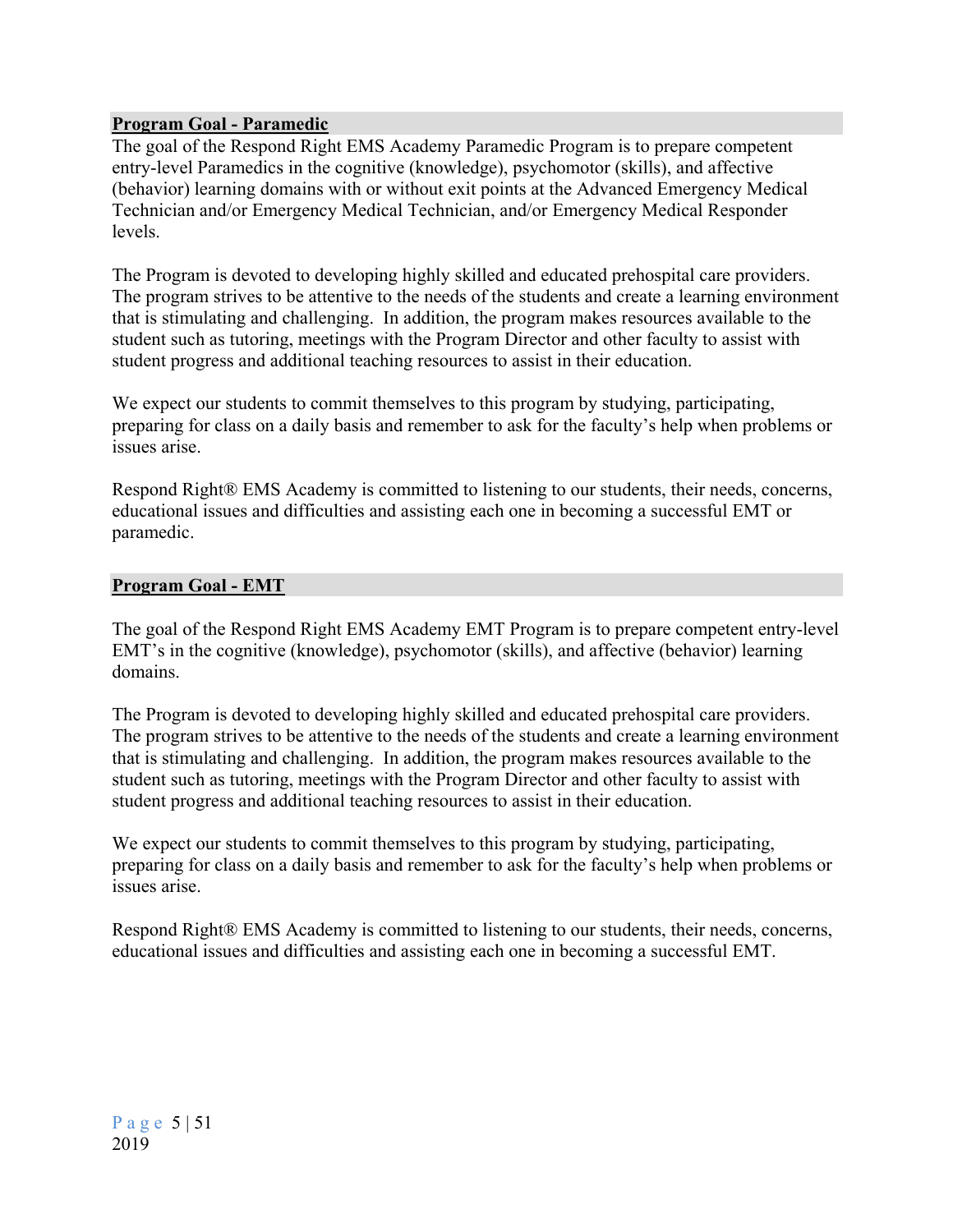#### <span id="page-5-0"></span>**Overview – Paramedic**

The Respond Right EMS Academy / St. Charles Community College Consortium Paramedic Program follows the National EMS Education Standards and meets all the Missouri Bureau of EMS requirements. The paramedic program is accredited by the Commission on Accreditation of Allied Health Education Programs [\(www.caahep.org\)](http://www.caahep.org/) upon the recommendation of the Committee on Accreditation of Educational Programs for the Emergency Medical Services Professions (CoAEMSP).

For more information about these accrediting agencies:

#### **Commission on Accreditation of Allied Health Education Programs**

25400 US Highway 19 North Suite 158 Clearwater, FL 33763 727-210-2350 [www.caahep.org](http://www.caahep.org/)

### **CoAEMSP**

8301 Lakeview Parkway Suite 111-312 Rowlett, TX 75088 214-703-8445 FAX 214-703-8992 [www.coaemsp.org](http://www.coaemsp.org/)

#### <span id="page-5-1"></span>**Overview – EMT**

Additionally, Respond Right EMS Academy EMT Program is accredited through:

**Bureau of Emergency Medical Services Missouri Department of Health and Senior Services** PO Box 570 Jefferson City, MO 65102-0570 Phone: 573-751-6356 Fax: 573-751-6348

#### **Accreditation #18307P**

St. Charles Community College is accredited by The Higher Learning Commission of the North Central Association of Colleges and Schools, telephone: 800-621-7440; fax: 312-263-7462; website: [www.ncacihe.org.](http://www.ncacihe.org/)

The North Central accreditation, along with transfer agreements with four-year colleges and universities, assures the value of credits earned at SCC.

Page 6 | 51 2019 Courses taken for credit at SCC will be accepted in transfer by other colleges, provided they are appropriate to the degree sought.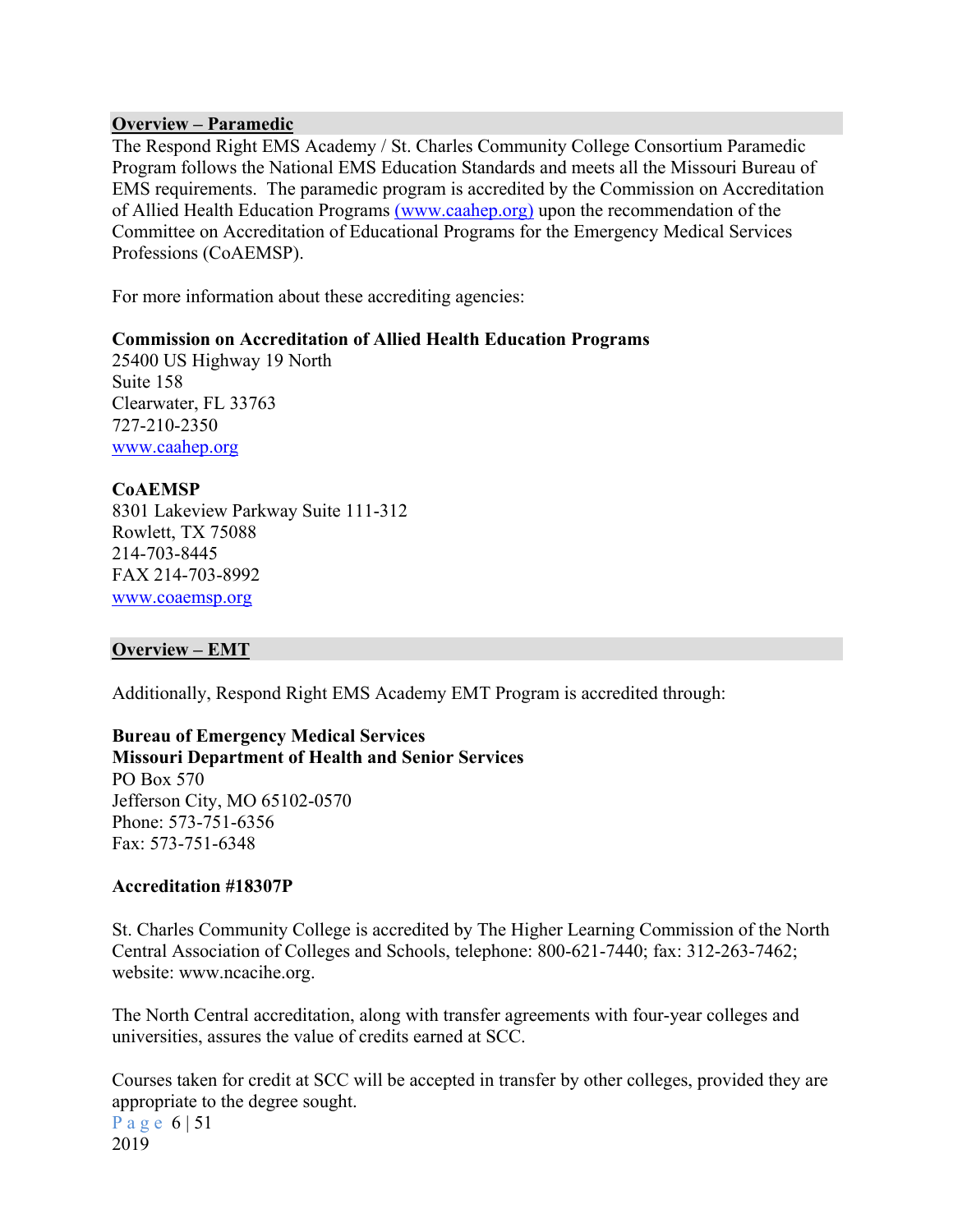#### <span id="page-6-0"></span>**Organizational Chart**

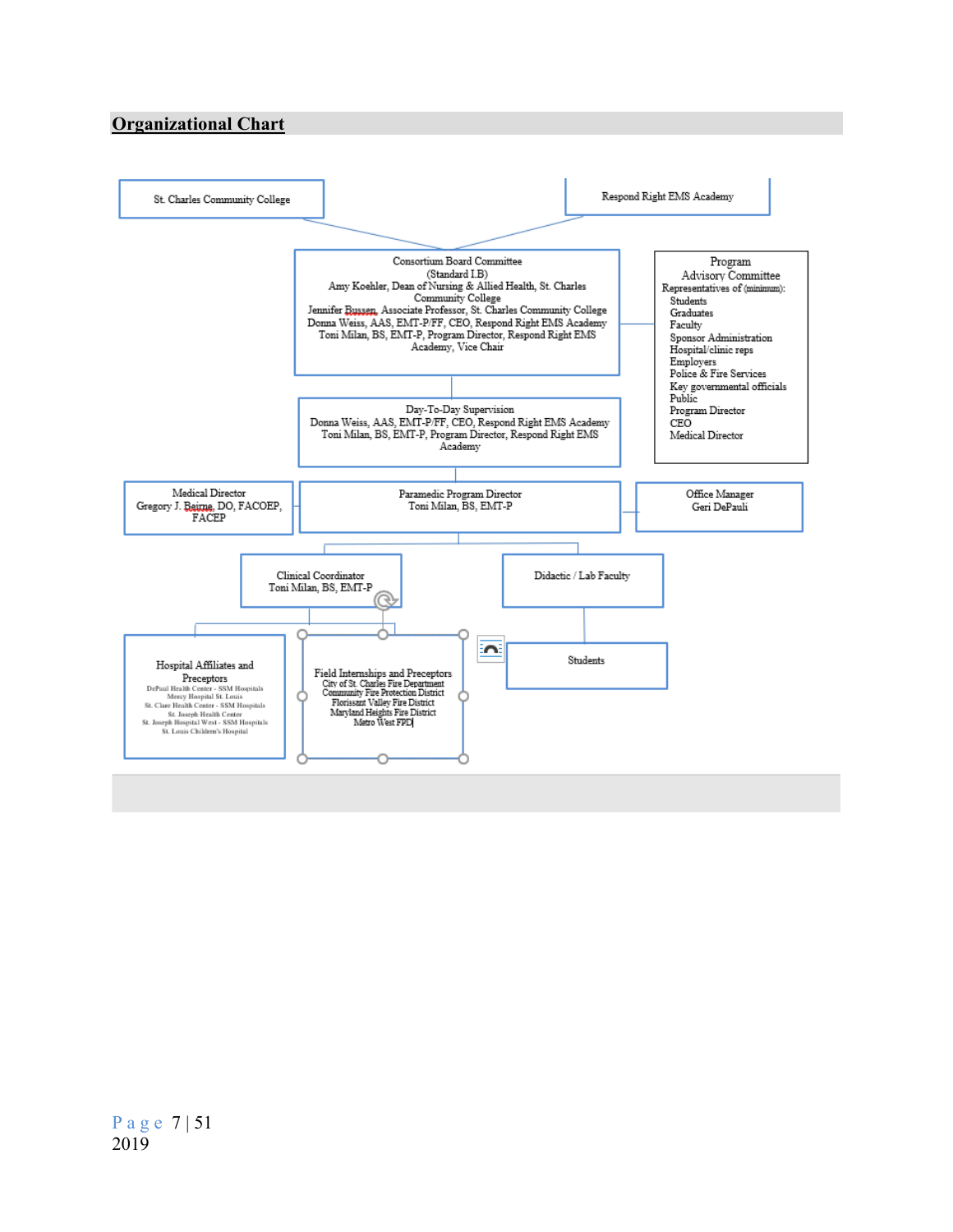#### <span id="page-7-0"></span>**Faculty and Staff**

Dr. Beirne Medical Director

Co-Owner [toni@respondright.com](mailto:toni@respondright.com) [donna@respondright.com](mailto:ailto:donna@respondright.com)

Toni Milan, BS, Paramedic Donna Weiss, AAS, FF/Paramedic Program Director, Paramedic Program Director, EMT-Basic<br>Co-Owner Co-Owner

Stephen Tomko, Paramedic, CCFP Paramedic Primary Instructor [stephen.respondright.com](mailto:stephen.respondright@gmail.com)

Morgan Luter, Paramedic, EMT Primary Instructor [morgan.rremsa@gmail.com](mailto:morgan.rremsa@gmail.com)

James Hill, FF/Paramedic EMT Primary Instructor [james.rremsa@gmail.com](mailto:james.rremsa@gmail.com)

Elliot Thomas, FF/Paramedic EMT Primary Instructor [elliot.rremsa@gmail.com](mailto:elliot.rremsa@gmail.com)

Geri DePauli Office Manager Admissions Assistant [info@respondright.com](mailto:info@respondright.com)

Adjunct Faculty

Additional faculty are used during lab/skill days to assist and guide students to ensure proper technique and form are being performed. Qualified faculty may be used at any time to assist or serve as a guest lecturer.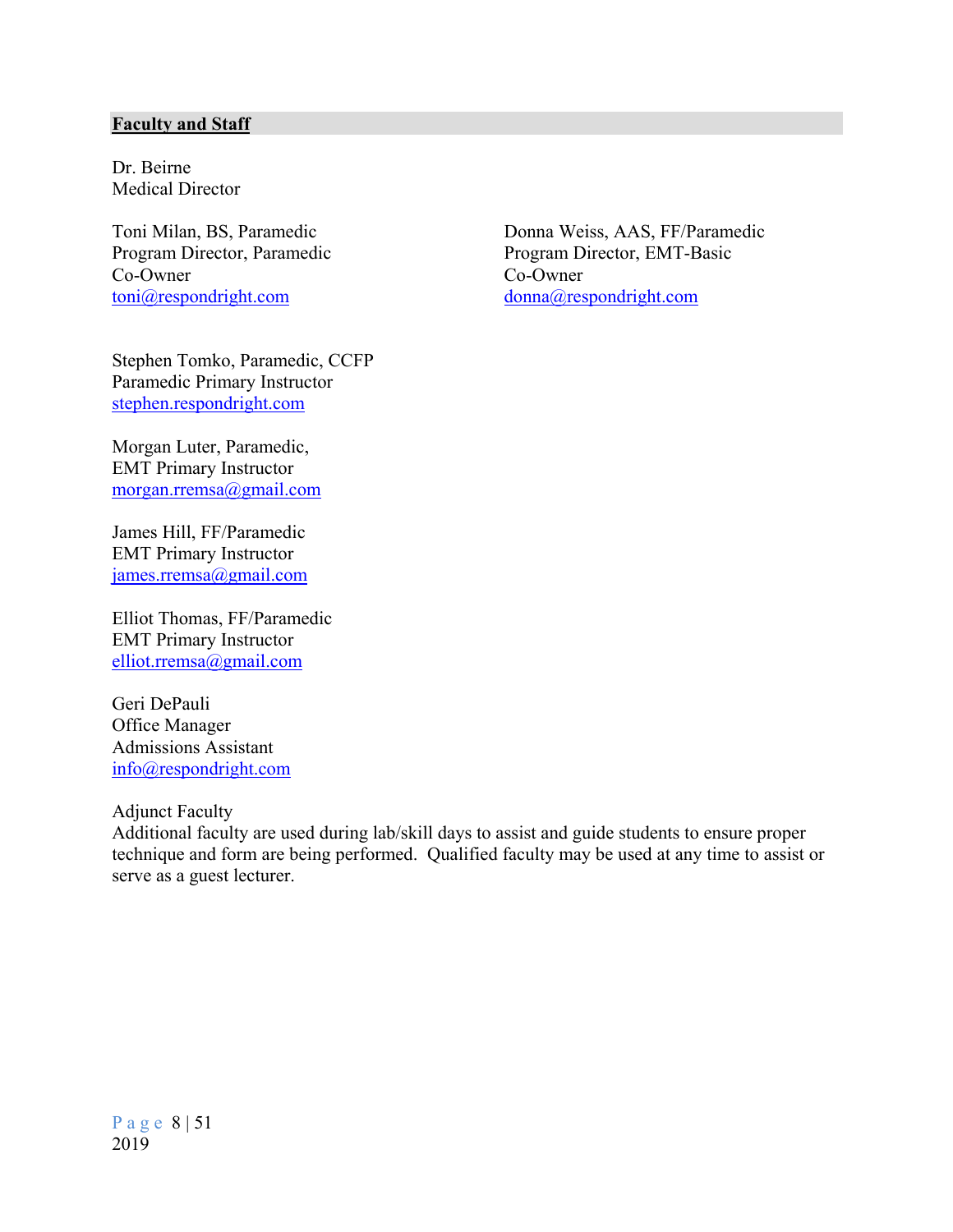## <span id="page-8-0"></span>**Campus Facilities**

Building Location: 7491 Mexico Rd St. Peters, MO 63376 636-387-6200

#### **Normal office hours:**

Monday – Thursday:  $10 \text{ am} - 6 \text{ pm}$ Friday:  $9 \text{ am} - 5 \text{ pm}$ 

Faculty office hours vary. Appointments are scheduled as needed.

#### <span id="page-8-1"></span>**Student Parking**

Students are not allowed to park in spaces that are directly in front of the building sidewalk. Student parking is available in all middle rows of the campus parking lot.

We encourage students to use caution when leaving valuables in their vehicle. RREMSA is not responsible for theft or damage.

#### <span id="page-8-2"></span>**Security**

There are times areas of the building may be unattended while students are practicing in the lab or outside. Students must be aware that their belongings could also be unattended. Students should be aware that valuable items should be left at home or kept secure.

#### <span id="page-8-3"></span>**Weapons**

Students are not allowed to bring any type of weapon into the building or to a clinical site. Except for licensed police officers, no person shall possess or carry any firearm, visible or concealed, on Respond Right® property (including buildings and grounds leased or owned by Respond Right®) or in any Respond Right® vehicle or during clinical rotations and authorized events.

#### **Building**

Respond Right EMS Academy occupies approximately 8,000 sq. feet of classroom and lab space. Areas are designated for specific EMT and Paramedic use. Respond Right EMS Academy also has a fully stocked ambulance for practice and scenario training.

## **Equipment**

**Airway & Respiratory** 

BLS Airway trainers ALS and difficult Airway trainers Low and Medium fidelity simulation manikins Endotracheal tubes Stylets Laryngoscope blades and handles Nasopharyngeal and Oropharyngeal airways

Page 9 | 51 2019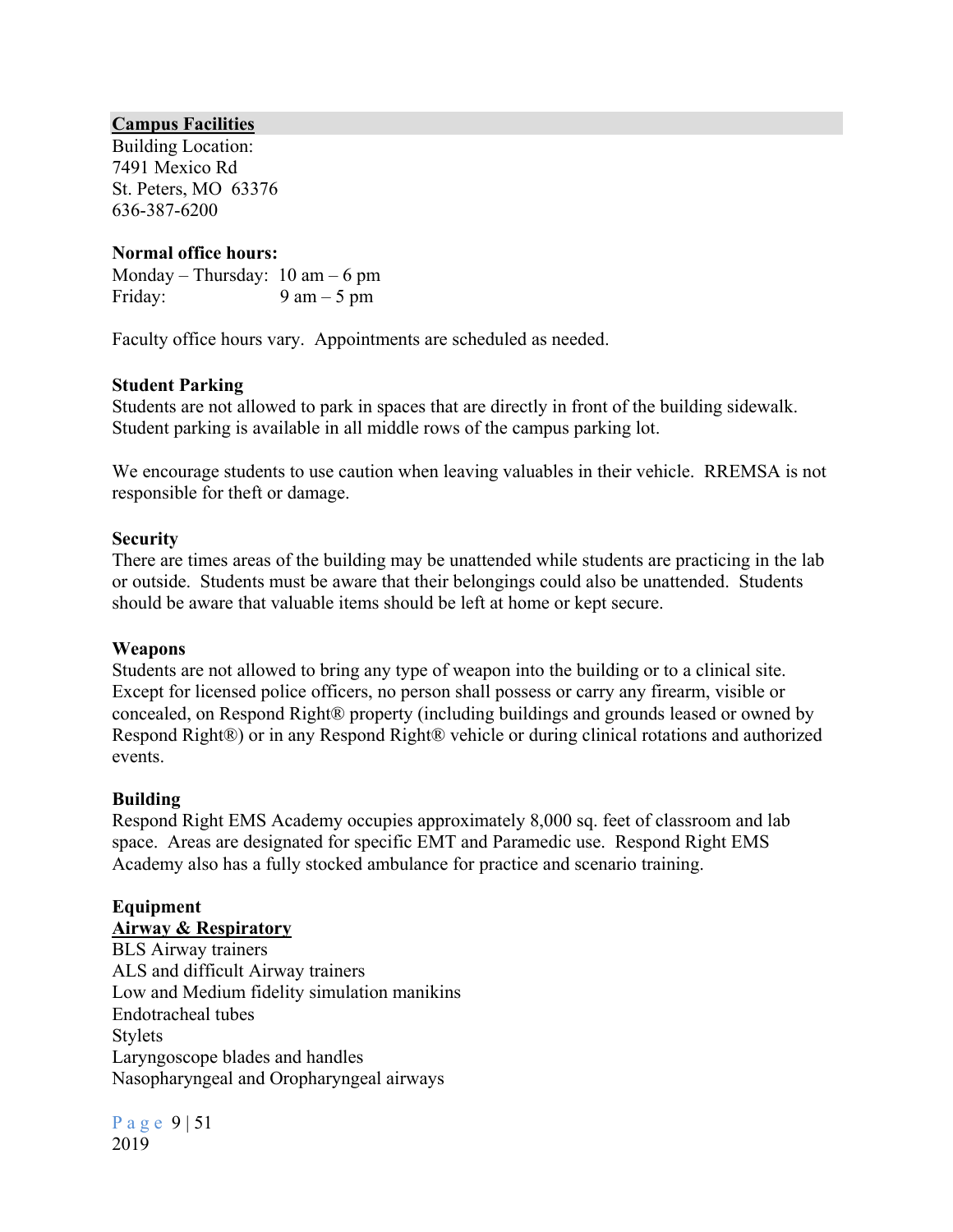CPAP

BVM and nasal cannula oxygen masks Oxygen tanks Pulse Oximeters Updraft Nebulizers Tracheostomy simulator

### **Cardiac**

AEDs 12 lead monitor/defibrillators/pacing

### **Trauma**

Backboards KEDs Long board and short board splints SAM splints Traction splints Triangular bandages MAT and CAT Tourniquets 4x4's & ABD dressings Asherman Occlusive dressings Chest Decompression simulator IO simulator

## **IV supplies**

IV catheters Tourniquets  $2x2's$ Alcohol wipes 2" tape IV start kits Normal Saline solution 500cc and 1000cc bags Saline locks Chest decompression needles EZ-IO Vascular Access (drill)

#### **Miscellaneous**

Two-way radios Complete stock of ALS and ACLS demi-dose meds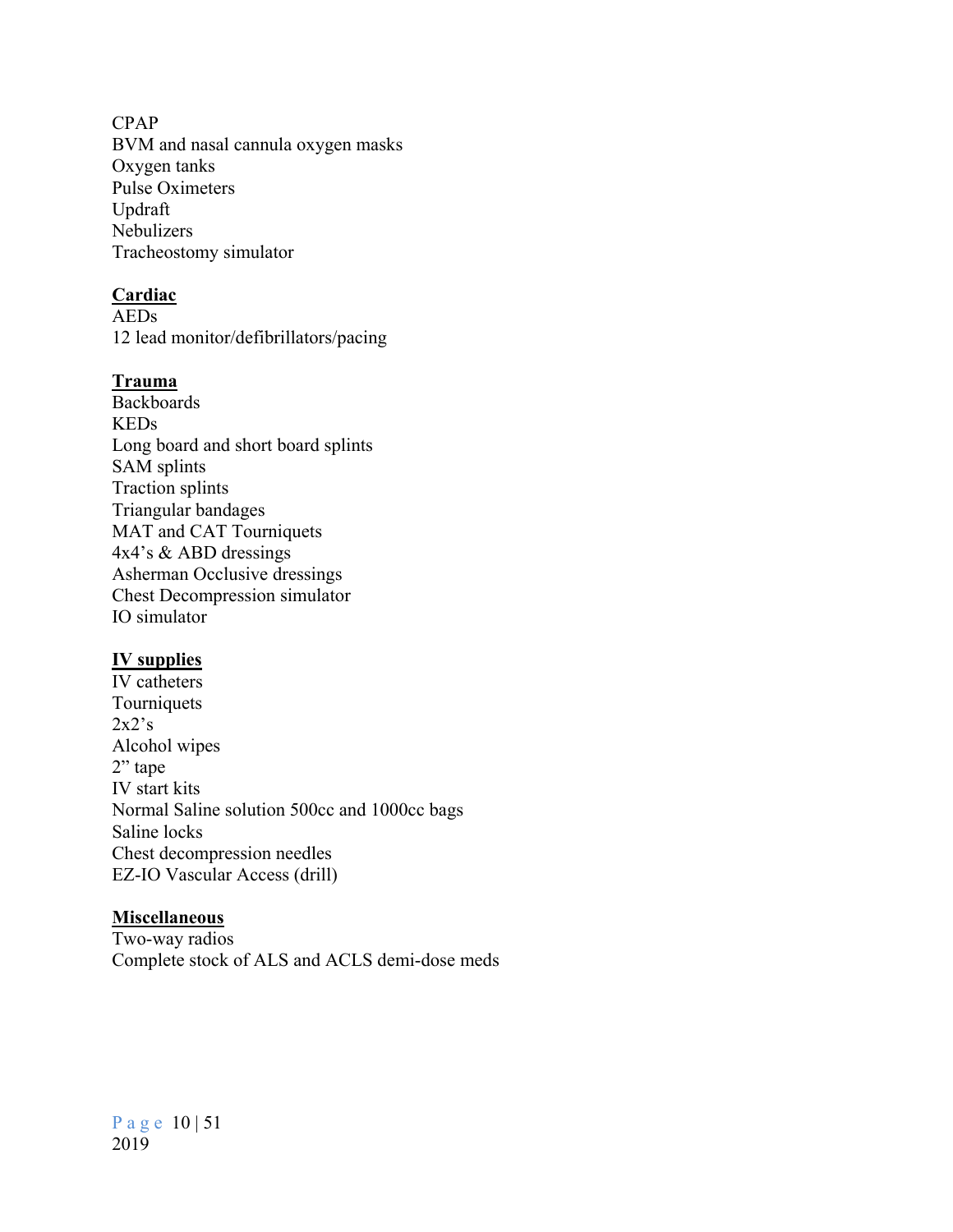### <span id="page-10-0"></span>**Tobacco Use / Smoking Use**

Respond Right EMS Academy has adopted a **no tobacco** policy. Smoking and/or chewing tobacco is not permitted anywhere in and around the Respond Right EMS Academy facility. During clinical rotations, it is always the students' responsibility to know and to follow the tobacco and smoking policy at clinical sites. No exceptions will be made.

Respond Right EMS Academy is a **SMOKE FREE FACILITY,** which includes smoking on or around our premises, building, parking lot, etc. The only place you are allowed to smoke is in your vehicle. There must not be any cigarette butts, debris or trash found around your vehicle as a result of smoking. Any deviations from this policy will result in the following:

1st offense: 5 points deducted from your overall total points 2nd offense: 10 points deducted from your overall total points 3rd offense: 15 points deducted from your overall total points 4th offense: 20 points deducted from your overall total points

This deduction from your final overall grade will continue with each occurring offense, with 5 points added each time, i.e., 25 points, 30 points, etc.

### <span id="page-10-1"></span>**Student Resources / Learning Resources**

Students are required to have all materials and supplies each day of class. Students must have the following available, ready, charged, etc for class each day:

- Laptop. You must bring a laptop to class every day. A computer is required for exams, quizzes, lab work and coursework.
- Must have the most current version of the following:
	- o Windows or Apple operating system. This must be the full version of the Operating System.
	- o Internet Explorer must be the current version with JavaScript enabled
- Access to high speed internet for course work and communication
- Reliable transportation for travel to/from class and clinical and field internship.
- Current textbooks as outlines on the textbook list

#### <span id="page-10-2"></span>**Internet / Technology**

Respond Right EMS Academy has free access to the internet for currently enrolled students. Students can use the library computers that are available at St. Charles Community College. Students who are not currently enrolled through St. Charles Community College will not have full privileges at the library, however, they will be able to use the library with guest privileges.

Use of school-owned tablets can be authorized for the class session if the student's laptop/tablet is unable to be used. Students must have their device repaired and in good-working condition within one week.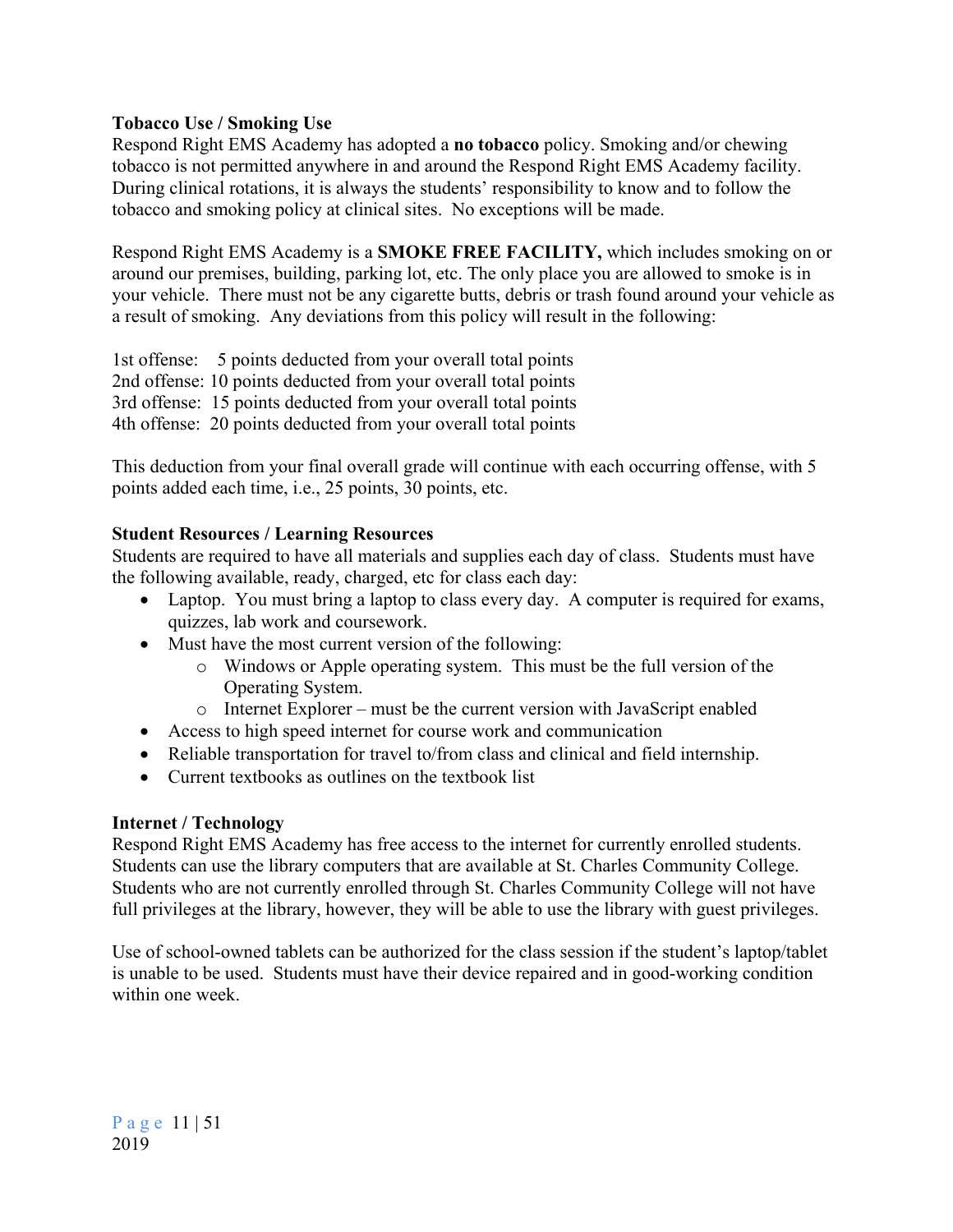#### <span id="page-11-0"></span>**Books / Journals**

Book/journal libraries and additional resources are located in the following areas: Paramedic classroom bookshelf – this is where students can find over 50 books/journals specific to paramedic education. Students are welcome to use these resources while in class and may be able to check books out. Students will need to speak with the Program Director or Primary Instructor for instructions on checking out resources.

Program Director's bookshelf – this is where students can find specific texts on cardiology and pharmacology, if needed.

St. Charles Community College Library – students are welcome to use the resources available. Students who are not currently enrolled at SCC may apply for a Community User Card to check out items. Resources and library policies can be found here:

• https://www.stchas.edu/academics/library/services-policies

### <span id="page-11-1"></span>**Tutoring**

Tutoring may be available through Respond Right EMS Academy by contacting the Administration Office. There is a minimum 2-hour session fee, which is the responsibility of the student. Cost for private, 1:1 tutoring is \$35/hr.

### <span id="page-11-2"></span>**Counseling**

Students are counseled periodically throughout the program; however, they are encouraged to seek assistance as they encounter difficulties. Students can request counseling from their instructor or Program Director for any issues that impact their success in the program. Students requesting counseling must request an appointment.

#### <span id="page-11-3"></span>**General Policies**

#### <span id="page-11-4"></span>**Accommodations / ADA Policies**

Americans with Disabilities Statement

The Administrative office has been designated to guide, counsel and assist students with disabilities. If you require accommodations for this class, make an appointment with the office, as soon as possible, to discuss your approved accommodations needs. The administrative office will hold any information you share in confidence unless written permission is given otherwise.

Respond Right EMS Academy is committed to providing accessibility to its programs/activities and reasonable accommodations for persons defined as disabled under the Americans With Disabilities Act as Amended and the Rehabilitation Act of 1973, Section 504. These acts protect qualified students with disabilities from discrimination.

Appropriate documentation will be required of the disability. It will be the student's responsibility to request special services to accommodate their needs.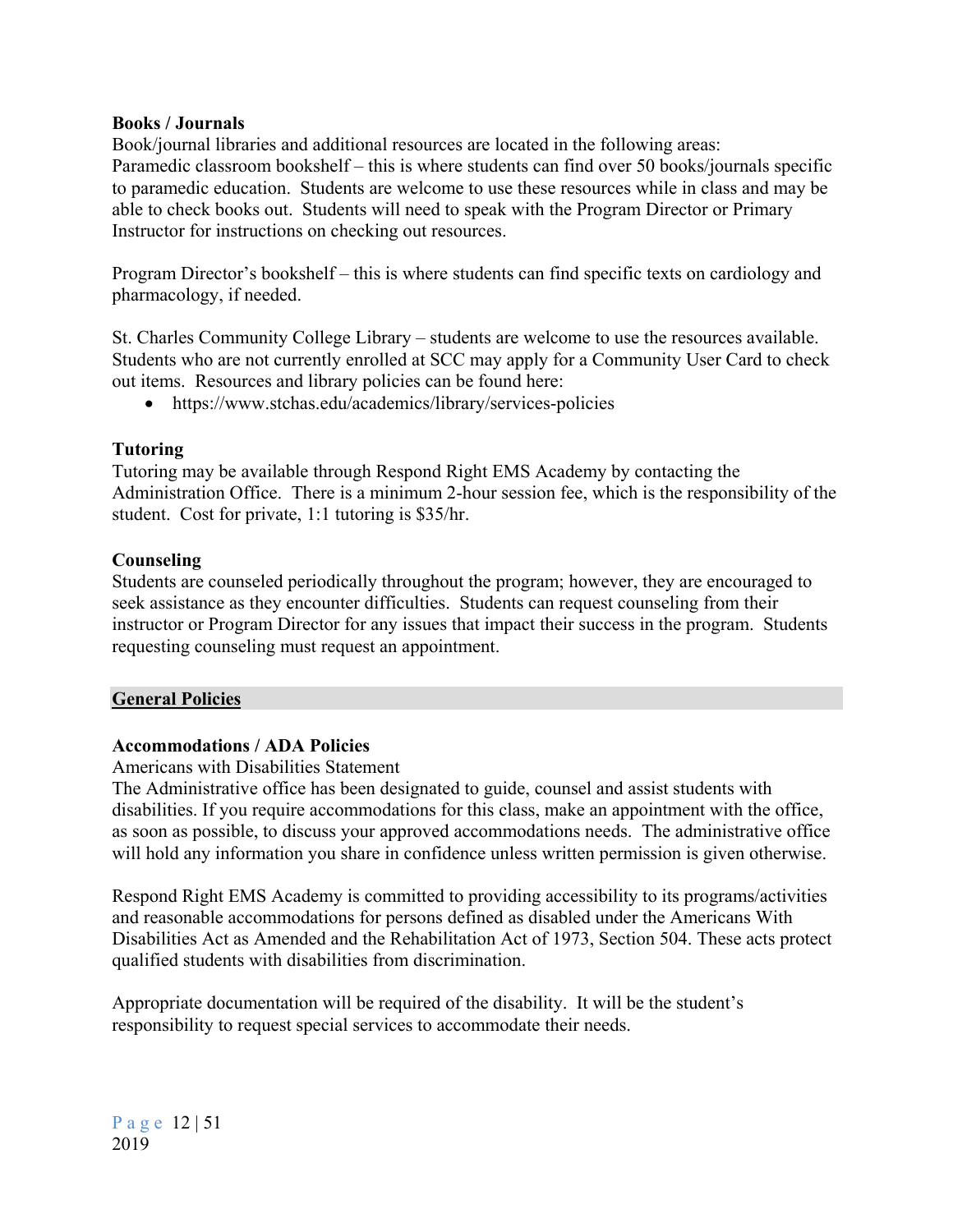### **Disability Information**

Americans with Disabilities Act compliance provides qualified persons with disabilities support and opportunities in all activities, programs and services operated or sponsored. If a student needs assistance it is their responsibility to notify the instructor and/or the Administration office for the appropriate assistance.

## **ADA Grievance Procedures**

Access to programs, courses and services will be provided in compliance with relevant laws. Respond Right EMS Academy is committed to the elimination of arbitrary or unreasonable practices that result in discrimination. All groups operating under the policies, including all employees, students, and programs sponsored by Respond Right EMS Academy are governed by this policy of non-discrimination. In accordance with Section 504 of the Rehabilitation Act and the Americans with Disabilities Act Respond Right EMS Academy does not discriminate based on disability.

## **ADA Informal Complaint Process**

The complainant should first attempt to resolve the matter informally by requesting a conference with a member of the Administrative Office and other appropriate employees; i.e., this includes the instructor if the complaint is about a classroom accommodation that was or was not provided. If the matter is not resolved, a request for reconsideration may be made through the normal administrative channels.

### **ADA Formal Grievance**

A complaint must be filed in writing by filing an ADA/504 Formal Grievance Form with the ADA Compliance Officer located at Respond Right EMS Academy Administration office where the alleged violation occurred within 15 working days of the date of the occurrence giving rise to the complaint. The complaint shall contain the name, address, telephone number and e-mail address (if applicable) of the person filing it and describe the alleged violation with as much detail as possible, including the date of the occurrence complained of, the person(s), and department involved.

#### <span id="page-12-0"></span>**Grievance Policy**

Students have the right to appeal or file a grievance if they feel that any policy has been unfairly or unreasonably applied. Students must follow the following procedure when filing such grievance or appeal:

Submit a written description of the problem within 10 business days of incident and request a meeting with the instructor or program director. Discuss the problem with their instructor or program director. The instructor or program director will render a decision on the issue and respond to the student in writing within ten business days following the meeting with the student.

Within ten business days following this decision the student does not feel that the problem is resolved they may appeal the decision to either the program director or the Director of Education. This appeal must be filed within ten business days following the decision. The final decision regarding the issue will be made by the Director of Education and may not be appealed.

Page 13 | 51 2019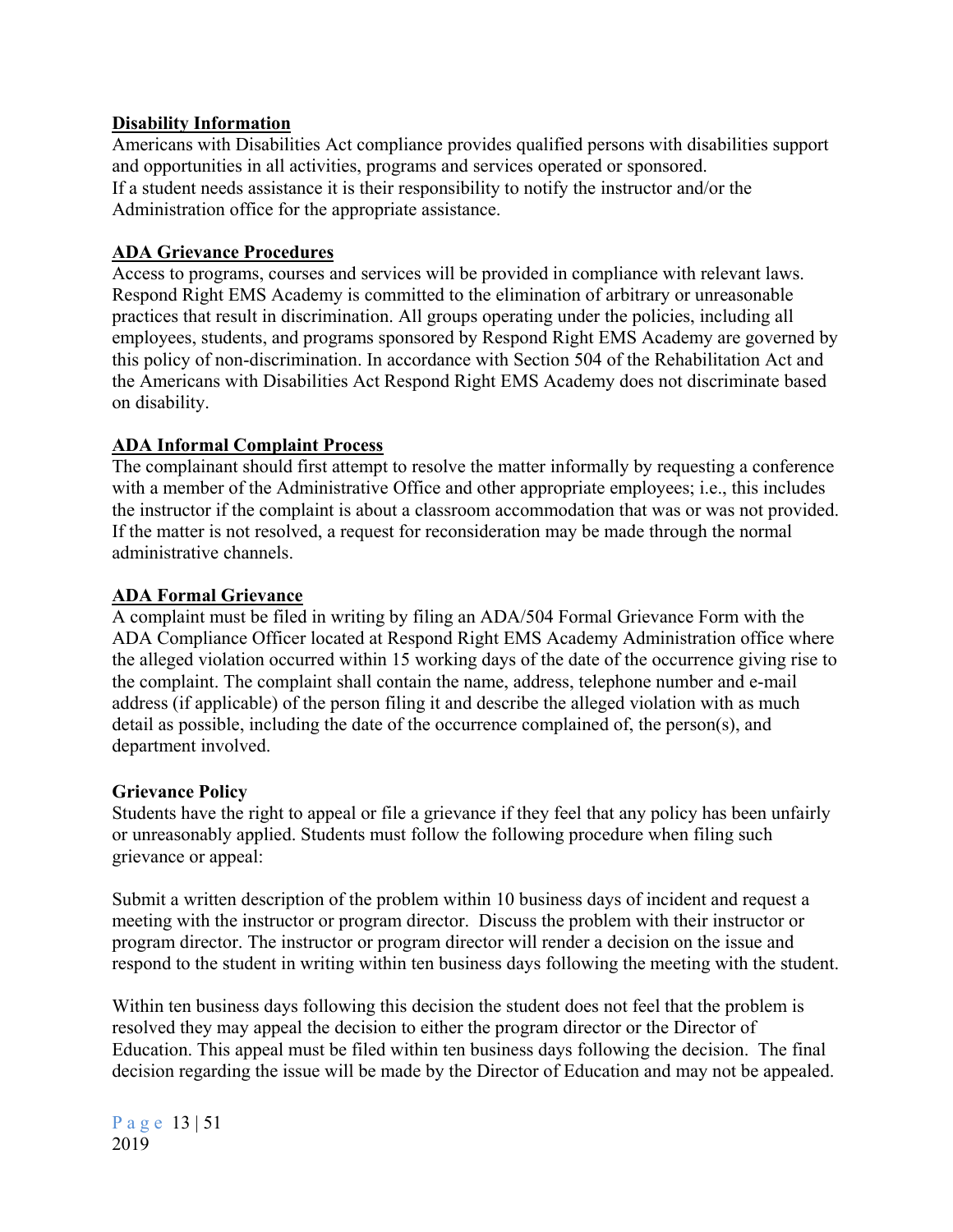#### <span id="page-13-0"></span>**Confidentiality of Student Records**

Respond Right EMS Academy has a duty to maintain accurate and confidential student records. The Respond Right EMS Academy recognizes students' rights to have access to their own educational records; moreover, Respond Right EMS Academy limits such access by others in accordance with the Family Educational Rights and Privacy Act of 1974. Students may review their records by submitting a written request to the Administration office. With certain exceptions, records cannot be released without prior consent.

### <span id="page-13-1"></span>**Non-Discrimination and Anti-Harassment Policy**

Respond Right EMS Academy is committed to a work environment in which all individuals are treated with respect and dignity. Everyone has the right to work and study in a professional atmosphere that promotes equal employment opportunities and prohibits discriminatory practices, including harassment. Therefore, Respond Right EMS Academy expects that all relationships among persons in the workplace and academy will be business-like and free of bias, prejudice and harassment.

Harassment based on any protected characteristic is strictly prohibited. Under this policy, harassment is verbal or physical conduct that denigrates or shows hostility or aversion toward an individual because of his race, color, religion, sex, sexual orientation, age, national origin, disability or any other characteristic protected by law or that of his relatives, friends or associates, and that:

Has the purpose or effect of creating an intimidating, hostile or offensive work or learning environment; Has the purpose or effect of unreasonably interfering with an individual's work or learning performance; or Otherwise adversely affects an individual's employment or learning opportunities.

Racial or ethnic harassment is also prohibited and is defined as any non-consenting conduct based upon race, ethnicity, or national origin that creates a hostile work environment. Racial or ethnic harassment may include threats, physical contact, pranks, vandalism, or verbal, graphic, or written conduct directed at an individual or individuals because of their race or national origin. This includes such things as racial or ethnic slurs, jokes, or offensive or derogatory comments. Even if actions are not directed at specific persons, a hostile environment is created when the conduct is sufficiently severe, pervasive, or persistent so as to unreasonably interfere with or limit the ability of an individual to perform his/her job or learning environment.

Harassing conduct includes, but is not limited to epithets, slurs or negative stereotyping; threatening, intimidating or hostile acts; denigrating jokes and display or circulation in the workplace of written or graphic material that denigrates or shows hostility or aversion toward an individual or group (including through e-mail).

Students are protected against race and ethnicity discrimination by Title VI of the Civil Rights Act of 1964, against sex discrimination, including sexual harassment by Title IX of the Education Amendments of 1972 and against discrimination based on sexual orientation, religion,

```
Page 14 | 51
2019
```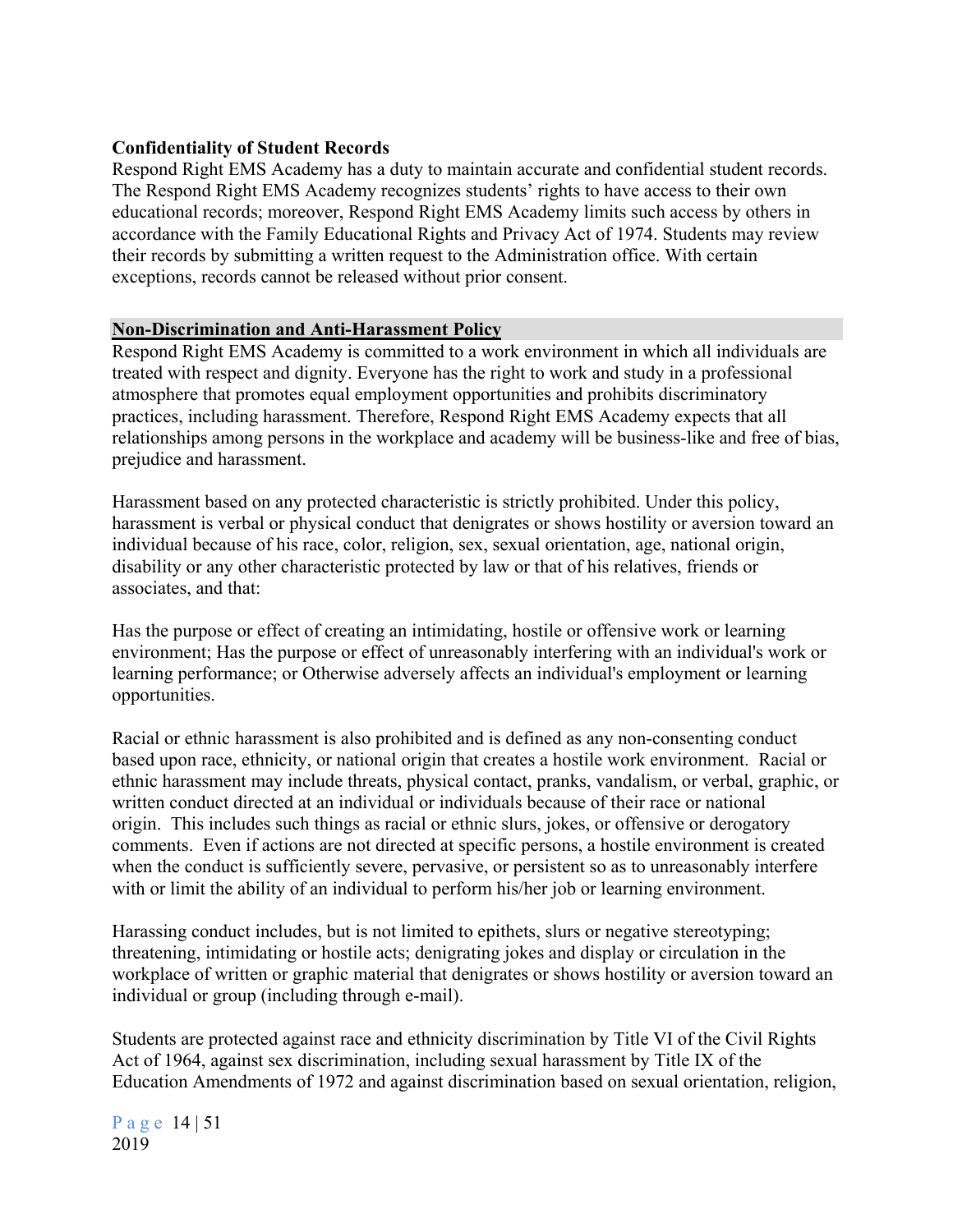age and status as a disabled or Vietnam-era veteran by board policy. Students who believe they have been subjected to discrimination should notify the Program Coordinator immediately so further action can be taken.

Students are protected against discrimination based upon reason of disability by the Americans with Disabilities Act (ADA) of 1990 and section 504 of the Rehabilitation Act of 1973. Students who believe they have been discriminated against based upon reason of disability should notify the Program Coordinator immediately so further action can be taken.

Students who believe they are being sexually harassed are encouraged to discuss the matter with the instructor and Program Coordinator immediately so further action can be taken.

### <span id="page-14-0"></span>**Sexual Harassment Policy**

Respond Right EMS Academy strives to maintain a workplace and academy that is free from intimidation, coercion, or harassment, including sexual harassment, of any employee or student. Accordingly, it is Respond Right EMS Academy's policy to prohibit harassment of an employee or student by another employee, student or supervisor based on sex. The purpose of this policy is not to regulate our employees' or student's personal morality. It is to ensure that, in the workplace and academy, no employee, student or supervisor harasses another individual based on sex. While it is not easy to define precisely what sexual harassment is, it certainly includes unwelcome sexual advances, requests for sexual favors and other visual, verbal or physical conduct of a sexual nature, such as uninvited touching of a sexual nature or sexually related comments. Depending upon the circumstances, harassment can also include improper joking, teasing or other unwelcome conduct that creates an unprofessional and hostile work or learning environment.

Any student who feels that he has been subjected to sexual harassment should immediately report the matter to his/her supervisor or any Respond Right EMS Academy supervisor or the Academy Administrator. Violation of this policy will result in disciplinary action, up to and including discharge. Every report of perceived harassment will be investigated, and corrective action will be taken where appropriate. In addition, Respond Right EMS Academy will not allow any form of retaliation against individuals who report unwelcome conduct to management, or who cooperate in the investigation of such reports, pursuant to this policy.

#### <span id="page-14-1"></span>**Retaliation Is Prohibited**

Respond Right EMS Academy prohibits retaliation against any individual who reports discrimination or harassment or participates in an investigation of such reports. Retaliation against an individual for reporting harassment or discrimination or for participating in an investigation of a claim of harassment or discrimination is a serious violation of this policy and, like harassment or discrimination itself, will be subject to disciplinary action.

## <span id="page-14-2"></span>**Individuals and Conduct Covered**

This policy applies to all applicants, students and employees and prohibits harassment, discrimination and retaliation whether engaged in by fellow employees, by a supervisor or manager or by someone not directly connected to Respond Right EMS Academy (e.g., an outside

Page 15 | 51 2019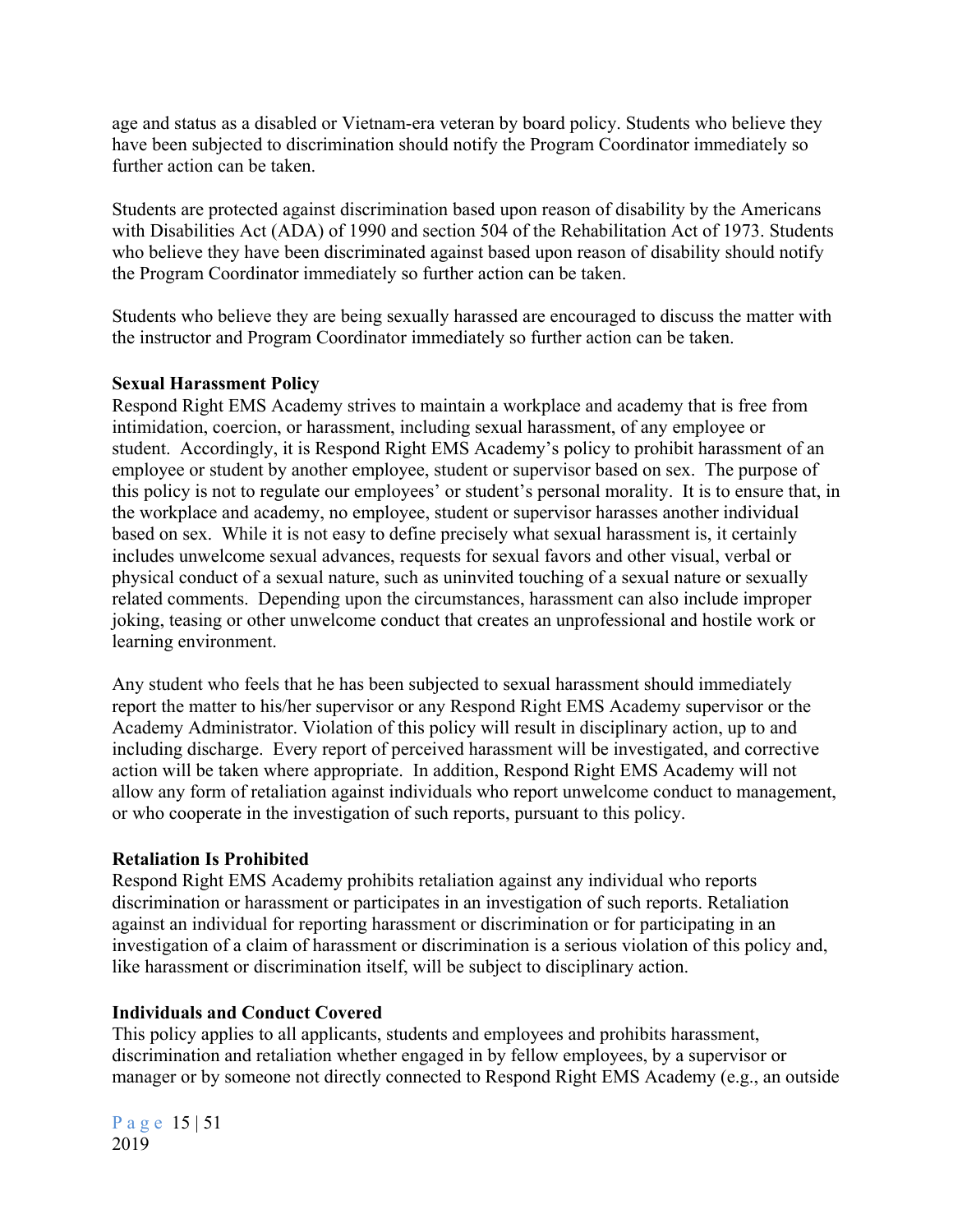vendor, consultant or customer). Conduct prohibited by this policy is unacceptable in the workplace and in any work-related setting outside the workplace, such as during business trips, business meetings and business-related social events.

### <span id="page-15-0"></span>**Employee / Student Non - Fraternization**

The relationship between the school employee and the student shall be one of professional cooperation and respect. All employees have a responsibility to conduct themselves in a manner that will maintain an atmosphere that is conducive to learning.

It is the policy of Respond Right EMS Academy to prohibit any type of sexual or romantic relationship, sexual contact, dating or courting between a school employee and an enrolled student. This includes internet chat rooms, social network services, text messages, cell phones and all other forms of electronic communication. This prohibition applies to students of the same or opposite sex as the school employee. It also applies regardless if the student or school employee-initiated conduct and whether the student welcomes the conduct and/or reciprocates the attention. This policy prohibits an adult education teacher from entering a romantic relationship with a student enrolled in his/her course.

Respond Right EMS Academy shall promptly investigate allegations of prohibited staff/student relationships. In doing so, the Academy shall utilize the same procedures followed for complaints of sexual harassment, as outlined in that policy.

Any employee who is found to have violated this policy will be subject to disciplinary action up to and including termination.

There may be circumstances that do not involve dating or courting but are nevertheless unprofessional. Those cases will have to be judged on the totality of the circumstances.

#### <span id="page-15-1"></span>**Children Unattended**

Students are not permitted to bring children to class; nor should children be left unattended in the halls, offices, break room, parking lot or any other location. Respond Right EMS Academy reserves the right to protect the safety and welfare of unattended children and will institute appropriate action.

#### <span id="page-15-2"></span>**Meals / Eating / Ordering Food**

An 8-hour training day will include a 30-minute lunch break. During this break, students and staff will be allowed to leave or eat a meal in quarters.

A 4 or 5-hour training day will not include a lunch break. Rather, students will be required to eat their meal before or after class. Small snacks such as chips, nuts or other vending type snacks will be allowed in the classroom.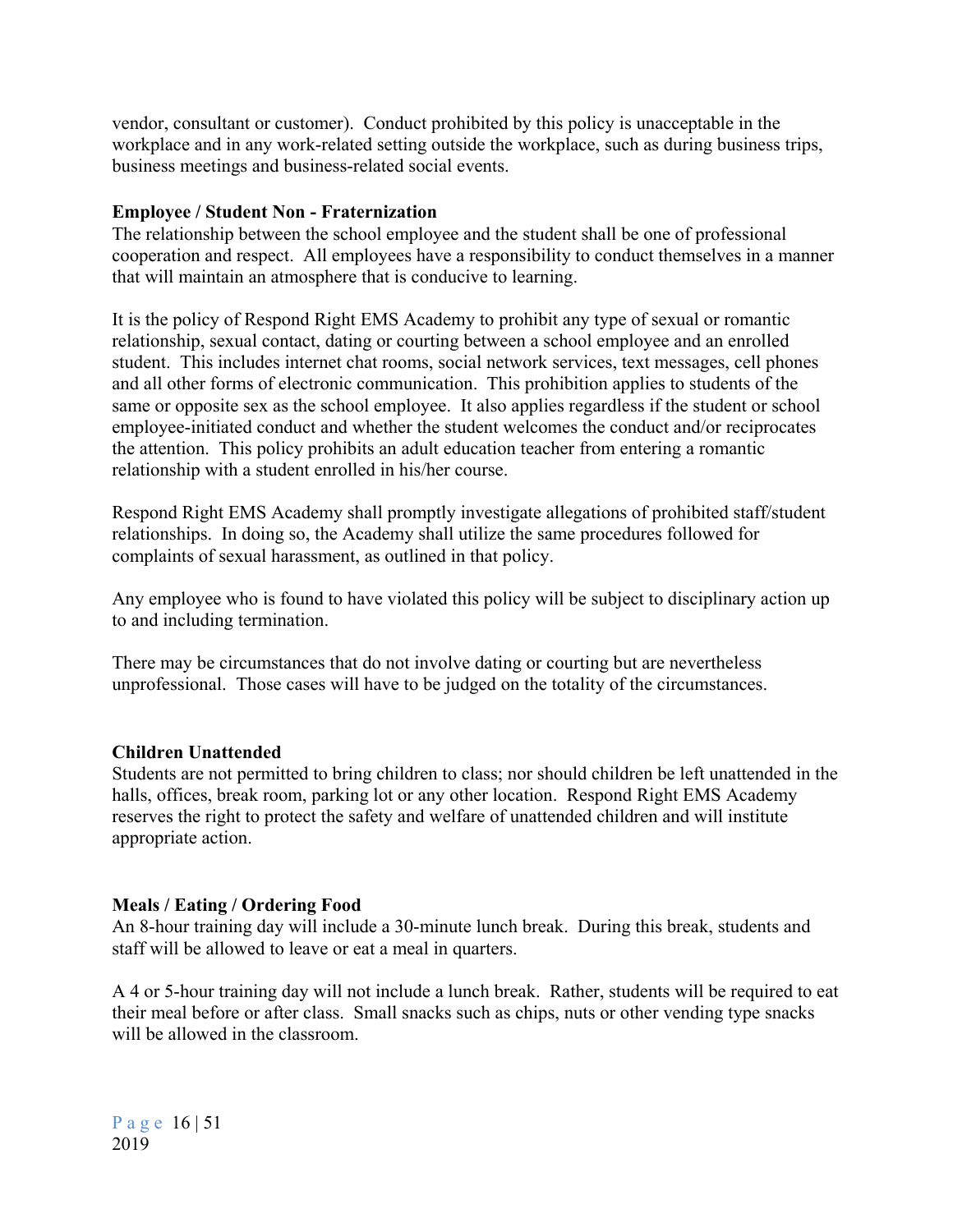At no time during class is food delivery allowed. This is disruptive and will be considered disruptive activity. If a student orders food for delivery during normal classroom hours they will not be allowed to eat it during class and will be charged with behavioral misconduct.

During clinical rotations students should expect to bring food. Most hospital sites have cafeterias that students can visit and purchase food. Ambulance/field sites will require the student to bring food that can be prepared on site and/or money to purchase food. Academic Policies and Resources

## <span id="page-16-0"></span>**Academic Integrity**

Effective learning, teaching and research all depend upon the ability of members of the academic community to trust one another and to trust the integrity of work that is submitted for academic credit or conducted in the wider arena of scholarly research. Such an atmosphere of mutual trust fosters the free exchange of ideas and enables all members of the community to achieve their highest potential.

In all academic work, the ideas and contributions of others must be appropriately acknowledged, and work that is presented as original must be, in fact, original. Faculty, students, and administrative staff all share the responsibility of ensuring the honesty and fairness of the intellectual environment at Respond Right EMS Academy.

Students must understand that misconduct may subject a student to disciplinary action, up to and including expulsion. Some examples of misconduct and academic dishonesty, include the following:

- Dishonesty such as cheating, plagiarism, or knowingly furnishing false information.
- Forgery, alteration or misuse of documents, records or identification.
- Hazing, which is defined as any act that injures, frightens, endangers or degrades an individual.
- Obstruction or disruption of teaching, research, administration, disciplinary procedures, or other authorized activities.
- Sexual harassment or harassment of any kind of any person on Respond Right EMS Academy's property or at authorized activities.
- Physical abuse of any person on Respond Right EMS Academy's property or at authorized activities or conduct that threatens or endangers the health or safety of such person.
- Theft or damage to Respond Right EMS Academy's property or property of others on premises or at authorized activities.
- Unauthorized entry to or use of Respond Right EMS Academy's facilities.
- Violation of law or of Respond Right EMS Academy's policies or procedures or rules or regulations (herein collectively called "Regulations").
- Use of, being under the influence of, possession of, or distribution of, alcohol or controlled substances on property or at authorized activities.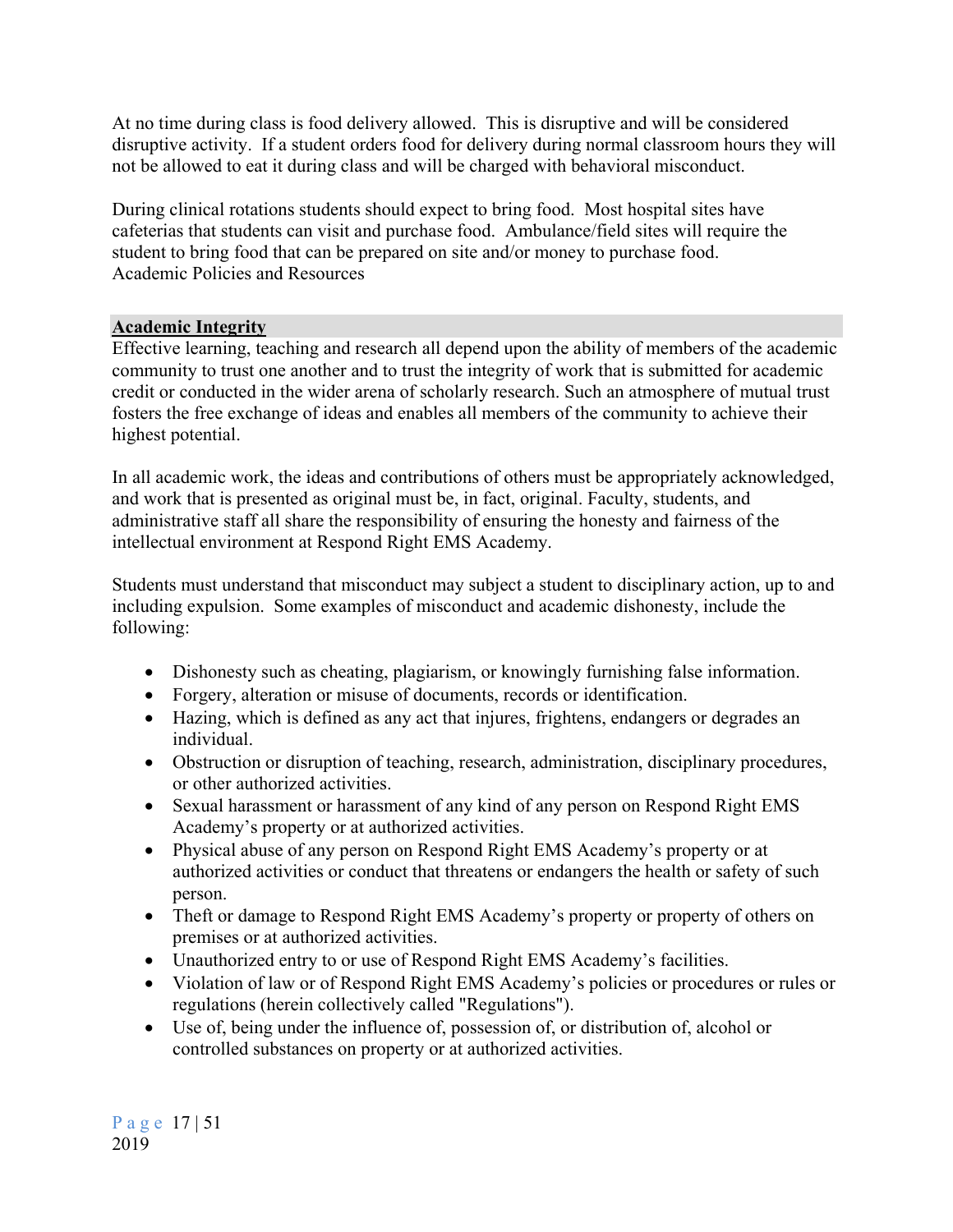- Disorderly conduct, breach of the peace, aiding or inciting another to breach the peace, or infringement upon the rights or defamation of another either on Respond Right EMS Academy's property or at authorized activities.
- Failure to comply with directions of an official acting in the performance of his/her duties.
- Possession or use of a firearm, explosive, dangerous chemical or other weapons or anything that could be construed as a weapon on Respond Right EMS Academy's property or at authorized activities except as required by law and permitted by regulations. Law enforcement officers who are enrolled and are on Respond Right EMS Academy's property to attend classes or study are to take no action to enforce any regulations, except as required by law. Alleged violations must be reported to local police.
- Any of the foregoing, if proven to be knowingly committed in concert with other persons, may make each participant responsible for the acts of the entire group.
- Use of any cellular or hand- held device, whether for making calls, text messaging, or playing games during class.

## <span id="page-17-0"></span>**Scope and Purpose**

This statement on academic integrity applies to all students at Respond Right EMS Academy (RREMSA). All students are expected to adhere to the highest standards of behavior.

The purpose is:

To clarify the expectations regarding students' academic behavior, and To provide specific examples of dishonest conduct. The examples are only illustrative, NOT exhaustive.

Violations of This Policy Include, But Are Not Limited To:

## **1. Plagiarism**

Plagiarism consists of taking someone else's ideas, words, or other types of work product and presenting them as one's own. To avoid plagiarism, students are expected to be attentive to proper methods of documentation and acknowledgement. To avoid even the suspicion of plagiarism, a student must always:

- Enclose every quotation in quotation marks and acknowledge its source.
- Cite the source of every summary, paraphrase, abstraction or adaptation of material originally prepared by another person, and any factual data that is not considered common knowledge. Include the name of author, title of work, publication information, and page reference.

## **2. Cheating on An Examination**

A student must not receive or provide any unauthorized assistance on an examination. During an examination a student may use only materials authorized by the faculty.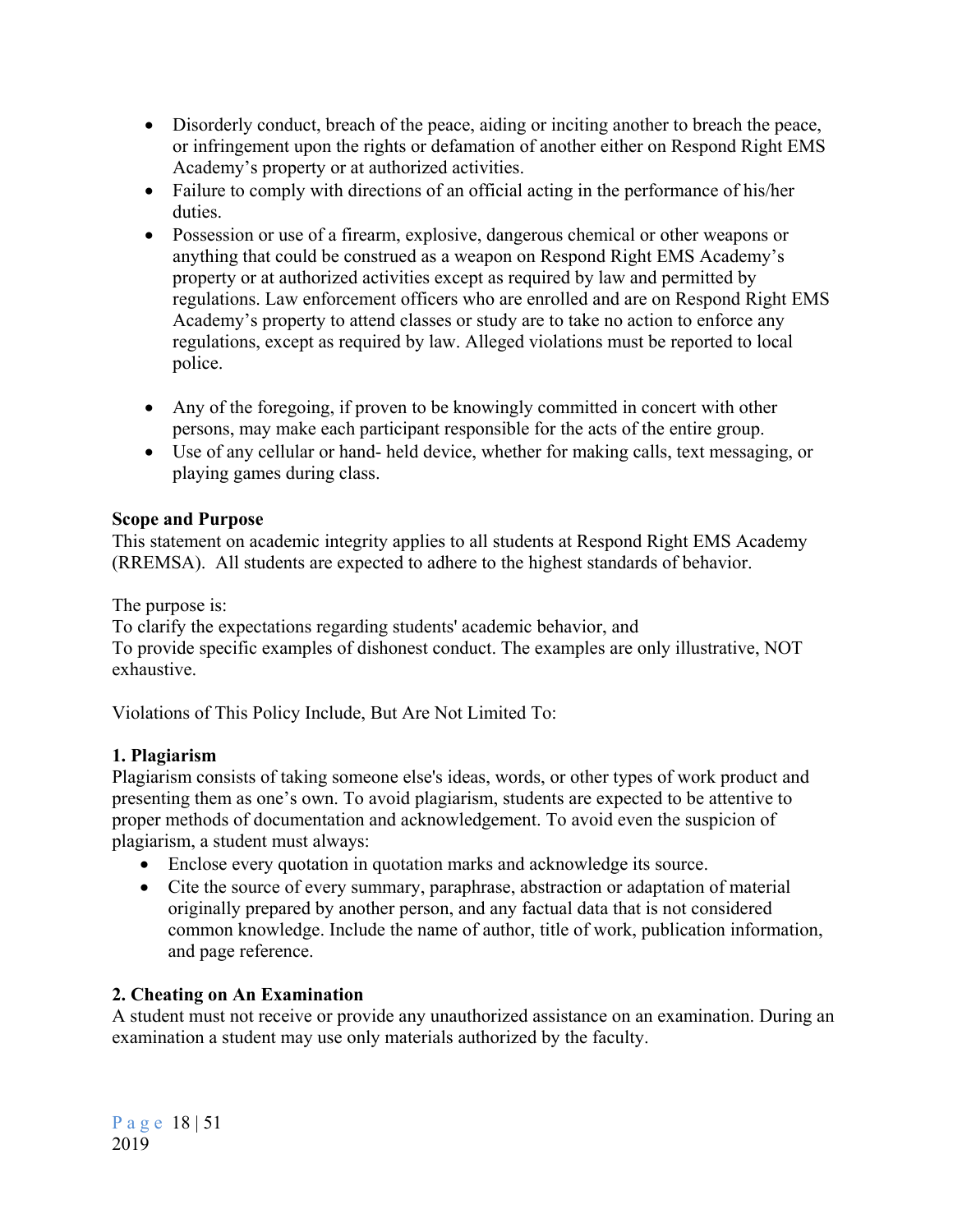## **3. Copying or Collaborating On Assignments Without Permission**

When a student submits work with his/her name on it, this is a written statement that credit for the work belongs to that student alone. If the work was a product of collaboration, each student is expected to clearly acknowledge in writing all persons who contributed to its completion. Unless the instructor explicitly states otherwise, it is dishonest to collaborate with others when completing any assignment or test and performing lab items.

If the instructor allows group work in some circumstances but not others, it is the student's responsibility to understand the degree of acceptable collaboration for each assignment, and to ask for clarification if necessary.

To avoid cheating or unauthorized collaboration, a student should never:

- Use, copy or paraphrase the results of another person's work and represent that work as his/her own, regardless of the circumstances.
- Refer to, study from, or copy archival files (e.g. old tests, homework) that were not approved by the instructor.
- Copy another's work, or to permit another student to copy his/her work.
- Submit work as a collaborative effort if he/she did not contribute a fair share of the effort.

## **4. Fabrication Or Falsification Of Data Or Records**

It is dishonest to fabricate or falsify data in the lab, clinical, and field internship phases, research papers, reports or in any other circumstances; to fabricate source material in a bibliography or "works cited" list; or to provide false information on a résumé or other document in connection with academic efforts. It is also dishonest to take data developed by someone else and present them as one's own.

Students will be removed from the program.

Examples of falsification include:

- Altering information on any exam, or class assignment being submitted.
- Altering, omitting, or inventing lab, clinical or field internship data to submit as one's own findings. This includes copying lab data from another student to present as one's own; and providing data to another student to submit as his/her own.
- Preceptor signatures for lab, clinical and field internships signed by anyone other than the assigned preceptor.
- Falsification of documentation in lab, clinical and field internship records.

## **5. Other Forms of Deceit, Dishonesty, Or Inappropriate Conduct**

Under no circumstances is it acceptable for a student to:

- Submit the same work, or essentially the same work, for more than one course without explicitly obtaining permission from all instructors. A student must disclose when a paper or project builds on work completed earlier in his/her academic career.
- Submit lab or clinical books that are disorganized, poorly documented or data that does not match Fisdap.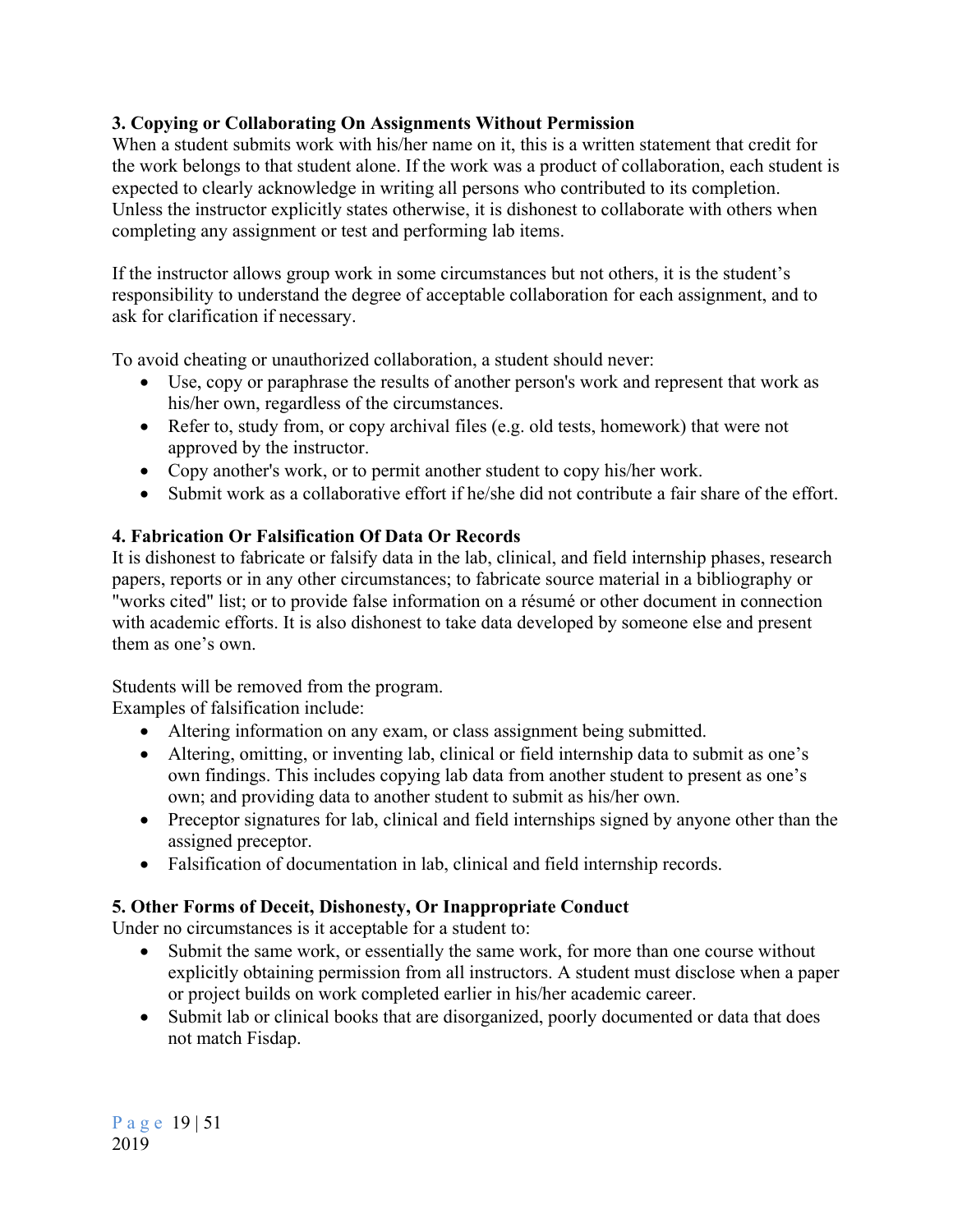- Duplicate lab, clinical and field internship data when submitting clinical books. This includes copies of signature pages, evaluations, worksheets, etc. Students will be removed from the program.
- Request an academic benefit based on false information or deception. This includes requesting an extension of time, a better grade, or a recommendation from an instructor.
- Make any changes (including adding material or erasing material) on any test paper, or class assignment being submitted.
- Willfully damage the efforts or work of other students.
- Steal, deface, or damage academic facilities, materials, uniform, logo or the Respond Right EMS Academy name.
- Collaborate with other students planning or engaging in any form of academic misconduct.
- Submit any academic work under someone else's name other than his/her own. This includes but is not limited to sitting for another person's exam; both parties will be held responsible.
- Engage in any other form of academic misconduct not covered here.

This list is not intended to be exhaustive. To seek clarification, students should ask faculty and administration for clarification.

If it is found that a student alters, forges, duplicates or copies clinical data, signatures or paperwork, they will be immediately removed from the program.

## <span id="page-19-0"></span>**Reporting Misconduct**

## **Faculty Responsibility**

Faculty and instructors are strongly encouraged to report incidents of student academic misconduct to administration in a timely manner, so that the incident may be handled fairly and consistently.

## **Student Responsibility**

If a student observes others violating this policy, he/she is strongly encouraged to report the misconduct to the instructor, to seek advice from administration, or to address the student(s) directly.

## <span id="page-19-1"></span>**Procedure**

## **Administrative Procedures**

This policy covers all students. Cases will be heard by RREMSA administration and depending on the violation, the Medical Director and the Advisory Committee at the discretion of the Medical Director.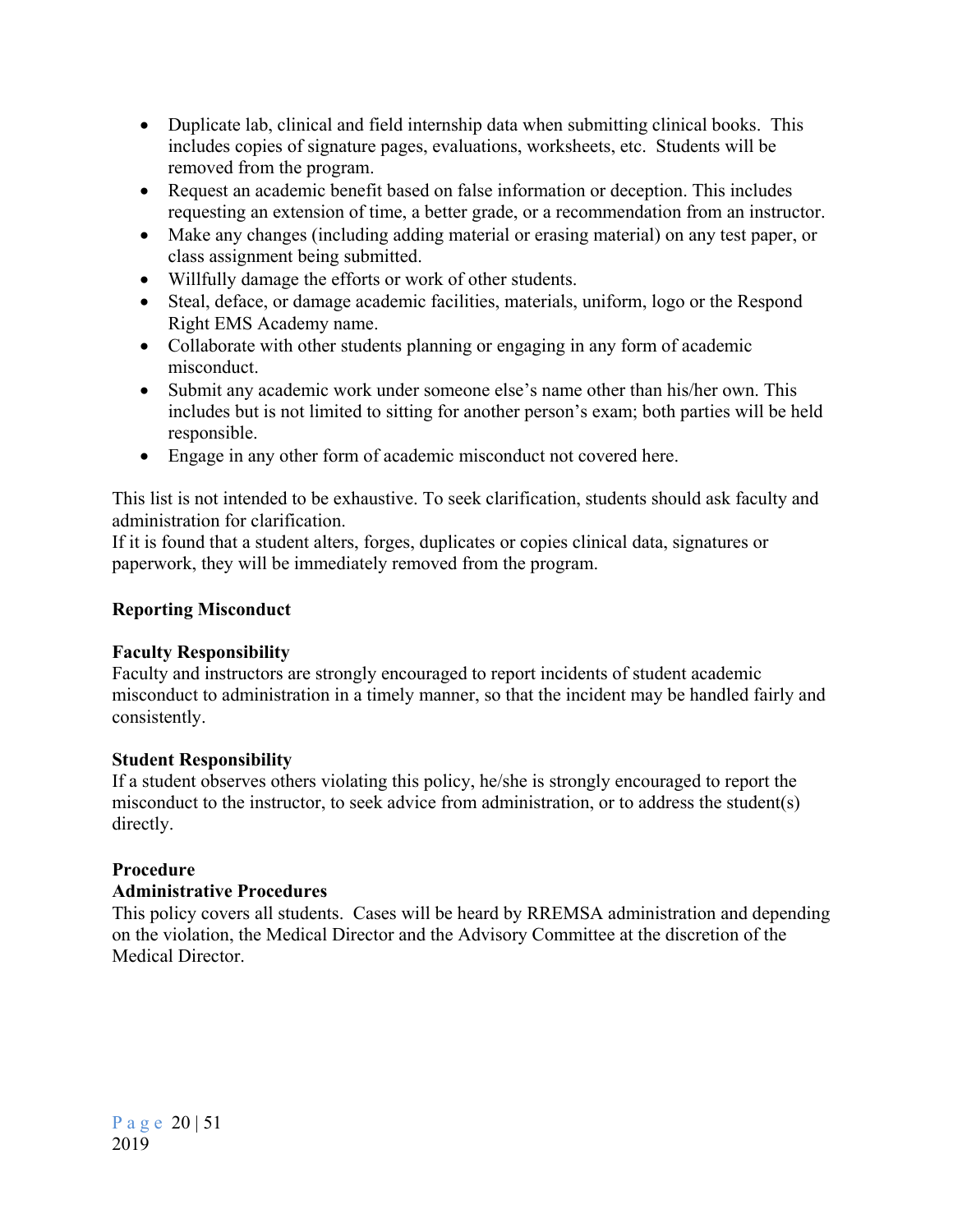## **Student Rights and Responsibilities in a Hearing**

A student accused of an academic integrity violation is entitled to:

- Review the written evidence.
- Ask any questions.
- Offer an explanation as to what occurred.
- Present any material that would cast doubt on the correctness of the charge.
- Determination of the validity of the charge without reference to any past record of misconduct.

When responding to a charge of academic misconduct, a student may:

- Deny the charges and request a hearing in front of administration or the Medical Director.
- Admit the charges and request a hearing to determine a decision.
- Admit the charges and accept the imposition of disciplinary actions by administration without a hearing.
- Request to withdraw permanently from RREMSA with a transcript notation that there is an unresolved academic integrity matter pending.

A student has the following responsibilities in resolving the charge of academic misconduct:

- Admit or deny the charge. This will determine the course of action to be pursued.
- Provide truthful information regarding the charges. It is a violation to provide false information to RREMSA or anyone acting on its behalf.

## <span id="page-20-0"></span>**Disciplinary Actions**

## **If Found** *Not* **in Violation of The Academic Integrity Policy**

If the charges of academic misconduct are not proven, no record of the allegation will appear on the transcript.

## **If Found in Violation of The Academic Integrity Policy**

If a student is found to have acted dishonestly, or if a student has admitted to the charges RREMSA may impose disciplinary actions, including but not limited to the following:

- Issue a formal written reprimand.
- Impose educational sanctions, such as completing a workshop on plagiarism or academic ethics.
- Recommend to the instructor that the student fail the assignment. (A grade is ultimately the prerogative of the instructor.)
- Recommend to the instructor that the student fail the course.
- Recommend to the instructor that the student receive a course grade penalty less severe than failure of the course.
- Place the student on Academic Probation for a specified period of time or until defined conditions are met. The probation will be noted on the student's transcript and internal record while it is in force.
- Recommend the student receives a maximum of one month to correct any organizational and data entry issues regarding lab and clinical books.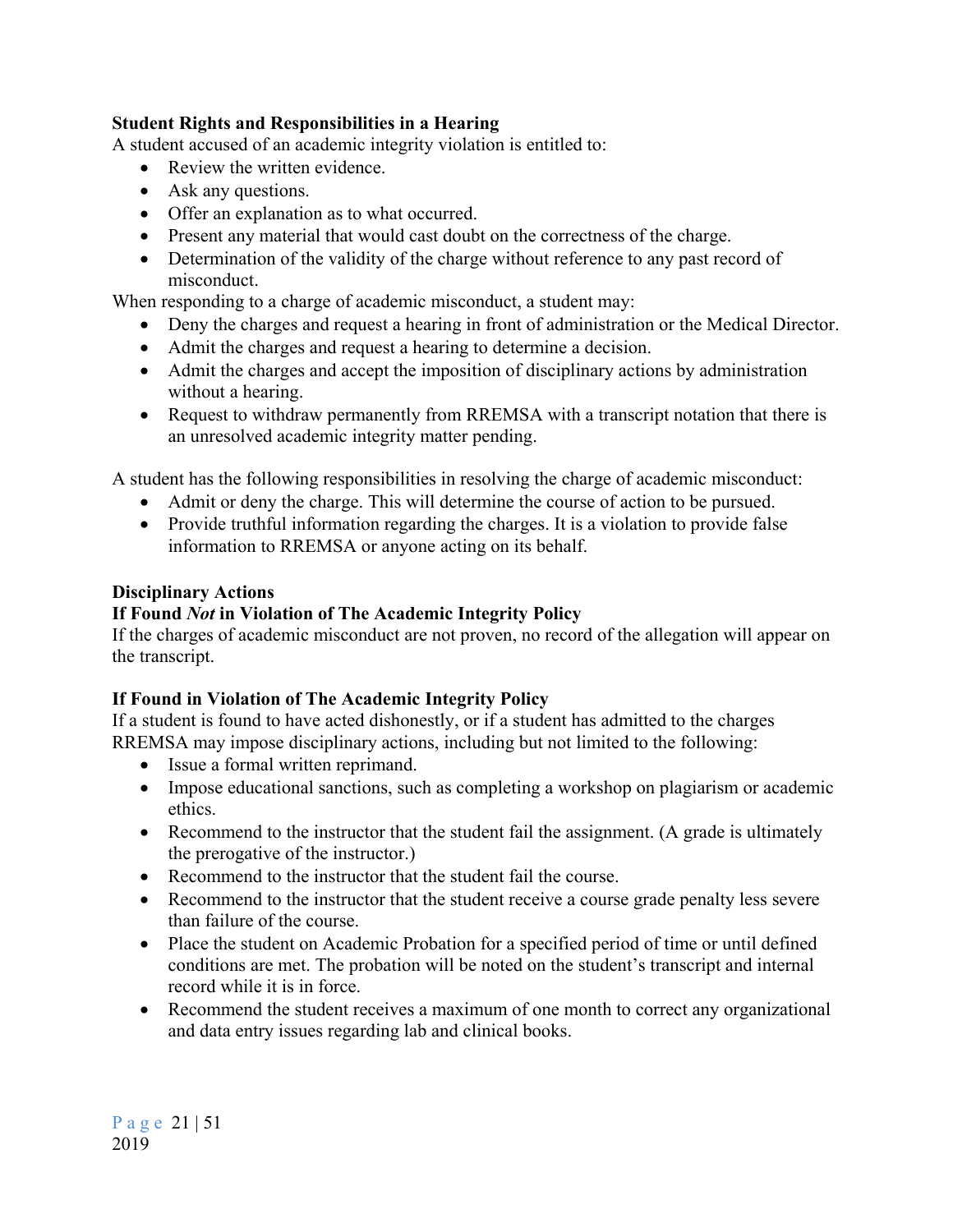If it is found that a student alters, forges, duplicates or copies clinical data, signatures or paperwork, they will be immediately removed from the program.

Some cases may be serious enough to warrant suspension or expulsion from RREMSA. Additional educational sanctions may be imposed. This list is not intended to be exhaustive. Withdrawing from the course will not prevent administration from adjudicating the case, imposing sanctions, or recommending grade penalties, including a failing grade in the course. A copy of the disciplinary actions will be placed in the student's academic file.

## <span id="page-21-0"></span>**Appeals**

If a student believes administration or the Medical Director has been unfair, or if a student believes the sanction imposed for misconduct is excessive, he/she may appeal to RREMSA within ten days of the original decision. Appeals must be typed or written and be date and time stamped via email, mail or other means that can be documented.

### <span id="page-21-1"></span>**Records**

### **Administrative Records-Keeping Responsibilities**

It is the responsibility of administration to keep accurate, confidential records concerning academic integrity violations. When a student has been found to have acted dishonestly, a letter summarizing the allegation, the outcome, and the sanction shall be placed in the student's official file.

#### <span id="page-21-2"></span>**Academic Progress / Probation**

Satisfactory progress is necessary to maintain good standing at Respond Right EMS Academy. The student may request a progress report after each test or examination from his or her instructor or the Director. The report may be verbal or written. All students have access to an on-line grade book that can be accessed at their convenience 24/7 for academic progress.

Standards of satisfactory academic progress is defined and outlined in each course syllabus. The student must meet the specified conditions for assignments, grades, absences, extensions, and remedial work. The student must demonstrate reliability in class attendance and performance of clinical/field rotations.

Probation occurs when a student fails to meet the standards of satisfactory academic progress established for the class in which they are enrolled. If a student is placed on probation, he/she will receive written notification and counseling from the primary instructor, Clinical Coordinator, or Director, as deemed necessary, to ensure the student's continued satisfactory progress. The student's progress will be closely monitored for the remainder of the class to ensure the student meets the standards established for the class. Failure to meet the established standards will result in termination from the course of study.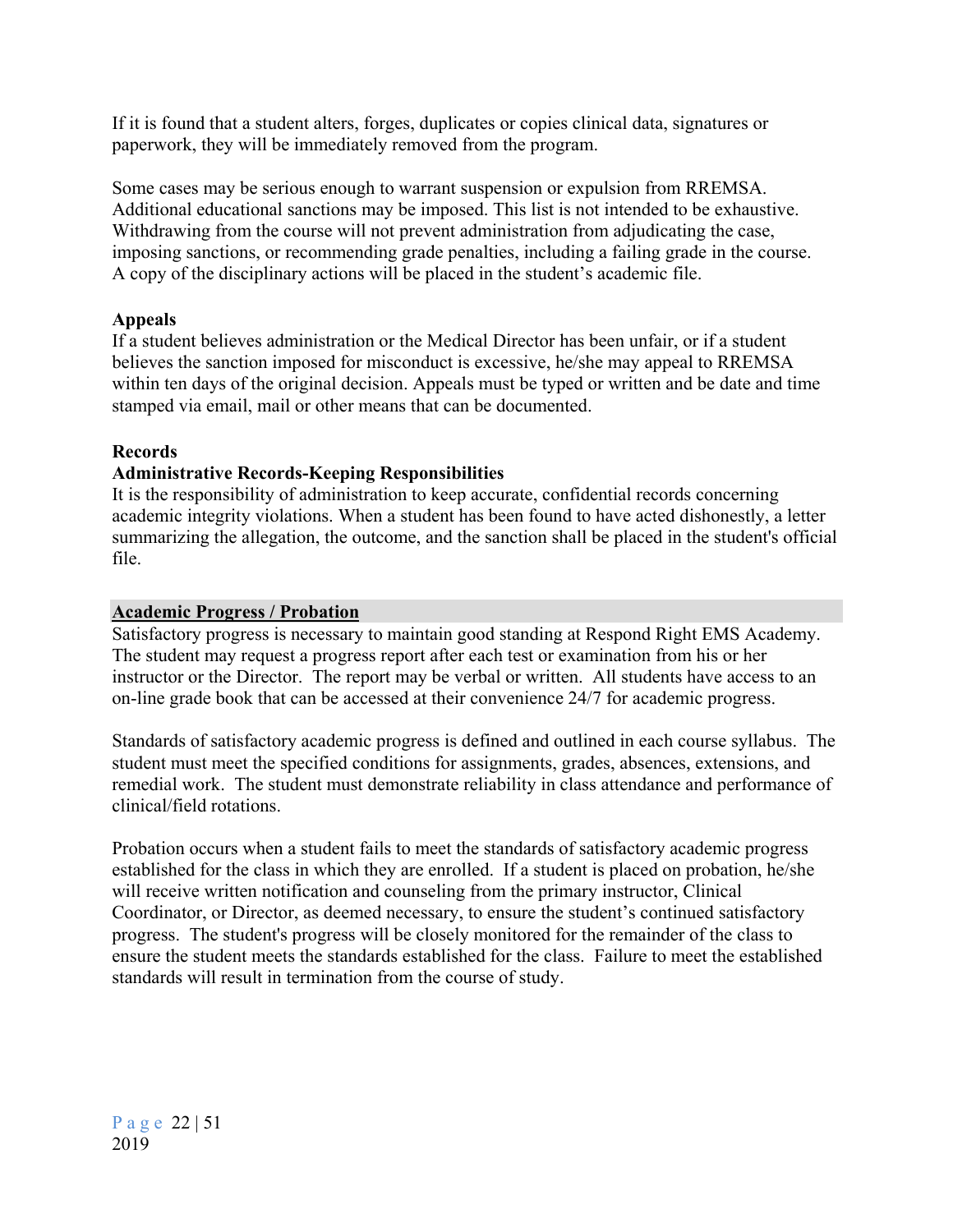Standards of Satisfactory Academic Progress

#### **Grading Scale**

90 - 100% A 80-89% B<br>75 - 79% C 75 - 79% C Below - 74% F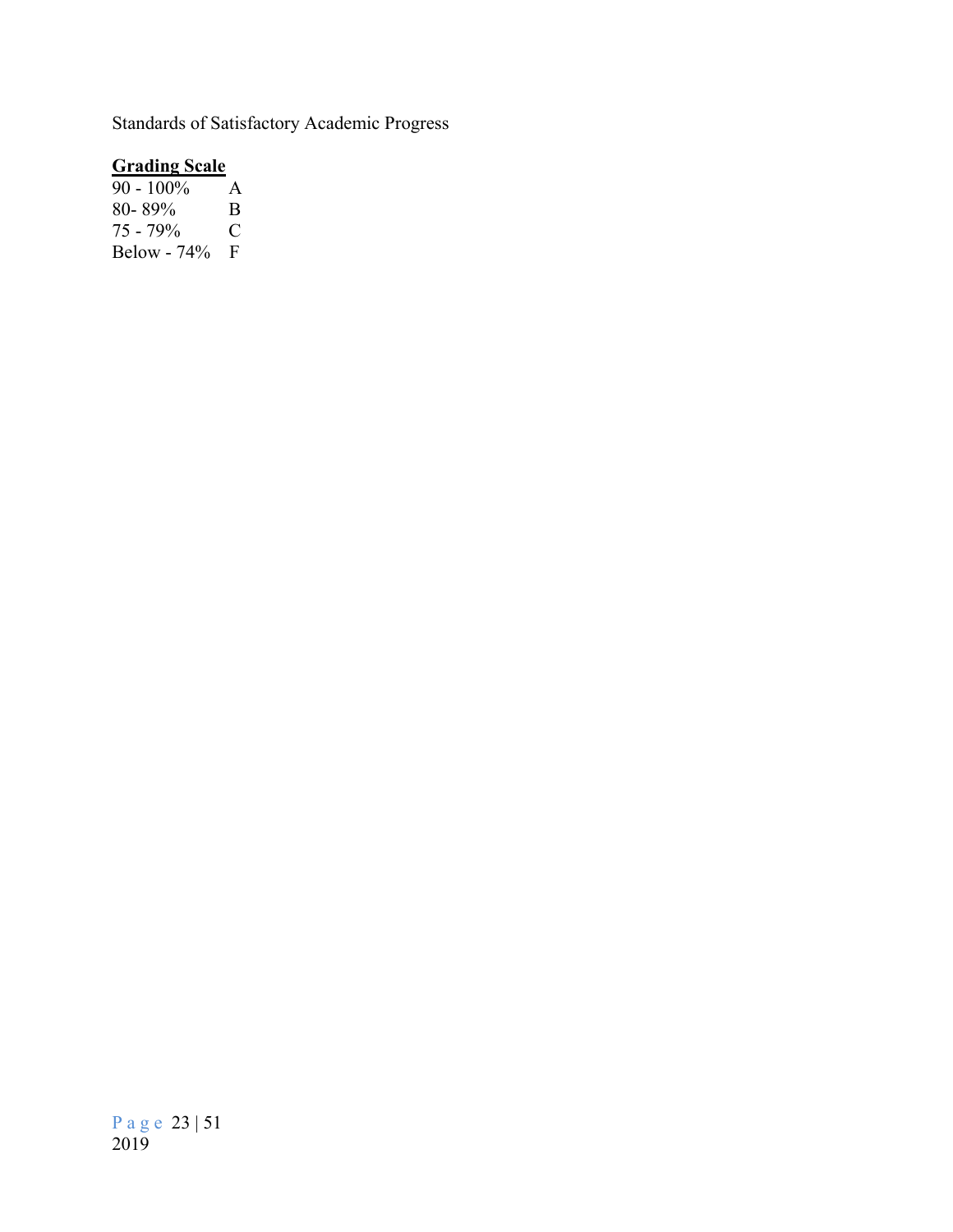#### <span id="page-23-0"></span>**Attendance – Paramedic**

#### **Paramedic Classroom / Didactic / Lab**

Due to the volume of information that is covered in class daily**, there are no excused absences!** 

Students are not allowed to be absent for more than 4 days of paramedic curriculum and 1 day of anatomy and physiology, for a combined total of 5 days.

Students who do not meet the minimum hour requirement will be immediately removed from the program.

Attendance includes tardiness and is defined as:

• Students who are even one minute late are deemed tardy.

Students missing half of the class time or more will be charged with an absence.

Leaving prior to the end of class is prohibited. Students leaving even 1 minute early will be charged with a tardy.

A combination of three tardies will be equivalent to one absence. This absence will count toward the total number of absences for the program.

This policy will be strictly enforced and is in place to ensure that Respond Right EMS Academy meets all requirements as required by the State of Missouri, Department of Health and Senior Services- Department of Emergency Medical Services.

Attendance is verified by the student signing the sign-in sheet prior to the start of each session. It is the student's responsibility to make sure they have signed in for each session. An attendance sign-in sheet will be provided at the beginning and end of every class for each session. It will be the student's responsibility to sign his or her name on the attendance record. Students will not be allowed to sign for another student. Any student caught forging another student's signature will be dropped from the course.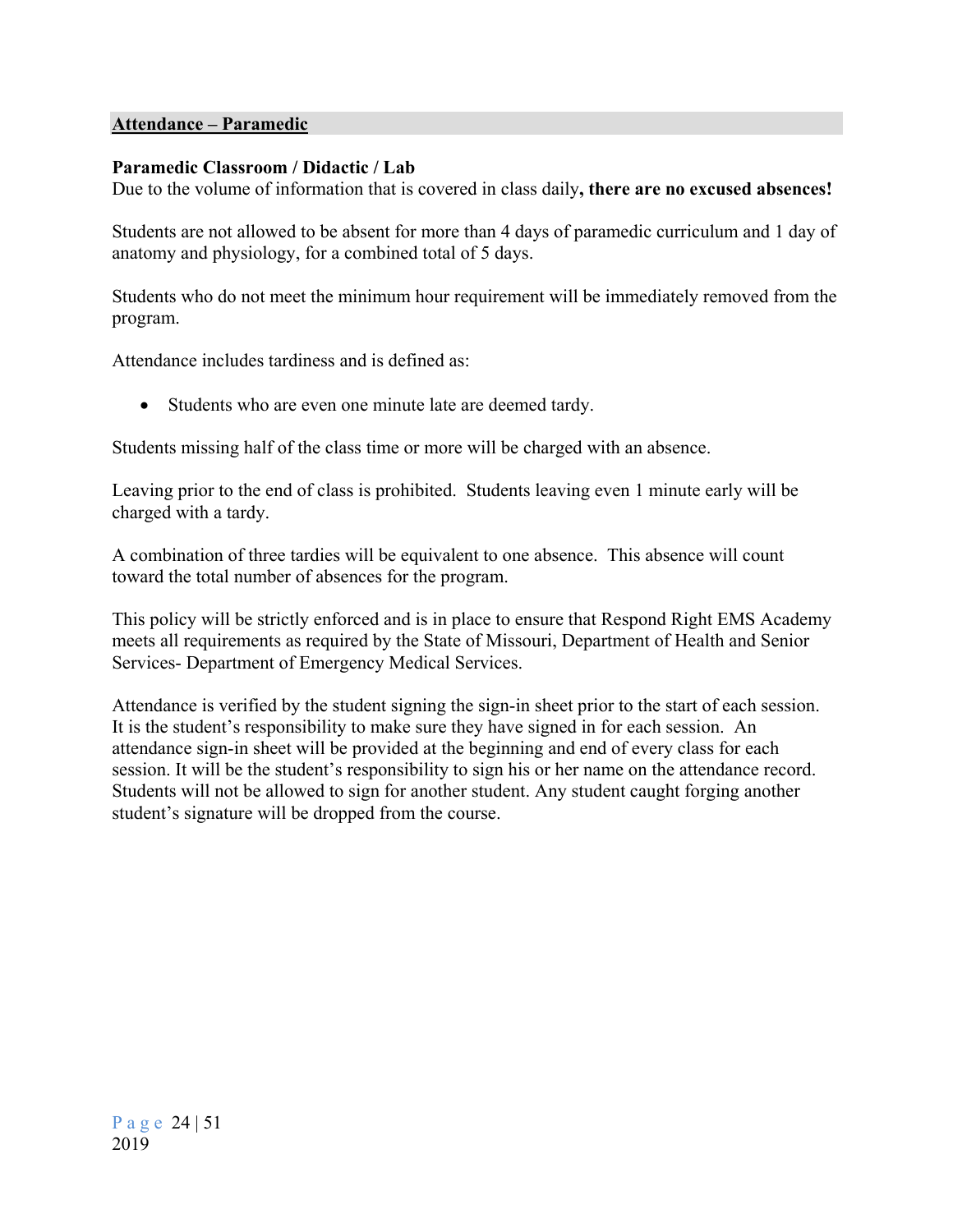## **Paramedic Clinical / Capstone**

Clinical absences are separate than classroom / didactic / lab.

#### **Sick Days / Absences**

- You will be allowed a total of 2 sick days for the duration of the program. Upon your  $3<sup>rd</sup>$ sick day, you will be suspended for 2 weeks from clinicals. More than 3 sick days will result in expulsion from the Paramedic Program, at the discretion of the clinical coordinator.
- You must call the Clinical Coordinator and the clinical / field site as soon as possible to notify them of your absence.
- You must complete the 'Clinical Absence Form' the following day and turn it in to the Program Director.
- If you fail to turn paperwork in for a scheduled clinical, this will be considered an absence.

## **No Call No Show**

- A "No call, no show" will result in a suspension of 2 weeks of clinicals.
- You must complete the 'Clinical Absence Form' the following day and turn it in to the Program Director.
- This will result in losing the privilege of participating at that particular clinical site and a two-week suspension.
- Should this infraction occur more than once, the student will be expelled from the paramedic program at the discretion off the Program Director and Clinical Coordinator.

## **Leaving Early**

- If you need to leave a clinical site for any reason, you must contact the available staff at Respond Right EMS Academy. If after regular business hours, you must contact the Clinical Coordinator.
- You must complete the 'Clinical Absence Form' the following day and turn it in to the Program Director.
- Leaving early from a clinical site or failing to notify the clinical coordinator of leaving early will result in a suspension of 2 weeks and the student will have to repeat those hours and any skills performed.

If a student is absent during a random or pop quiz/homework grade, the student will receive a "0". When your instructor collects homework, you will either receive credit for having the homework or you will receive a "0" if you do not have it at the time it is collected. Students are unable to leave to retrieve the homework or turn it in after the instructor has collected it.

If a quiz is missed due to the student being absent for any reason, the quiz is not able to be made up. The student will receive a zero on that quiz.

If a module exam is missed due to the student being absent for any reason, the highest possible score the student can achieve is 75%. The module exam must be made up prior to the start of the next class day. The module exam must be scheduled with the Administrative office to be taken.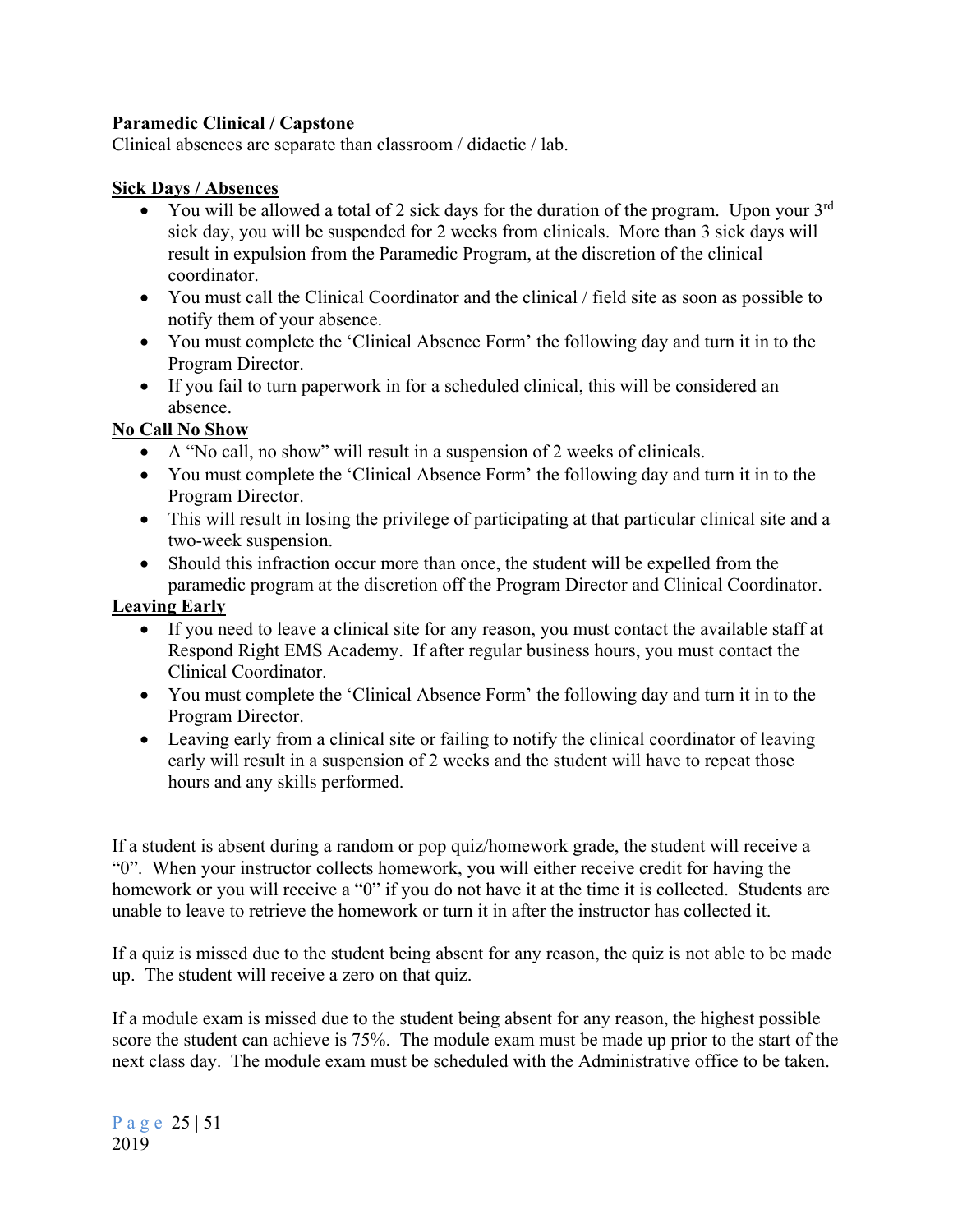If the module exam is not completed prior to the start of the next scheduled class day the student will receive a zero on the module exam.

#### <span id="page-25-0"></span>**Attendance – EMT**

#### Didactic - Classroom

To meet guidelines set forth by the Bureau of EMS, students will be expected to attend all classes. **There are no excused absences! Missing any scheduled class counts as an absence.** If, for reasons beyond your control, you do miss a session, you will be required to make up that session. How you make up the session will be at the discretion of your instructor. This may be in the form of a test, outlining the chapter missed or writing a paper. **Any student missing more than (3) three classes, whether they are made up, will result in immediate expulsion from class.** This policy will be strictly enforced and is in place to ensure that Respond Right® EMS Academy meets all requirements as required by the State of Missouri, Department of Health and Senior Services-Department of Emergency Medical Services.

Students are on time when they are in uniform, signed in on the attendance sheet and seated in their chair at the start of the class. Any student who is not in uniform, signed in and seated in their chair at the start of class is considered tardy. If class starts at 9:00 am then 9:01 is considered tardy. No exceptions.

Attendance is verified by the student signing the sign-in sheet prior to the start of each session. It is the student's responsibility to make sure they have signed in for each session. An attendance sign-in sheet will be provided at the beginning and end of every class for each session. It will be the student's responsibility to sign his or her name on the attendance record. **If you do not sign in or out, then YOU HAVE NOT BEEN IN CLASS**. Students will not be allowed to sign for another student. Any student caught forging another student's signature will be dropped from the course.

Tardiness is defined as arrival after the start of the class, even if it is 1 minute. A combination of three tardies will be equivalent to one absence. This absence will count toward the total number of absences for the program**. Remember that you are only allowed to be absent three times throughout completion of the program.**

Leaving prior to the end of class is prohibited. Students leaving even **1 minute** early will be charged with a tardy. **Students missing half of the class time or more will be charged with an absence**. A combination of three tardies will be equivalent to one absence. This absence will count toward the total number of absences for the program.

If a student misses a quiz for any reason, the quiz is not able to be made up. The student will receive a zero on that quiz.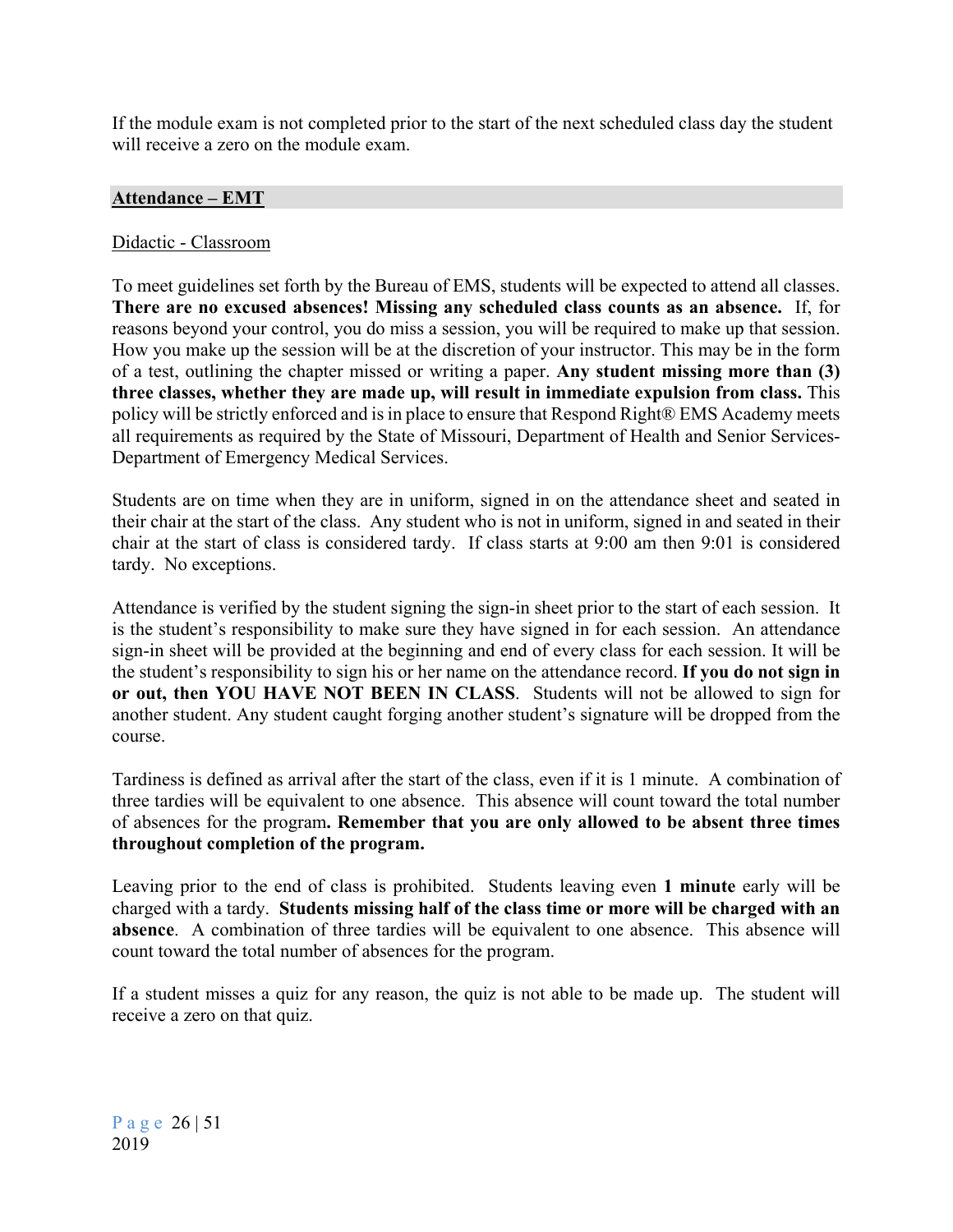#### Clinical - Hospital

Students are expected to arrive at the clinical site 15 minutes prior to the start of their assigned shift. They must have their preceptor or charge nurse sign their attendance log upon arrival, and no later than the scheduled start time. Students must notify their preceptor or charge nurse any time they leave the clinical site for any reason. The preceptor or charge nurse must document the departure time and initial his or her notation at the end of the shift. Student must never fill in their own arrival or departure times or sign on behalf of their preceptor or charge nurse.

Students who arrive at clinical sites late or leave early must repeat those hours and any skills performed. Students who stay longer than the approved times will not be allowed to count the additional time or skills obtained. Any student that attends a clinical without prior approval, no matter the circumstance will be immediately dismissed from the course.

Failure to notify the Clinical Coordinator and/or the clinical site of an absence will result in a "nocall no-show," and be counted as an absence and**. A "no call no show" is a very serious offense and will result in losing the privilege of participating at that clinical site and a two-week suspension.** Should this infraction occur more than once, the student will be expelled from the EMT program at the discretion off the Program Director and Clinical Coordinator.

Only under extreme circumstances may a student cancel or leave a clinical. Instances such as a documented illness or death of an immediate family member are acceptable. The student must contact the Clinical Coordinator, Program Director and Instructor.

### **If a student is absent for a clinical shift, even if the shift is made up, this absence will count toward the total number of absences for the program. Remember that you are only allowed to be absent three (3) times throughout completion of the program.**

#### Field Internship- Ambulance

Students are expected to arrive at the field site 15 minutes prior to the start of their assigned shift. They must have their preceptor sign their attendance log upon arrival, and no later than the scheduled start time. Students are not allowed to leave the field site for any reason. The preceptor must document the departure time at the end of the shift. Student must never fill in their own arrival or departure times or sign on behalf of their preceptor or charge nurse.

Students who arrive at field sites late or leave early will have to repeat those hours and any skills performed. Students who stay longer than the approved times will not be allowed to count the additional time or skills obtained. Any student that attends a field internship shift without prior approval, no matter the circumstance will be immediately dismissed from the course.

Failure to notify the Clinical Coordinator and/or the clinical site of an absence will result in a "nocall no-show," and be counted as an absence and. A "no call no show" is a very serious offense and will result in losing the privilege of participating at that particular field site and a two-week suspension. Should this infraction occur more than once, the student will be expelled from the EMT program at the discretion off the Program Director and Clinical Coordinator.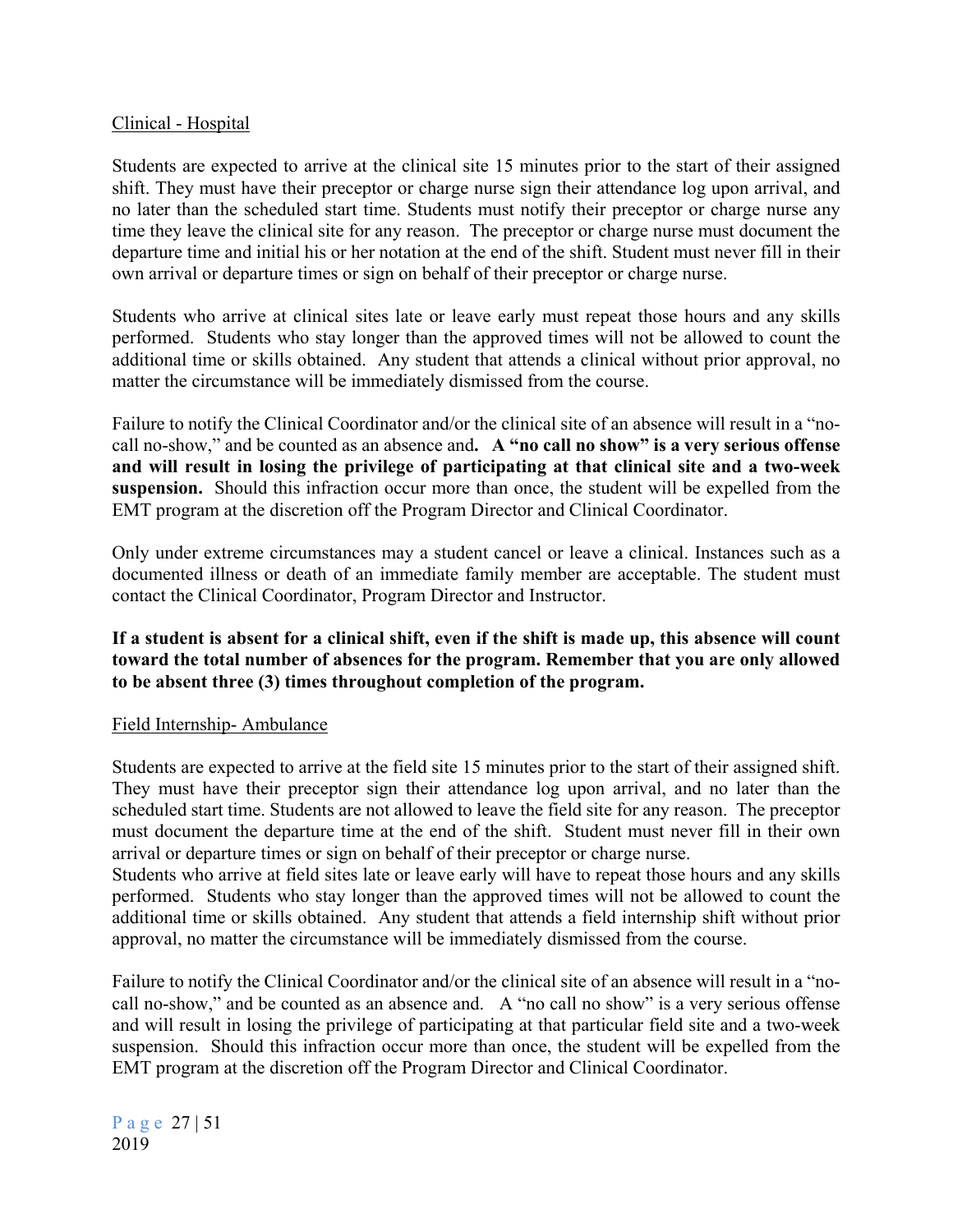Only under extreme circumstances may a student cancel a field shift. Instances such as a documented illness or death of an immediate family member are acceptable. The student must contact the Clinical Coordinator, Program Director and Instructor. **All shifts must be completed prior to graduation for course completion. Under no circumstances will students be allowed to make up missed clinical's after the designate time skills/clinical books are due. Failure to complete all required clinical's will result in dismissal from the course.** Additional clinical's will NOT be scheduled for failure to complete skills and assessments. Completion of the clinical component of the EMT class is based on both completion of required number of hours and completion of required amount of skills and assessments.

If a student is absent for a field internship shift, even if the shift is made up, this absence will count toward the total number of absences for the program**. Remember that you are only allowed to be absent three times throughout completion of the program.**

### <span id="page-27-0"></span>**Course Completion Requirements - Paramedic**

General Course Completion Requirements for the Paramedic Program

- Students must complete a minimum of the following:
- Successfully pass Phase 1, Phase 2 and Phase 3 Capstone
- Students must have a cumulative 75% on all Mod Exams
- Students must have a cumulative 75% on all other assignments
- Students must have a cumulative 75% in clinicals.
- Successful completion of all lab skills for student portfolio.
- Successful completion of the CBT exam.
- Successful completion of the summative psychomotor / practical exam.
- Successful completion of the NREMT psychomotor exam.
- Successful completion of the summative didactic final exam with a minimum 75%.
- Successful completion of the summative affective behavior evaluation.
- Successful completion and maintenance of BLS, ACLS, PALS and PHTLS.
- Successful completion and maintenance of required immunizations.
- Successful compliance with all attendance requirements.
- Successful completion of all clinical requirements as outline on the Terminal Competency Requirements.
- Successful completion of all requirements as outlined on the Mandatory Completions for each Phase.
- Successful completion of Capstone.

## **National Certifications**

Students who fail to PASS the National Certifications, will fail the program.

ACLS must be acquired by the start of EMS 305

PALS must be acquired by the start of EMS 308

PHTLS must be acquired by the end of Final Exam Week as noted on the syllabus.

More detail on each Phase can be found in the Clinical Manual.

Page 28 | 51 2019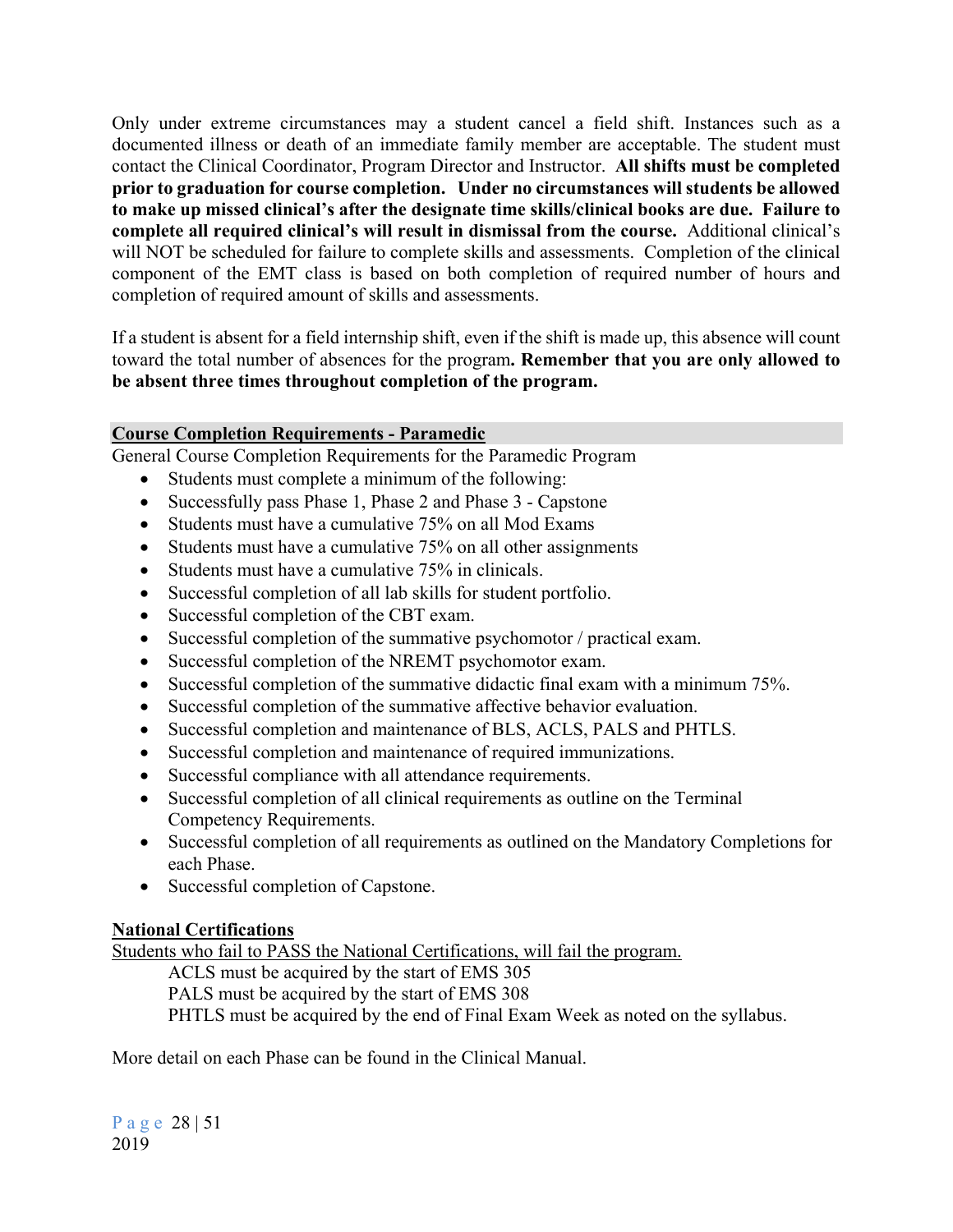#### <span id="page-28-0"></span>**Lab Skills / Portfolio**

Students are required to complete all lab skills as outlined in the lab book and Platinum Planner. Students are required to have a complete lab portfolio at the Red, Yellow and Blue badges.

All lab skills are required to be electronically documented the same day. Failure to document the skills on the same day will result in loss of points during the clinical review grade and possibly loss of credit for lab skills.

### <span id="page-28-1"></span>**Psychomotor Exam**

Students are required to pass a summative psychomotor (practical) exam at the completion of the didactic / lab portion of the program. The psychomotor exam will be set up according to the most recent NREMT testing procedures. Students will be advised ahead of time on the types of stations that they will encounter.

The psychomotor exam currently consists of six stations including: patient assessment: trauma, dynamic cardiology, static cardiology, oral station A, oral station B, and an Integrated Out-of-Hospital scenario.

Students must achieve a passing score of at least 75% on the psychomotor final exam. Grading the psychomotor exam is as follows:

- Students must pass 5 out of the 6 stations.
- If a student fails a total of two stations, one station will be allowed to re-test at the discretion of the instructor and Program Director. Students will be informed of the date/time and station of the re-test.
- Students that fail three or more stations will not be eligible for a re-test and will be immediately removed from the program.

Students who fail the psychomotor exam will immediately be removed from the program.

Students must pass the NREMT psychomotor exam to be eligible to enter Capstone.

## <span id="page-28-2"></span>**Written Exam**

Students are required to pass a summative final written exam at the completion of the didactic / lab portion of the program. The final written exam is different from the CBT exam. Students must pass this final written exam with a 75%.

One re-test will be allowed. Students must arrange the re-test with administration. The re-test must be taken within two business days. Failure to complete the retest within two business days will result in the student forfeiting their retake.

Students who fail to achieve 75% on the final written exam will be immediately removed from the program.

Page 29 | 51 To be eligible to take the final exam, students must meet the following requirements: a cumulative score of 75% on all Module Exams and a cumulative score of 75% on all other assignments in the class

2019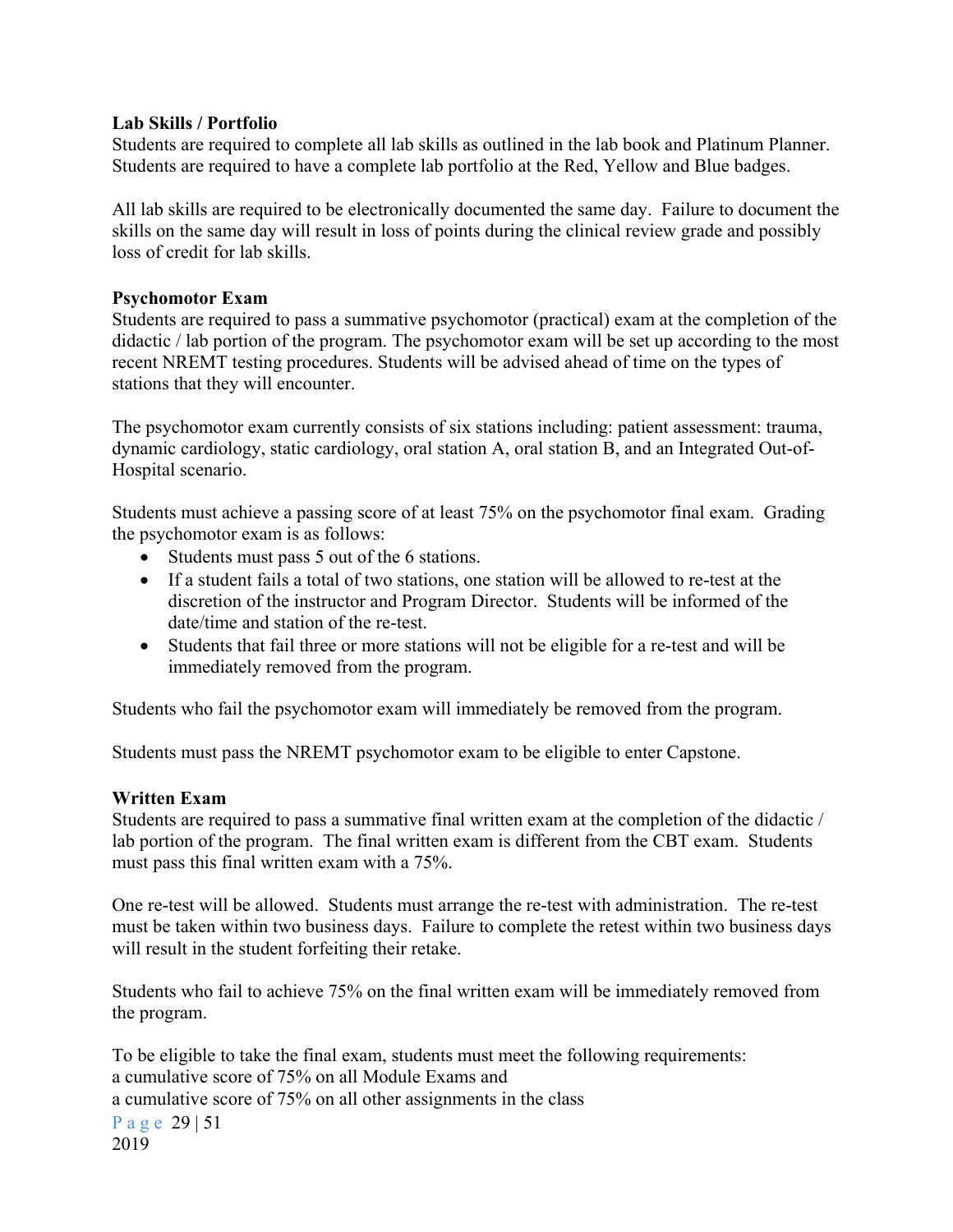### <span id="page-29-0"></span>**Clinical Requirements**

Students are required to successfully complete the clinical portion of the program. This includes a minimum of 288 in-hospital hours, 360 ambulance hours, and various assessments and skills as outlined in the Terminal Competency form. Students must receive satisfactory evaluations from preceptors during their clinical time documenting both clinical and behavior achievement.

All clinical skills are required to be electronically documented by the end of shift. Failure to document the entire shift will result in loss of points during the clinical review grade and possibly loss of credit for clinical skills.

Upon successful completion of the stated hours, skills and assessments, students must gain the Program Directors approval to enter Capstone. During Capstone, students must complete 20 ALS level Team Lead calls to demonstrate they have successfully led a team on scene, complete a comprehensive assessment, formulated and implemented a treatment plan for the patient, perform most of the decisions, formulate a field impression, direct the treatment, determine patient acuity, disposition and packaging and moving the patient.

Upon the preceptor, or Program Directors, request, students who are not making satisfactory progress may require remediation. Remediation will include an action plan to address the student's deficiencies in the cognitive, psychomotor and affective domains. During remediation, the student may require specific instruction in the lab or with specific preceptors on the ambulance/in the hospital.

If it is the suggestion of the evaluator that the student is not prepared to 'pass' his or her Capstone, as noted by marking 'unsuccessful' or 'marginal' on the evaluation form with a detailed explanation of reasoning, the student shall be remediated by staff at Respond Right EMS Academy. The remediation process will involve:

- A review of all student evaluations.
- Further conversation with evaluator as necessary for clarification.
- A minimum of 4 hours of lab work for 'failure' and 2 hours for 'weak' on the specific deficiencies of the student.
- A written plan from the student on how they will overcome their deficiency.
- Review and recommendation to complete clinical rotation with Medical Director.
- Approval of Program Director and Clinical Coordinator to resume secondary capstone experience that will require a minimum of 5 ALS patient contacts with a passing evaluation on all calls from the preceptor.

The process will be allowed to be repeated one more time following the same protocol for remediation. If at that time the student is evaluated as giving a 'weak performance' the student will be referred to a paramedic refresher program before moving on to attempting their capstone evaluation again. This will be at the discretion of the program director as to whether the student will be allowed to continue following the refresher. If given approval the student will have one more attempt to pass their capstone. If the student is given a 'failing performance' on their original capstone and their two subsequent attempts, the student will be dropped from the program.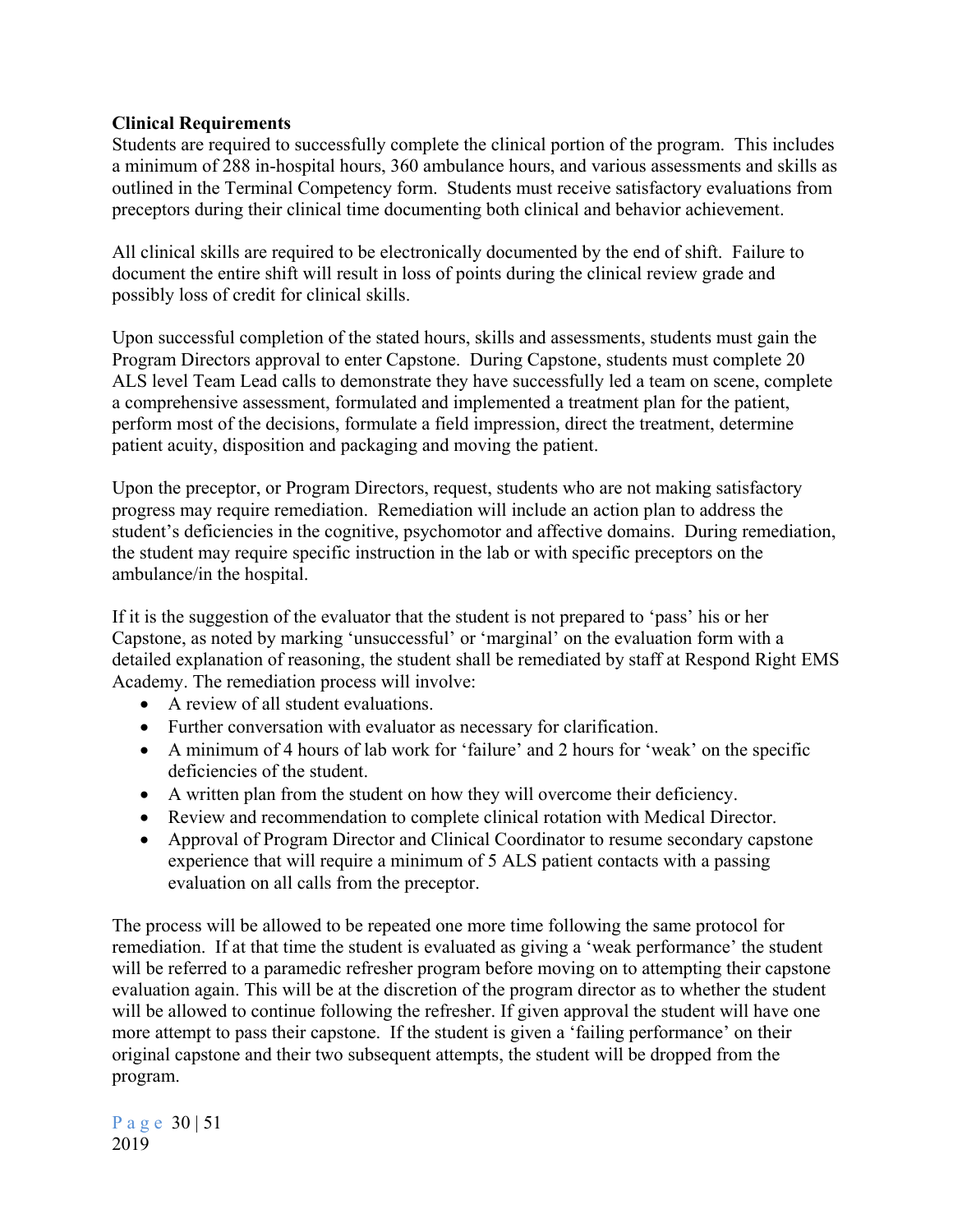## <span id="page-30-0"></span>**Course Completion Requirements - EMT**

General Course Completion Requirements for the EMT Program

- Students must complete a minimum of the following:
- Students must have a cumulative 75% on all Mod Exams.
- Students must have a cumulative 75% in "all other" category.
- Students must have a cumulative 75% in clinicals.
- Successful completion of all lab skills.
- Successful completion of the CBT exam.
- Successful completion of the summative psychomotor / practical exam.
- Successful completion of the NREMT psychomotor exam.
- Successful completion of the summative didactic final exam with a minimum 75%.
- Successful completion of the summative affective behavior evaluation.
- Successful completion and maintenance of BLS.
- Successful completion and maintenance of required immunizations.
- Successful compliance with all attendance requirements.
- Successful completion of all clinical requirements as outlined on the Terminal Competency Requirements.
- Successful completion of all requirements as outlined on the Mandatory Completions.

## <span id="page-30-1"></span>**Lab Skills / Portfolio**

Students are required to complete all lab skills as outlined in the lab book. Students are required to have a complete lab portfolio by the date noted on the course syllabus.

All lab skills are required to be documented the same day they were performed. Failure to document the skills on the same day will result in loss of points during the clinical review grade and possibly loss of credit for those lab skills. Students are required to obtain instructor approval for all skills and assessments performed during the lab day.

Students who fail to complete all their required lab skills and assessments, including signature confirmation, by the stated date in the syllabus, will result in immediate removal from the EMT program.

## <span id="page-30-2"></span>**Psychomotor Exam**

Students are required to pass a summative psychomotor (practical) exam at the completion of the didactic / lab portion of the program. The psychomotor exam will be set up according to the most recent NREMT testing procedures. Students will be advised ahead of time on the types of stations that they will encounter.

The psychomotor exam currently consists of two stations including: a trauma or medical patient assessment and two - three individual skill including: Cardiac Arrest Management / AED, BVM Ventilation of an Apneic Adult Patient, Oxygen Administration by Non-Rebreather Mask, Bleeding Control / Shock Management, Spinal Immobilization (Seated Patient),Spinal Immobilization (Supine Patient), Joint Immobilization and Long Bone Immobilization.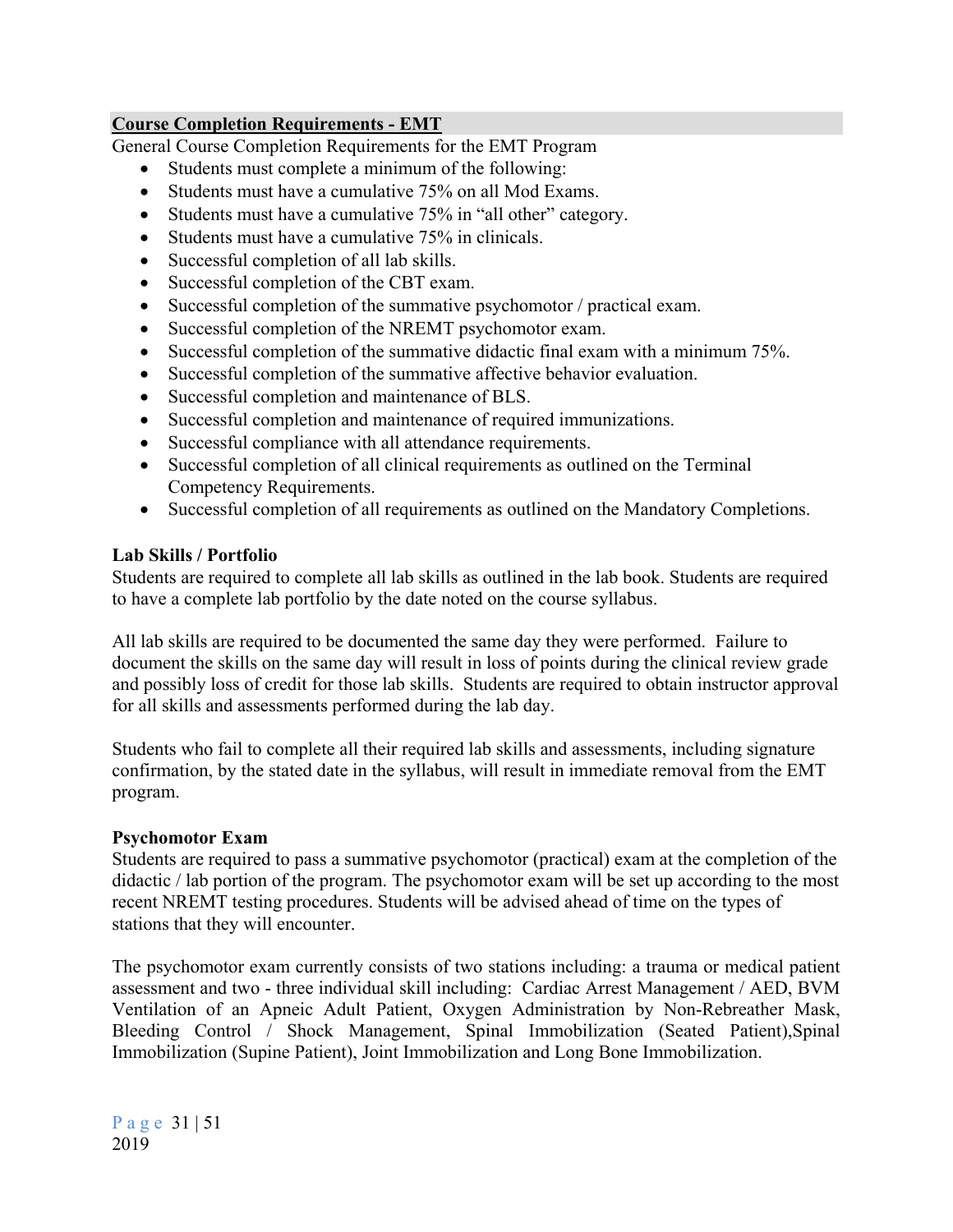Students must achieve a passing score of at least 75% on the psychomotor final exam, without being assessed any critical points of failure. Grading the psychomotor exam is as follows:

- Students must pass the assessment and the skills station.
- A student will be allowed one retest of the assessment station and one retest of the skills station. Should a student fail both skills and assessment stations, a re-test will only be allowed at the discretion of the instructor and Program Director. Students will be informed of the date/time and station of the re-test.
- Students who fail both assessment and all skills retests will be immediately removed from the program.

Students who fail the psychomotor exam will immediately be removed from the program. To be allowed to take the NREMT written exam, students must pass the NREMT psychomotor exam.

## <span id="page-31-0"></span>**Written Exam**

Students are required to pass a summative final written exam at the completion of the didactic / lab portion of the program. The final written exam is different from the Adaptive exam. Students must pass this final written exam with a 75%.

One re-test will be allowed. Students must arrange the re-test with administration. The re-test must be taken within two business days. Failure to complete the retest within two business days will result in the student forfeiting their retake.

Students who fail to achieve 75% on the final written exam will be immediately removed from the program.

To be eligible to take the final exam, students must meet the following requirements: a cumulative score of 75% on all Module Exams and a cumulative score of 75% on all other category in the class.

## <span id="page-31-1"></span>**Clinical Requirements**

Students are required to successfully complete the clinical portion of the program. This includes a minimum of 24 in-hospital hours, 14 ambulance hours. Students must receive satisfactory evaluations from preceptors during their clinical time documenting both clinical and behavior achievement.

All clinical skills are required to be documented by the end of shift. Failure to document the entire shift will result in loss of points during the clinical review grade and loss of credit for the entire clinical shift.

Upon the preceptor or Program Directors request, students who are not making satisfactory progress in the clinical setting may require remediation. Remediation will include an action plan to address the student's deficiencies in the cognitive, psychomotor and affective domains. During remediation, the student may require specific instruction in the lab or with specific preceptors on the ambulance/in the hospital.

Page 32 | 51 2019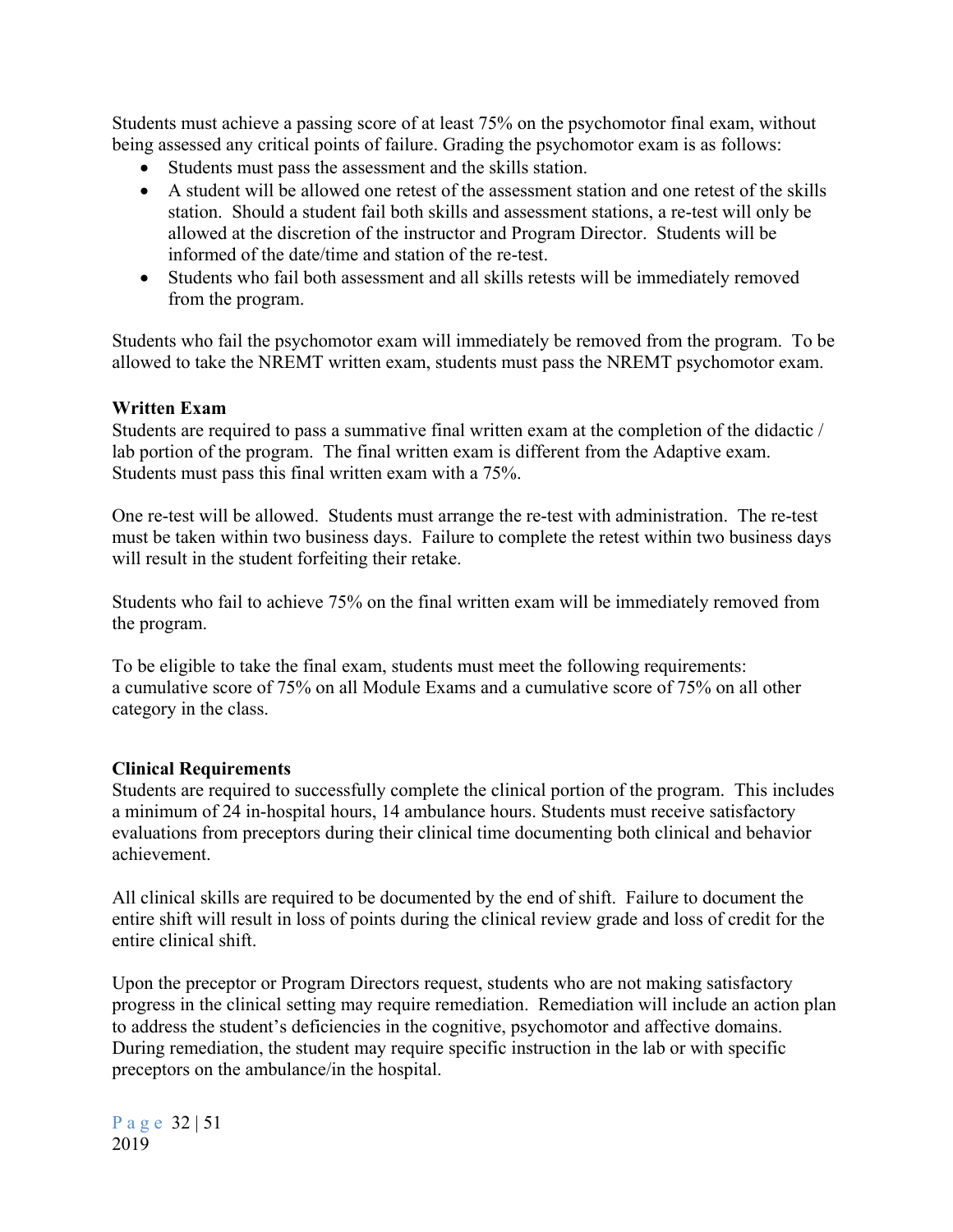The remediation process will involve:

- A review of all student evaluations.
- Further conversation with evaluator as necessary for clarification.
- A minimum of 4 hours of lab work for 'failure' and 2 hours for 'weak' on the specific deficiencies of the student.
- A written plan from the student on how they will overcome their deficiency.
- Review and recommendation to complete clinical rotation with Medical Director.
- Approval of Program Director and Clinical Coordinator to resume clinical experience. The student will be required to complete an additional 5 patient contacts with a passing evaluation to demonstrate proficiency.

If a student is unable to complete the remediation requirements before the stated clinical completion date, the student will be removed from the course, no exceptions.

## **MANDATORY COMPLETIONS**

Students will be eligible to take the final written examination, final skills exam and successful course completion only if the following requirements have been met:

- **Minimum grade of 75% after Mod 5 Exam.** Students must have a cumulative grade of 75%, after the Mod 5 Exam, in both "Exams" and "All Other" to remain in the course. Should a student fall below a 75%, in one or both categories, they will be removed from the course. Students will be allowed one (1) retest of Mod 5 Exam.
- **Minimum grade of 75% at Mod 10 Exam.** Students must have a cumulative grade of 75%, after the Mod 10 Exam, in both "Exams" and "All Other" to remain in the course. Should a student fall below a 75%, in one or both categories, they will be removed from the course. Students will be allowed one (1) retest of Mod 10 Exam.
- Students who fail to achieve a 75% on any Mod Exam are required to retake the exam. The highest grade a student may achieve in any retest is a 75%.
- Successful completion of the Final Written and Skills exams, with a minimum grade of 75%. Students will be allowed one (1) retest for the written and skills exam.
- Successful completion of all skills practice, proficiencies and clinical paperwork by the **deadline noted**.
- After Final Exams, students must have a 75% average in the following categories: All Other, Exams, Clinical and Final Exams.
- Obtaining and maintaining current certification in BLS CPR
- Successful completions of HIPPA and sexual harassment training. Documentation/certificate must be turned in for proof of training.
- Successful completion and documentation of NIMS 100 & 700 by the **deadline noted.**
- Successful registration with NREMT and NIEMT accounts by **deadline noted.**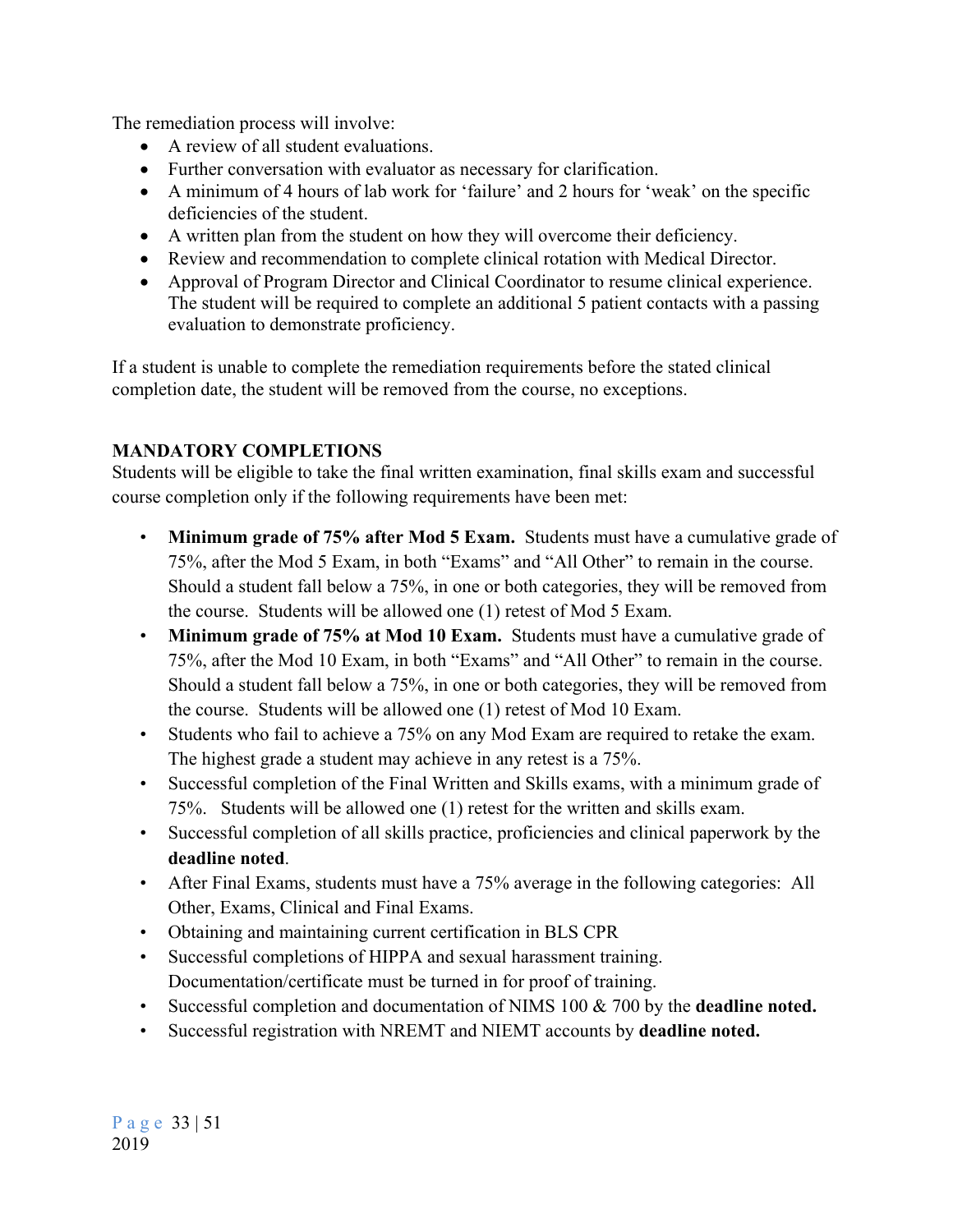- Successful completion of a minimum of **38** hours of clinical time, including a minimum of **5 patient contacts** and **all skills and assessments** (see clinical requirements.) All clinical documentation must be must have the preceptor's signatures, the date and the rating. **Incomplete paperwork will not be accepted.** (**Note**: **Patient Assessments may only be completed in the clinical setting**, on a real patient and **NOT** in the lab. Only in extreme cases may a total of **5 skills** be performed and at the sole discretion of the Program Director.)
- Successful completion of the Affective Evaluation of Professional Behaviors and Behavioral grades.
- Completed criminal record check.
- Students are required to achieve a score of "Good" on the EMSTesting Adaptive test at home before being allowed to schedule their final testing at Respond Right EMS Academy.
- A minimum overall score of "Good" on each section of EMSTesting Adaptive Test. Initial attempt must be made within one (1) week from the last scheduled class. Additional attempts will be allowed; however, the test must be passed within four (4) weeks from the last day of class. Students who do not pass with a minimum score of "good" within the allotted timeline **will not** receive course completion **and will not be** eligible to sit for the National Registry Written Exam. Only one (1) extension may be granted by Program Director and only in extreme circumstances.

## <span id="page-33-0"></span>**NIMS COMPLETION**

Go to the following websites and follow instructions to complete NIMS training by the deadline completed.

- **NIMS IS-700a** 
	- o Website for NIMS 700a is: <http://training.fema.gov/EMIWeb/IS/IS700a.asp>
- NIMS IS-100b
	- o Website for NIMS 100b is: <http://emilms.fema.gov/IS100b/index.htm>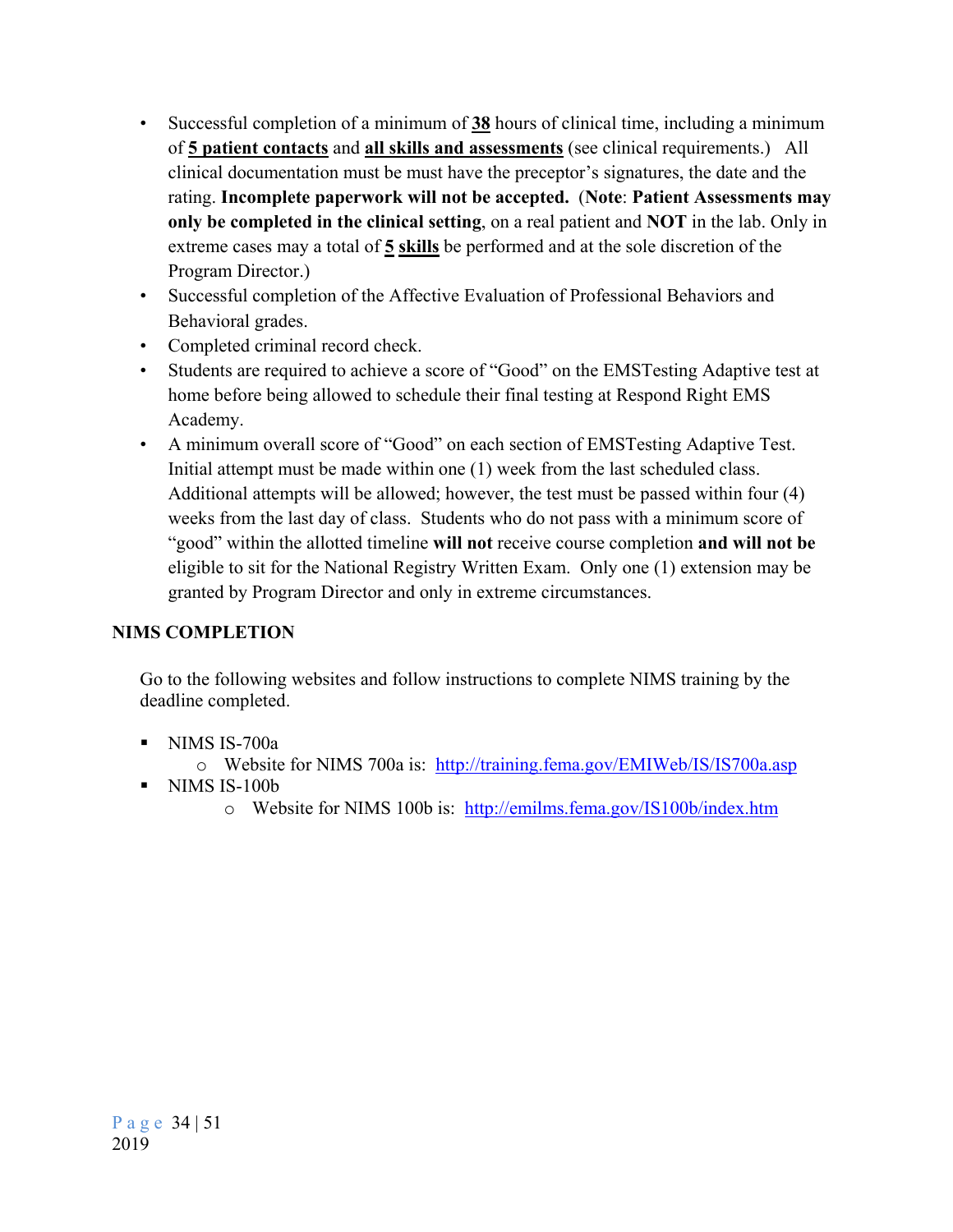## <span id="page-34-0"></span>**Advanced Placement / Prior Learning Experience**

## <span id="page-34-1"></span>**Transfer of Credits – Paramedic Only**

Transfer students are those who wish to transfer to Respond Right EMS Academy from another CoAEMSP Accredited Institution. Students applying should be in good standing without academic or behavior related issues. Credit for EMS courses will only be granted if attended at a CoAEMSP accredited institution.

Transfer students will be required to attend orientation as directed and any other required clinical training dates. Students will not be able to transfer in any clinicals.

Students who have a Missouri, and/or NREMT EMT License may receive credit for RREMSA's EMT course work.

## <span id="page-34-2"></span>**Advanced Placement – Paramedic Only**

Paramedic students who have partially completed a CoAEMSP accredited program may receive credit if the following are met:

- Required prerequisites:
- All entry health requirements, background checks and drug screening
- MO EMT License
- Anatomy and Physiology
- Official transcripts and a letter from the Program Director of the initial institution must be sent to the administrative office, Attn: Program Director, Toni Milan. The letter must document that the student is in good standing and has met all required didactic and lab hours for the courses which credit is sought.
- Written examination testing in all courses for which transfer credit is sought. The decision score is 75%. Each exam can be taken one time.
- Skills demonstration equivalent to the skills taught in the course for which transfer credit is sought. A list of skills is available with the associated NREMT Portfolio paperwork. Students will be allowed to re-test skills one time.
- Students are required to pay all academic fees associated with transfer credit evaluation or exemption examination.

Advanced Placement does not provide advanced placement based on other healthcare provider licensures. Advanced placement only applies to the Paramedic level.

The deadline to apply for advanced placement is EMS 302.

## <span id="page-34-3"></span>**Experiential Learning – Paramedic Only**

Students with medical training, including nursing, military medical training, etc. are not given advanced placement in the EMS program.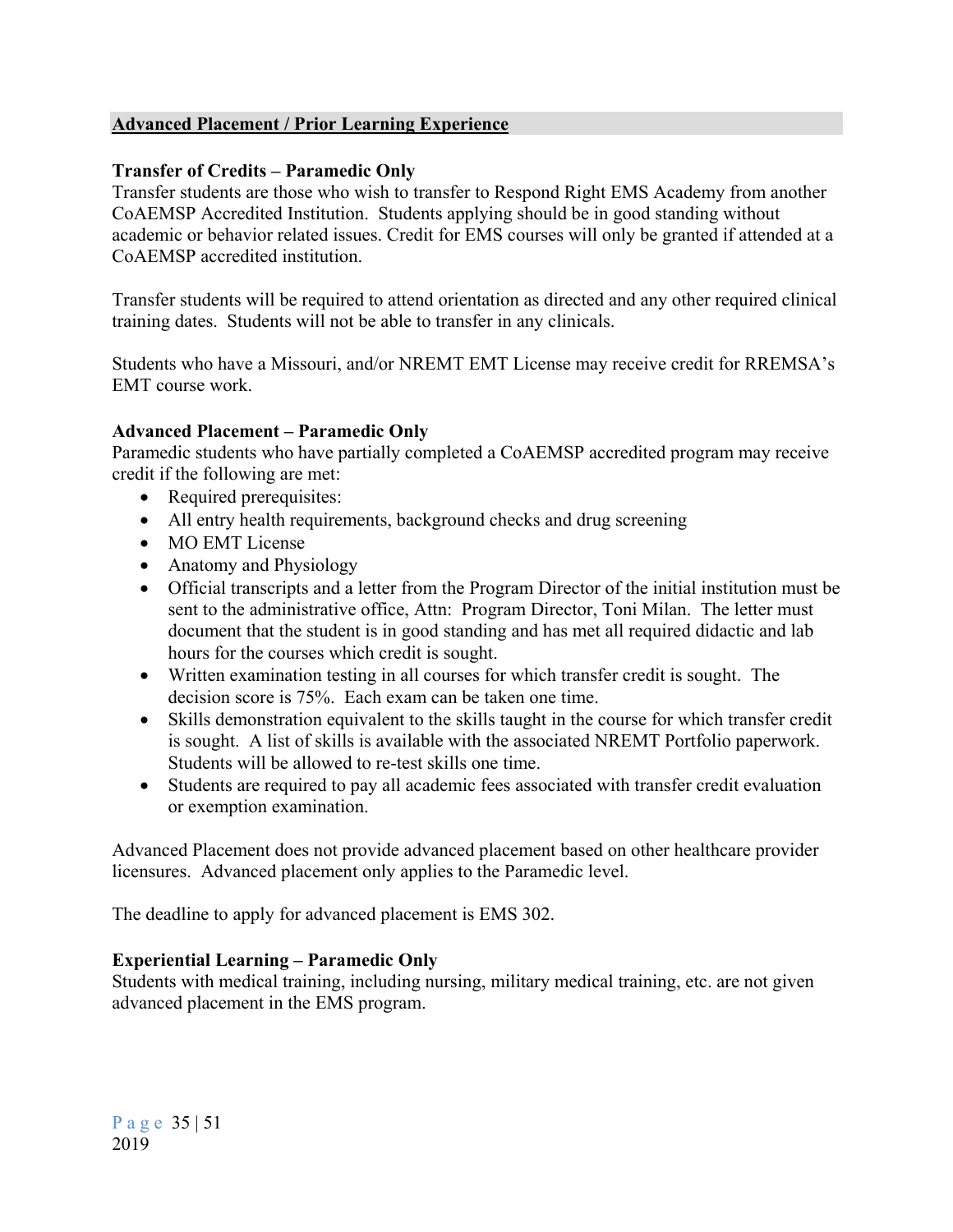#### <span id="page-35-0"></span>**Returning Students – EMT & Paramedic**

Students who leave the program for any reason are advised to contact the Program Director for exit interview and counseling. Students who choose to leave the program will follow the same guidelines to re-enter the program as the Advanced Placement Policy.

Students are not able to take a leave of absence for any reason. The Paramedic Program is a continuous course without interruption. Once a student has exhausted the maximum number of absences allowed, they will be required to go through the Advanced Placement Policy to determine their level of knowledge and best placement back into the program

### <span id="page-35-1"></span>**Withdrawal, Dismissal – EMT & Paramedic**

If a student decides they do not wish to continue in class, they are required to initiate their own withdrawal. All withdrawal requests must be made in writing and signed by the EMS Program Director. Instructors CANNOT withdraw students from the course. If a student chooses to withdrawal from class, for any reason, they are STILL responsible for any and all outstanding and unpaid balances, including any payment agreements/IOU that have been made between the student and the Academy. The student understands that tuition and fees have been earned on the first day of class.

If a student is dismissed on attendance, module exam grades or other reasons, the student is STILL responsible for any and all outstanding and unpaid balances, including any payment agreements/IOU that have been made between the student and the Academy and required to initiate a withdrawal from the course at the Administrative Office. The student understands that tuition and fees have been earned on the first day of class.

If a student withdraws, is dismissed, fails out or does not complete a class for any reason they will be required to either start a new program from the beginning, or they will be allowed to follow the Advanced Placement Policy, if applicable.

If a student stops attending class and accumulates the maximum number of absences, they will be removed from class due to absences. Their transcript will reflect a 'F'.

#### <span id="page-35-2"></span>**Readmission Policy – EMT & Paramedic**

Any student that is removed from class, whether it is for academic performance, attendance violations, withdrawing, or any reason at all, will be required to restart the program from the beginning as a new student, or follow the Advanced Placement Policy.

#### <span id="page-35-3"></span>**Course Schedule Changes – EMT & Paramedic**

Students may register for open classes any time during the scheduled registration periods. However, students should be aware that Respond Right EMS Academy reserves the right to change the schedule, including fees and instructor assignment, and to cancel classes appearing in the schedule. Decisions to conduct or cancel courses are made based upon enrollment levels in class sections. When a course is cancelled, staff will contact students and advise them of their options.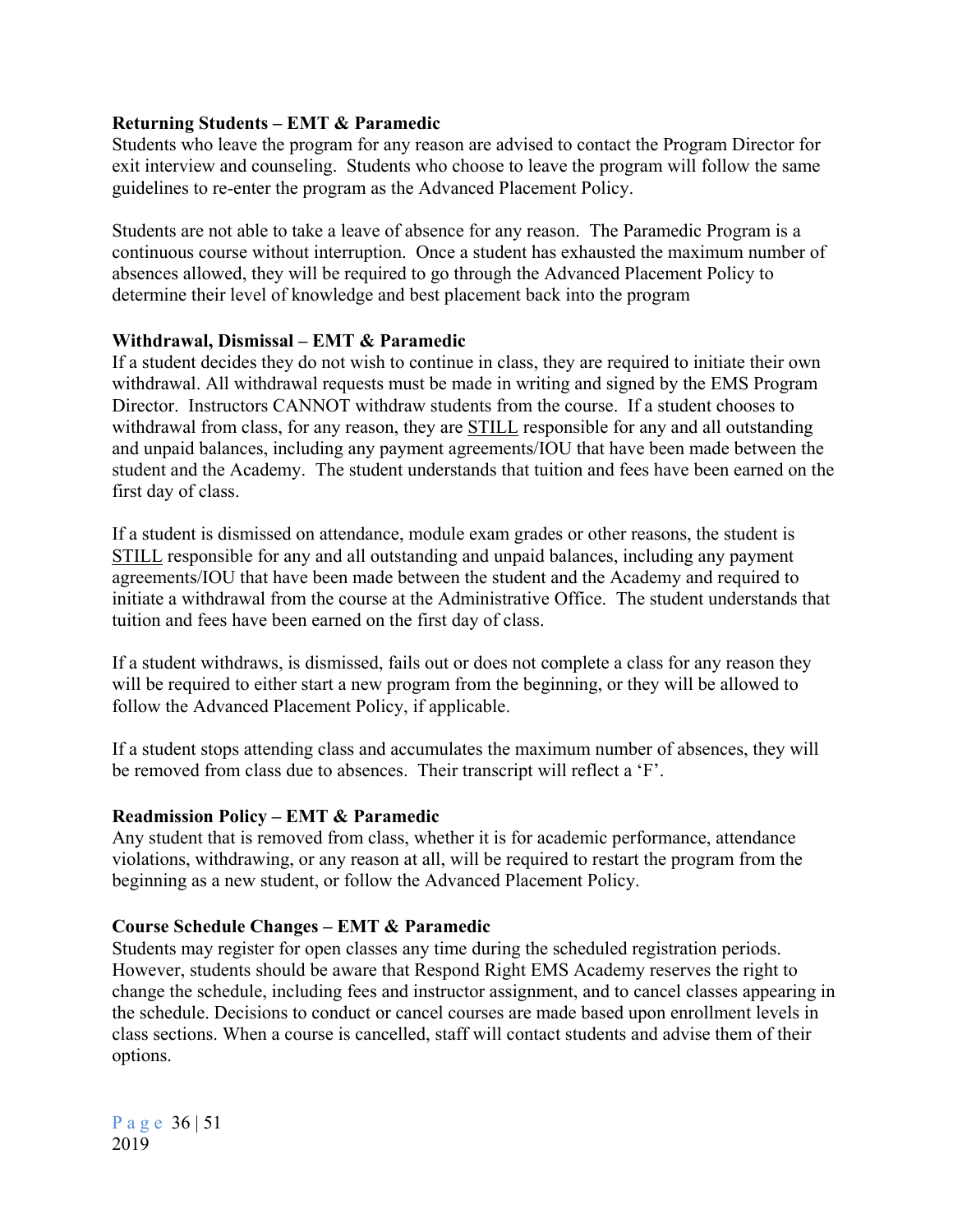### <span id="page-36-0"></span>**Refund Policy / Financial Responsibility – EMT & Paramedic**

Students understand that tuition and fees have been earned by Respond Right EMS Academy on the first day of class/orientation. No refunds are issued after the first day of class/orientation.

A refund will only be issued if it is requested before the first day of class. After day 1, the student is financially responsible for the class and will be responsible for 100% of the course fees and tuition if they have not already paid in full. The student understands that they are responsible to pay 100% of the tuition and course fees even if they withdraw, drop or are removed from class. The tuition and fees are the responsibility of the student, if not already paid, and there will be no refunds, even if the student chooses to stop attending the program. No refunds or waiver of financial responsibility are given after orientation. If the student has not paid due to VA, WIA, payment plan or other paperwork being filed, they are still responsible for 100% of the course fees and tuition if that agency decides not to pay or student is no longer in class. Respond Right EMS Academy has earned all fees/tuition on the first day of class. Even if the student only attends a portion of the program, they are still responsible for 100% payment if they decide to drop, withdraw, if they fail out of class, or choose to stop coming to class.

The following fees WILL NOT be refunded once paid for: **Registration Fee and Application Fee**.

Veteran refund policy per CFR 21.4255. Please inquire to see full written policy

### **VA Section 103 of the Veterans Benefits and Transition Act of 2018**

Respond Right EMS Academy will not impose any penalty, including the assessment of late fees, the denial of access to classes, libraries or other institutional facilities, or the requirement that a Chapter 31 or Chapter 33 recipient borrow additional funds to cover the individual's inability to meet his or her financial obligations to the institution due to the delayed disbursement of a payment by the U.S. Department of Veterans Affairs.

#### <span id="page-36-1"></span>**Health and Safety**

#### <span id="page-36-2"></span>**Health Insurance**

Students are required to carry their own health insurance. Injuries rarely occur in the EMS programs, but the potential exists during skills practice or clinical. Respond Right EMS Academy policy states that each student is responsible for their own medical needs and the Respond Right EMS Academy assumes **NO** financial or other responsibility for treatment as a result of injury to a student during participation. In the event of injury or exposure, please notify the clinical coordinator or program director.

If a student is injured or has an exposure, and it is deemed an emergency, it is up to the student to seek immediate medical attention. Other non-emergency exposures or injuries may require the attention of the student's personal physician.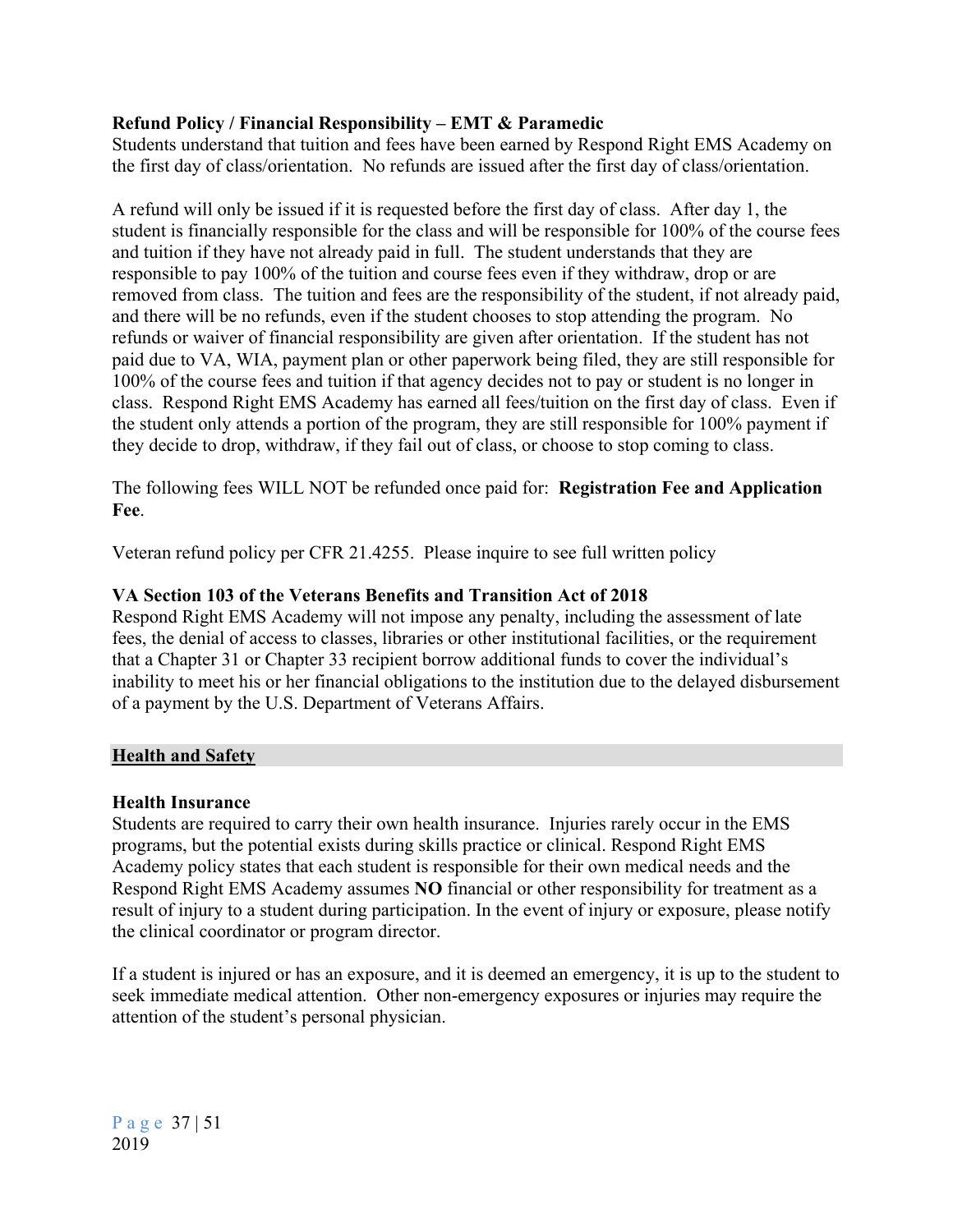All expenses, whether emergency or non-emergency, will be the responsibility of the student. Respond Right EMS Academy does not financially cover any medical consolations or treatments.

### <span id="page-37-0"></span>**Immunizations**

The following immunizations must be kept current at the expense of the student and are subject to change at any time based on clinical site requirements: MMR or titers, Hepatitis B series or titer, TDap immunization, seasonal flu shot annually, negative PPDs, one of which is within a year. (If PPD is positive, then you will need a chest x-ray).

Students that fail to keep immunizations current will be removed from clinicals and possibly the program.

### <span id="page-37-1"></span>**Substance Abuse / Drug Abuse Policy**

Respond Right EMS Academy is committed to providing a positive and healthy environment for students and employees. As citizens, students are subjected to the rules of accountability imposed by federal, state and local laws. The criminal penalties may include fines, restitution, imprisonment, loss of driving privileges and other sanctions. Students of Respond Right EMS Academy assume the obligation to conduct themselves in a manner compatible with an educational institution. Therefore, the use of, being under the influence of, possession of, or distribution of alcohol or illegal drugs on campus or at any Respond Right EMS Academysponsored function will result in disciplinary action. Students are subject to random drug tests at request of administration or clinical sites. If a student refuses to take a random drug test or fails a random drug test, they will be faced with immediate expulsion from the program. Students found to have violated their obligations as described above will be subject to the following sanctions: censure, disciplinary probation, restitution, compensatory service, and dismissal.

It is important for students to understand the many health risks associated with the use of illicit drugs and alcohol. Those risks include but are not limited to: addiction, violent flashbacks, permanent damage to the brain and central nervous system, liver damage, heart disease, and potentially fatal overdose or withdrawal.

#### <span id="page-37-2"></span>**Criminal Background Checks**

Students with criminal convictions or drug use may have difficulty progressing in these programs. Health care facilities, educational facilities and other field experience settings may mandate that a criminal background check and/or drug screening check (at the student's expense) be conducted prior to placement in a clinical or field setting. Students not passing these checks may be prohibited from participating in the clinical or field experience, thus rendering the student ineligible to satisfactorily meet the course/program requirements.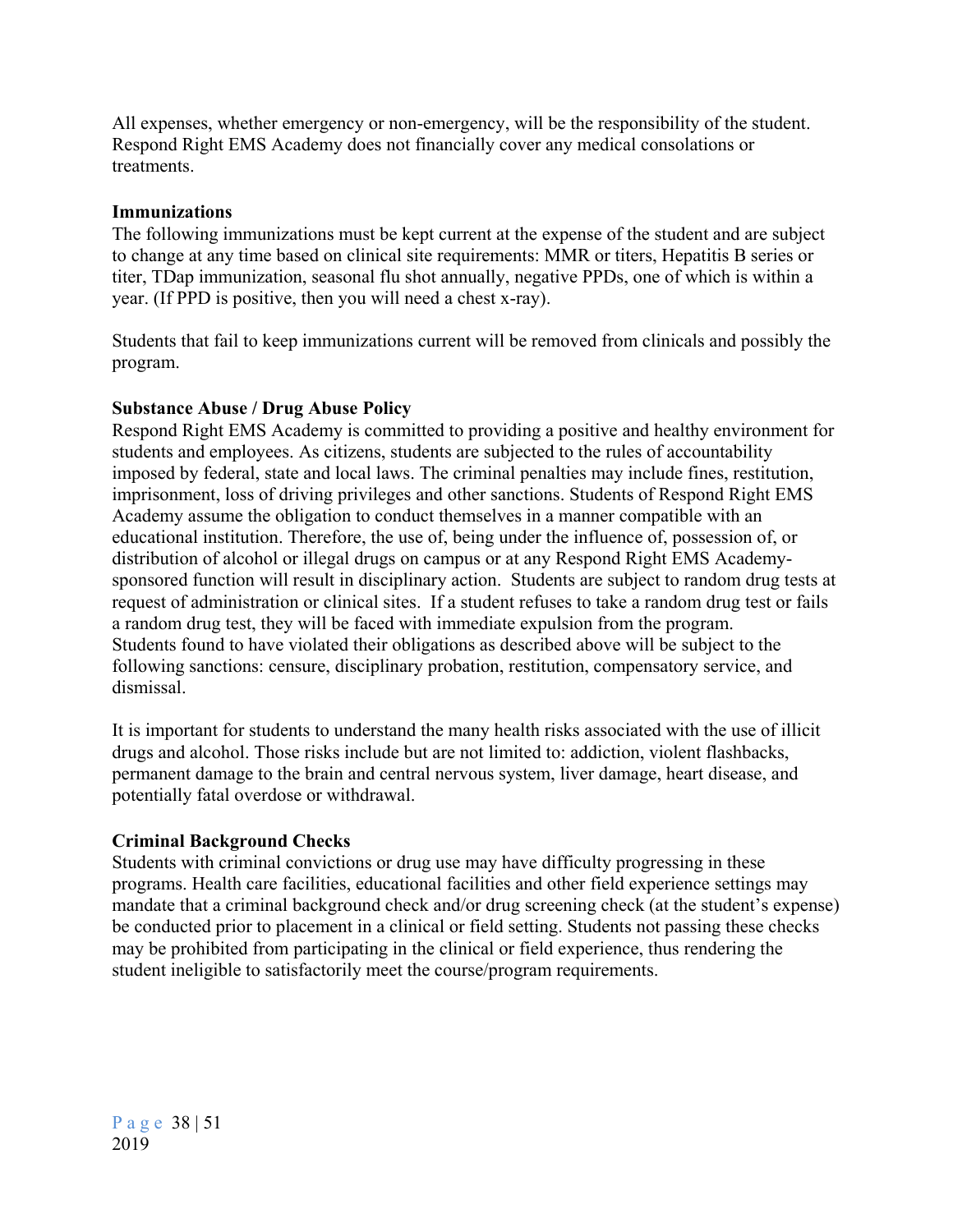#### <span id="page-38-0"></span>**Student Conduct**

### <span id="page-38-1"></span>**Professional Conduct / Ethics**

Upon enrolling in a course, each student assumes an obligation to obey the laws enacted by federal, state and local governments. If this obligation is neglected or ignored by the student appropriate disciplinary action will be taken.

Choosing to come to Respond Right EMS Academy means joining a distinctive community. RREMSA places high expectation on students regarding the way in which each person will act in the classroom, during the clinical internship and beyond. In particular, students are expected to uphold and promote the highest level of moral and ethical principles. Students are expected to pledge themselves to the **NAEMT Code of Ethics and EMT Oath**

[\(https://www.naemt.org/about\\_us/emtoath.aspx\)](https://www.naemt.org/about_us/emtoath.aspx). Furthermore, students are upheld to the same standards as any other EMS practitioner.

### <span id="page-38-2"></span>**Dress Code**

## **EMT & Paramedic Classroom / Didactic / Lab**

Students must remember it is important to remain in the proper uniform at all times. Students are interacting with other professionals in the healthcare system that require a professional appearance and attitude. Interaction will occur with several different agencies that may require interaction with potential employers, prospective students and potential patients.

Students must follow these guidelines at all times in the Program:

- Students must be neatly groomed with clean hair, nails and clothing.
- Use of cosmetics must be appropriate and not excessive. Students must avoid excessive use of perfume, cologne and after-shave lotion.
- Fingernails must be clean, neatly trimmed and not too long to interfere with job duties. Nail polish, if worn, must be kept in good condition.
- Students should be freshly bathed with hair and mustaches neat and clean. Body odor is to be controlled and deodorant used. Teeth should be clean.
- Issued ID name tag must be worn at all times. ID name tag must be visible at eye-level.
- No police, fire, EMS or medical facility uniform that may identify the wearer as police officer, firefighter, etc.
- Only approved medical equipment such as stethoscope, penlight, tape, scissors, etc.

Appearance will adhere to the following:

#### **Hair:**

- Clean and neatly arranged.
- If hair extends to shoulders it must be tied back.
- Hair must be of a natural color.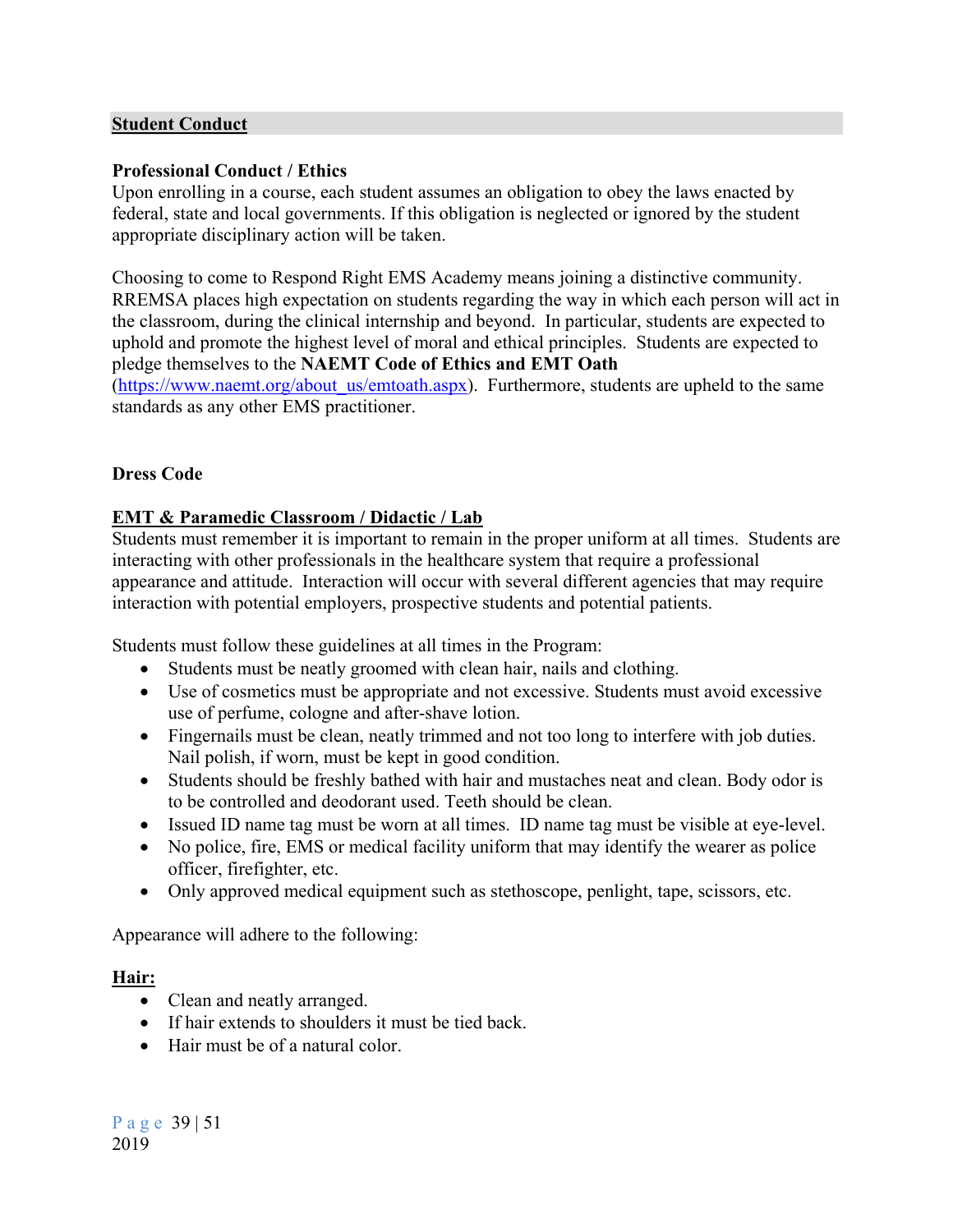## **Facial hair:**

- Unshaven appearance is prohibited.
- Mustaches are allowed but must be neatly trimmed.
- Beards and goatees (or any variation) are prohibited.
- Sideburns may not extend below the earlobe.
- All students must have hair off their face and base of their neck while in class.

### **Jewelry:**

- Up to one earring may be worn in each ear. Gauged ears cannot have tunnels and must be a solid, smooth textured plug, preferably in a solid or flesh color.
- Up to one ring may be worn on each hand. Rings must be smooth without projections. However, rings are NOT recommended due to safety concerns.
- Facial jewelry is prohibited. Tongue piercings will be removed while at the clinical site.
- Potentially offensive jewelry is prohibited. Necklaces are NOT recommended due to safety concerns and must be concealed.

### **Tattoos:**

All tattoos must be covered while attending clinicals and while on clinical/field site grounds. The appropriate way to cover tattoos would be with a long sleeve t-shirt. If tattoos are not located on the arms, please ask for clarification.

## **RREMSA Approved EMT & Paramedic Uniform – Classroom / Didactic / Lab**

- Shirt
	- o Polo Respond Right EMS Academy polo shirt only; optional white, short or long sleeve t-shirt may be worn under the polo shirt. Shirts must always be tucked in with name badge visible.
	- o T-Shirt Respond Right EMS Academy t-shirt, navy blue only. Shirts must always be tucked in with name badge visible.
	- o Sweatshirt Respond Right EMS Academy navy blue only.
	- o Hoodies Respond Right EMS Academy navy blue only.
	- $\circ$  <sup>1</sup>/4 Zip Respond Right EMS Academy 5.11 <sup>1</sup>/4 zip Duty Shirt, navy blue only; optional white short or long sleeve t-shirt may be worn under the  $\frac{1}{4}$  zip.
- Pants Approved dark blue EMS/EMT pants
- Shorts Summer only, must be approved dark blue EMS/EMT shorts. Can be worn from May  $1<sup>st</sup>$  – Sept 30<sup>th</sup>.
- Belt Black belt with plain silver or gold buckle
- Footwear Black boots or black tennis shoes with black socks. Black tennis shoes must be completely black.
- Hat Respond Right EMS Academy logo hat only. All other logo hats will be a uniform violation.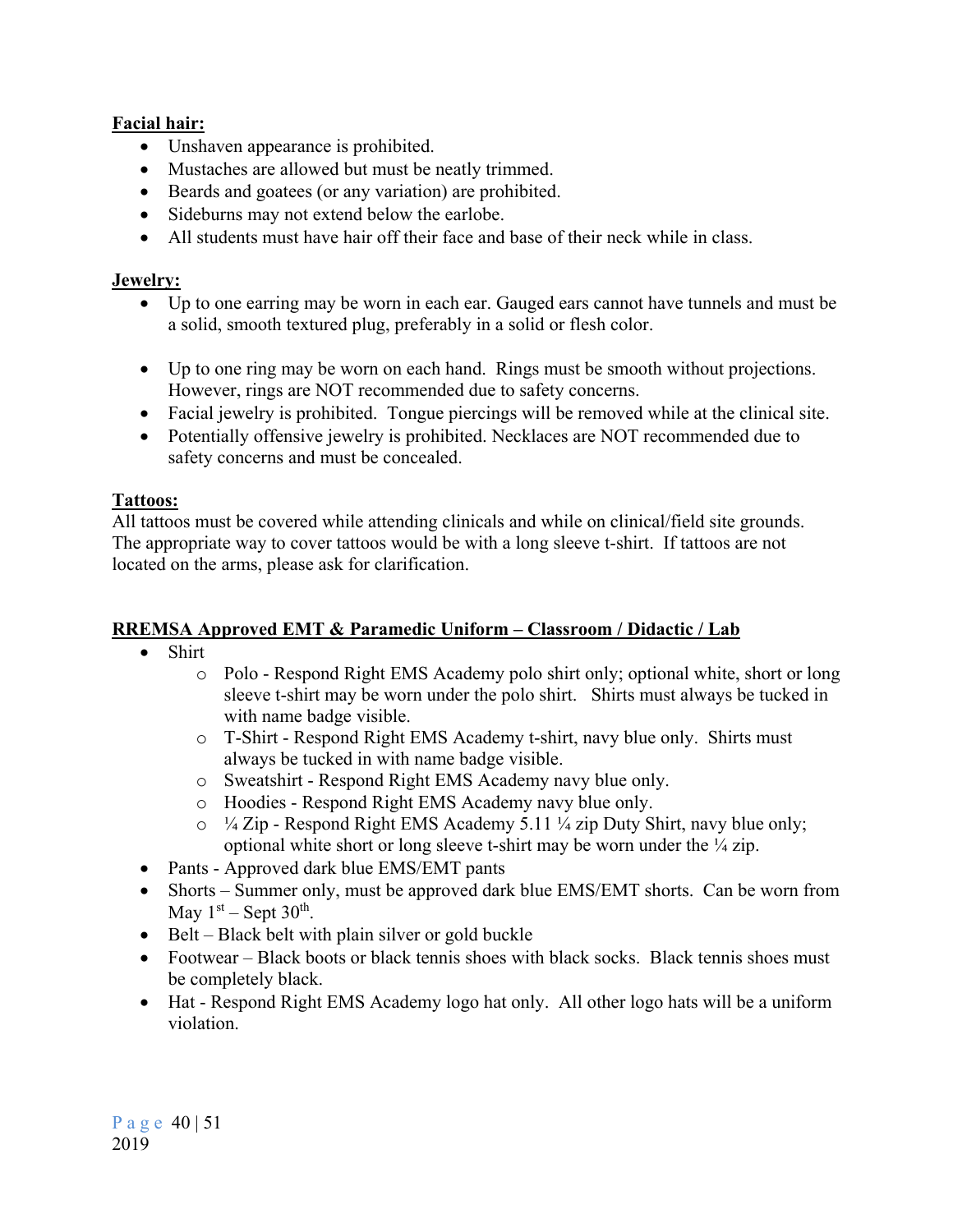## **RREMSA Approved EMT & Paramedic Uniform - Clinical / Field**

- Shirt
	- o Respond Right EMS Academy polo shirt; optional white, short sleeve t-shirt may be worn under the polo shirt. Shirts must be tucked in at all times with name badge visible.
	- $\circ$  ¼ Zip Respond Right EMS Academy 5.11 ¼ zip Duty Shirt, navy blue only; optional white short or long sleeve t-shirt may be worn under the  $\frac{1}{4}$  zip.
- Pants Approved dark blue EMS/EMT pants
- Belt Black belt with plain silver or gold buckle
- Footwear Black boots or black tennis shoes with black socks. Black tennis shoes must be completely black. Students must wear black shoes and black socks. Shoes must be polished, and shoelaces, stockings or socks must be clean. Athletic shoes are acceptable. Thong sandals, clogs, high heels, slippers and open-toed shoes are not acceptable for students at any time.
- Jackets Respond Right EMS Academy jackets/coats or plain navy blue Carhart type coats. Ask for approval if you are not purchasing a Respond Right EMS Academy jacket/coat.

## **Under no circumstances are shorts or Respond Right EMS Academy t-shirts ever allowed. No clothing items may be worn with a Respond Right EMS Academy Patch**

## <span id="page-40-0"></span>**Student ID Badges**

All students are always required to wear their ID Badges during class and on clinical visits. It is your responsibility to obtain a new badge if it lost or damaged. Fees will apply.

## <span id="page-40-1"></span>**HIPPA – Patient Confidentiality**

Any patient information heard or elicited during the student's clinical rotations is confidential. Discussion of any patients may take place with an instructor or preceptor only for educational or stress management purposes, and must be done in a private setting, out of hearing of others not involved. Any discussion of patient information in the open or public setting is prohibited. Examples of patient information include names, addresses, insurance or social security numbers, driver's license information, or any other information that might identify an individual. Disclosure of patient information is finable by law and will result in expulsion from the program. Keep all patient information confidential.

## <span id="page-40-2"></span>**Social Media Policy**

Social media are internet-based tools for sharing and discussing information. Examples of social media include:

- Multimedia and social networking sites, such as Twitter, Facebook, YouTube, LinkedIn, etc.
- Blogs, wikis, message boards, micro blogs and other community-based or collaboration tools
- Social commerce postings like product or experience reviews

Page 41 | 51 2019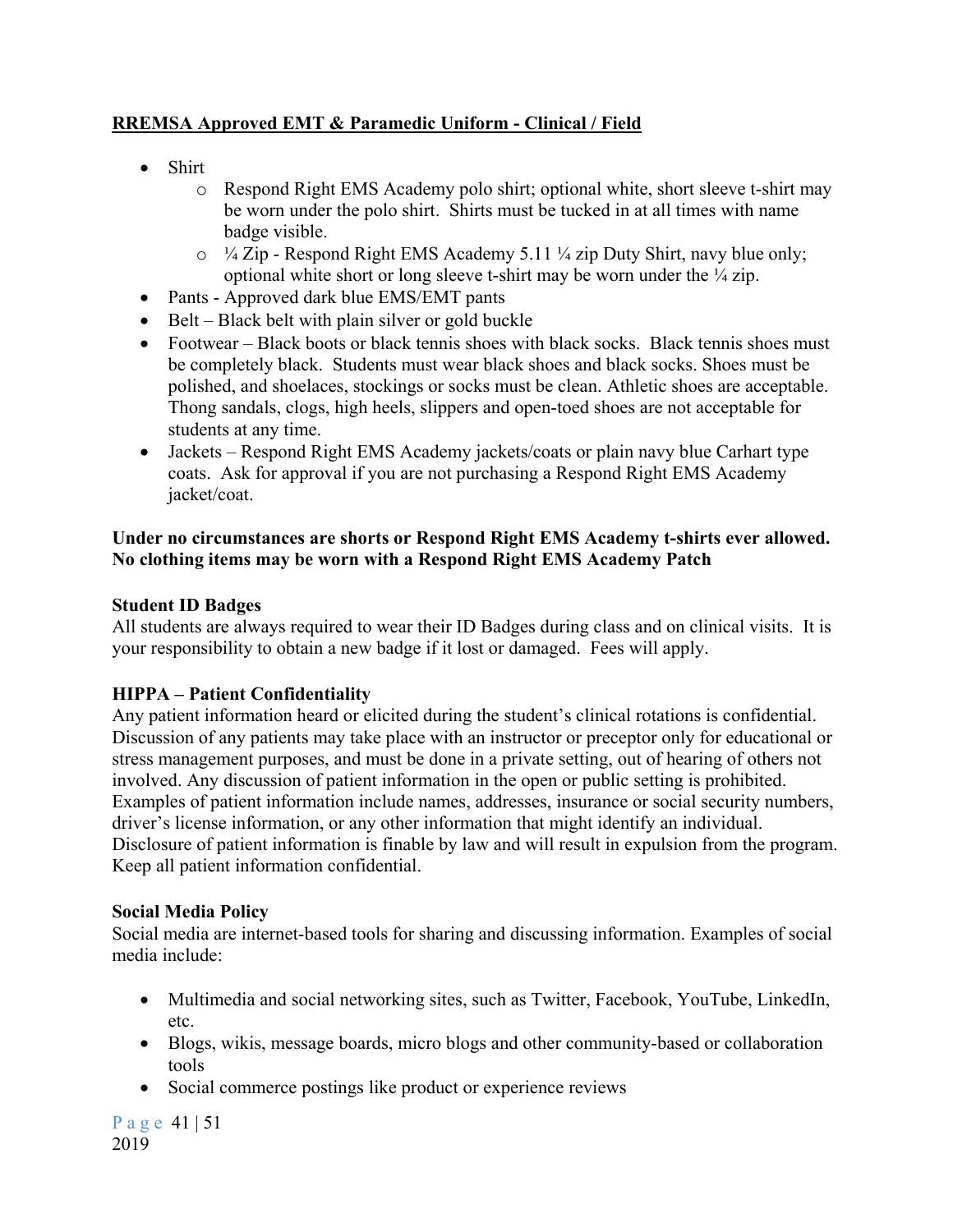• Any other site where information like text, images, video, sound or other files can be uploaded or posted

Students need to follow the same behavioral standards online as they would in real life, both within professional and educational roles. The same laws, professional expectations and guidelines for interacting utilizing these communication platforms apply as in any other situation. Any and all patient information obtained during patient care experiences is completely confidential without exception. Organizational information seen or heard during clinical and field internships are also considered confidential and should not be shared via social media.

Educational activities at all clinical sites are the sole property of the clinical site and staff involved. No unauthorized recording (photographs, drawings, voice, or visual representations) is permitted – there are no exceptions!

Students are responsible and may be held liable for anything posted to social media sites, including any comments in such postings which may be deemed to be defamatory, profane, obscene, proprietary, libelous or otherwise illegal. Sharing of any information considered confidential may result in immediate dismissal from the program.

### <span id="page-41-0"></span>**Closing Procedures**

Respond Right EMS Academy will remain open except under very severe weather conditions. Official announcements will be made in the following places:

- Online at **[http://www.RespondRight.com](http://www.respondright.com/)**
- All local news stations
- Attempts will also be made to contact each student by email or text.

In the absence of any announcement, students should assume normal operation.

## <span id="page-41-1"></span>**Communication**

Students are expected to read and, when appropriate or required, respond in a timely fashion to emails sent from the Academy offices. Official policy changes or official updates will be distributed via email. Email is the standard mode of communication for Academy messages to individual students about academic standing and other important administrative matters. Messages are sent to the email address on file provided by the student. Students who wish to use another address are responsible for updating the information with administration.

It is the student's responsibility, should your cell phone number or email address change, that you provided the new contact information to administration. Failure to do so will result in not receiving important information. There will be no exceptions should a student miss out on important changes, alterations, or assignments for failure to provide up-to-date and accurate contact information. You will need to check your email daily.

Email is how we communicate daily. You are responsible for checking your email every day.

Page 42 | 51 2019 To establish clear guidelines on when it is appropriate to text, call or email the Program Director: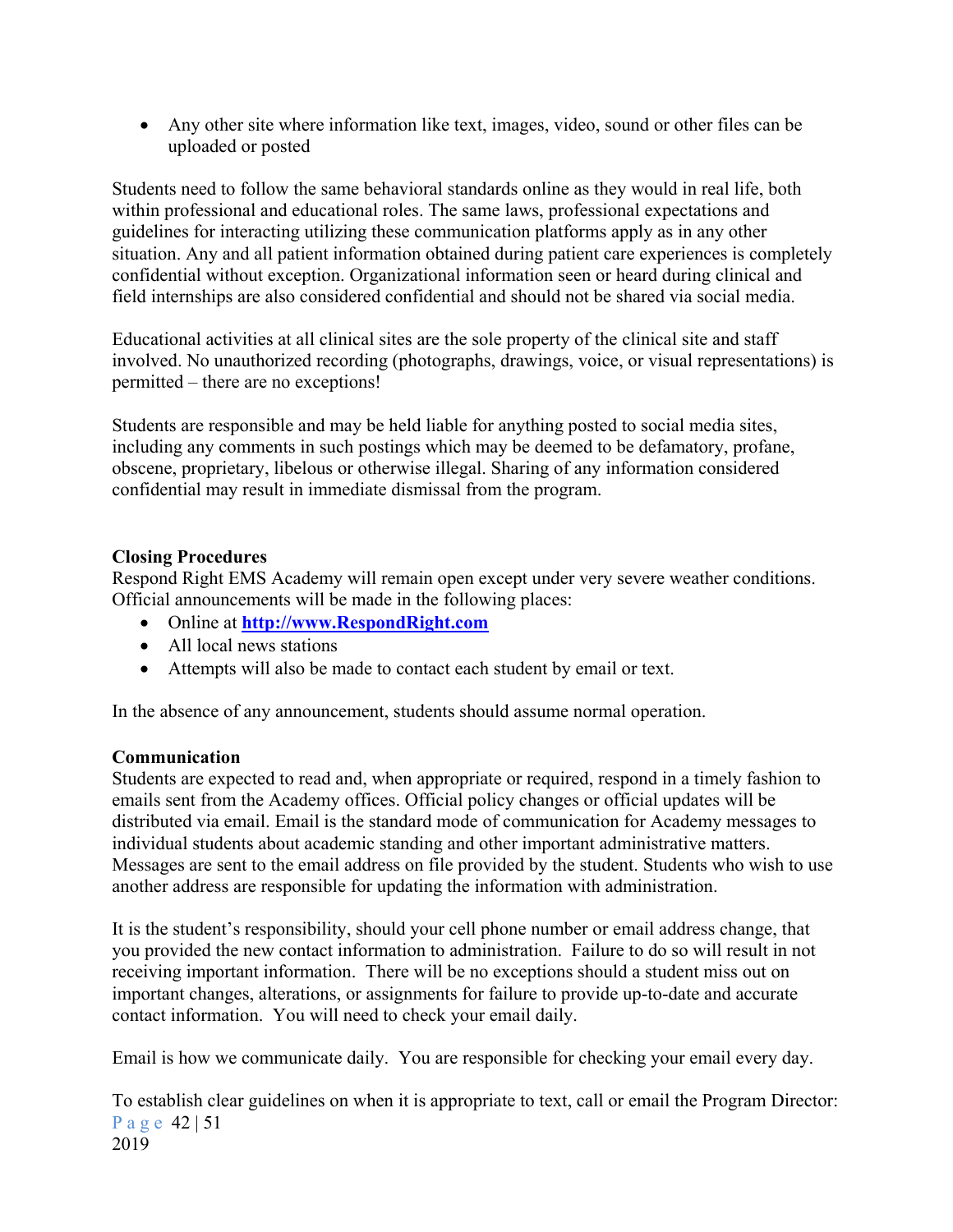- **Text messages and calls to the Program Director's cell phone:** This should be reserved for emergency situations and calling in sick to clinical sites. Emergency situations would include injuries, illness, issues that would cause you to be late or absent to a clinical, or issues relating to your class or clinical that cannot wait until the next business day.
- **Email:** This should be used for normal, common questions regarding schedules, class, clinicals, etc. Email is my preferred mode of communication. This provides a written record of what we discussed and is easy to reference later.

• **Office phone:** This can be used anytime you would like to talk instead of email. Keep in mind you can always call the office phone number to speak with Geri. Geri can answer most of your questions.

#### <span id="page-42-0"></span>**Questions?**

Knowing who to contact for your questions is important. We are very happy to answer your questions. Here is a quick list of who to ask when you have questions. You will generally always want to follow the Chain of Command in your classroom. The Chain of Command looks like this:



#### <span id="page-42-1"></span>**General Classroom Questions**

Look in your policy and procedure manuals. All your questions can generally be found either in the class manual, lab manual or clinical book. That's where we will find the answer, so look there first. If you can't find it, ask your primary instructor.

#### **Grades**

Questions about why you received a certain grade on an assignment or why your grade is calculated a certain way?

Ask your primary instructor. They control your grade daily.

#### **Lab skills**

Questions about how to do your lab skills?

Ask your instructor. Your primary instructor is the best resource for teaching you and clarifying questions. If they are out for the day, ask the instructor that is filling in, but

Page 43 | 51 2019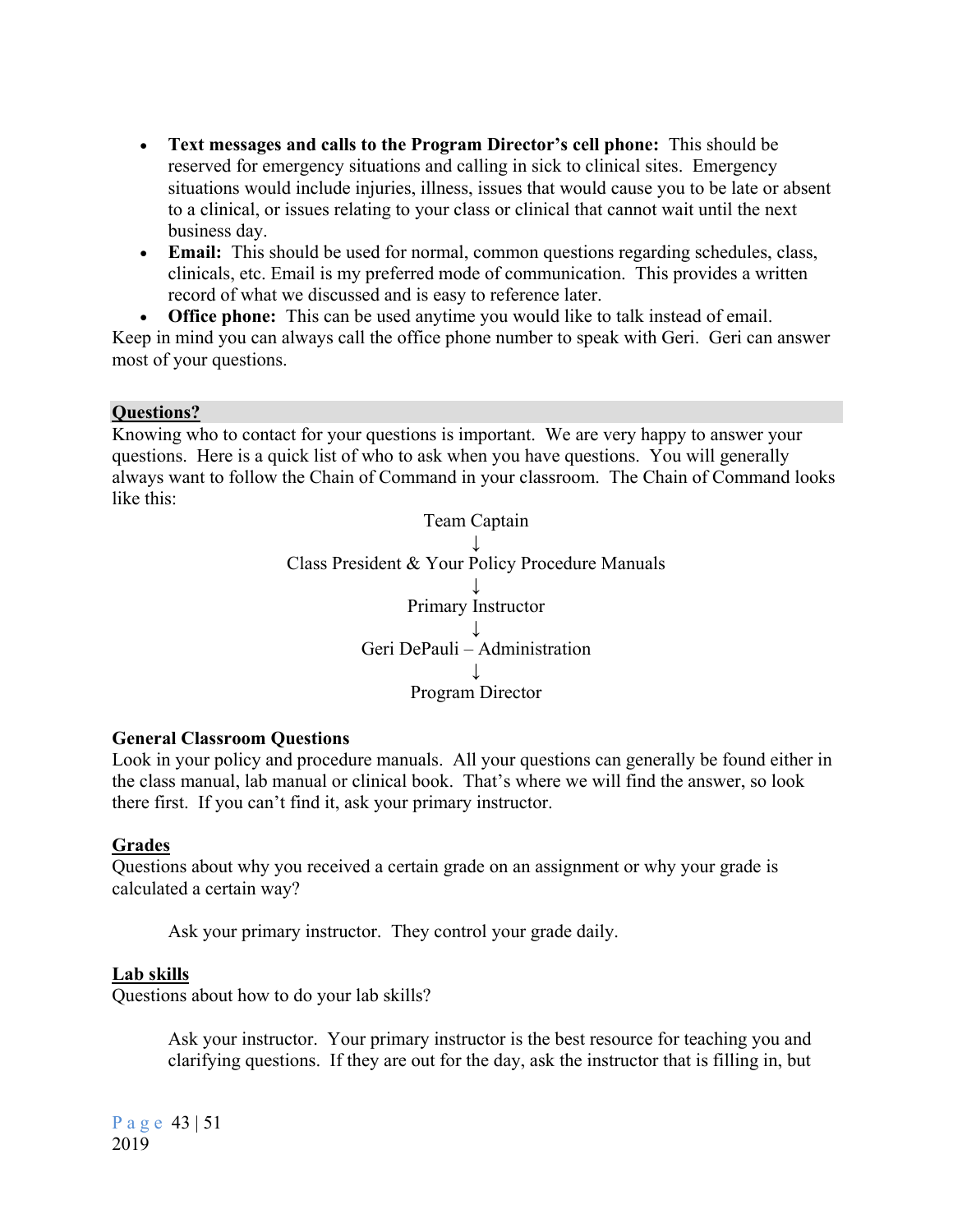make sure to email your primary instructor for clarification if you're still confused. Make sure your clear on how to complete the skill and assessment.

#### **Platinum Planner – Paramedic Only**

Question about how to enter something in Platinum Planner?

If it's a lab skill, ask your instructor. They know exactly how to enter these lab skills. If you need help with clinical data entry, make sure and ask your Clinical Coordinator. This is important to make sure you are getting the credit you deserve.

If you need help with the technical side of Platinum Planner, contact them. Send them a tech support request. We can't do much for the technical side, so make sure you reach out directly to them.

#### **EMStesting**

Question about your exam or a grade you received on an exam?

Ask your primary instructor. They manage your exams and your grades.

If you need technical support with EMStesting, call EMStesting. Let us know what your issue is and how it is affecting you. We will try and fix it so you can resume your exam, but ultimately, we will need to report it to EMStesting.

#### **Clinicals**

Questions about course completion and requirements?

Ask your Program Director and/or Clinical Coordinator. Don't ask anyone else. This information changes from class to class and you need the correct information.

Questions or problems during a clinical?

Call your Program Director and/or Clinical Coordinator. If it's an emergency, like an injury, call their cell phone. If it's something that can wait, send an email. We are quick to respond and will handle your question accordingly.

#### **QuickSchools**

Questions about your grade in QuickSchools or how to use QuickSchools?

Ask Geri DePauli in administration. She will help you understand and navigate this.

#### **Building**

Questions about the building or anything else outside of these categories?

Feel free to reach out to Toni Milan or Donna Weiss, Owners. We want to know how to improve our programs. Send us an email or drop us a note.

Page 44 | 51 2019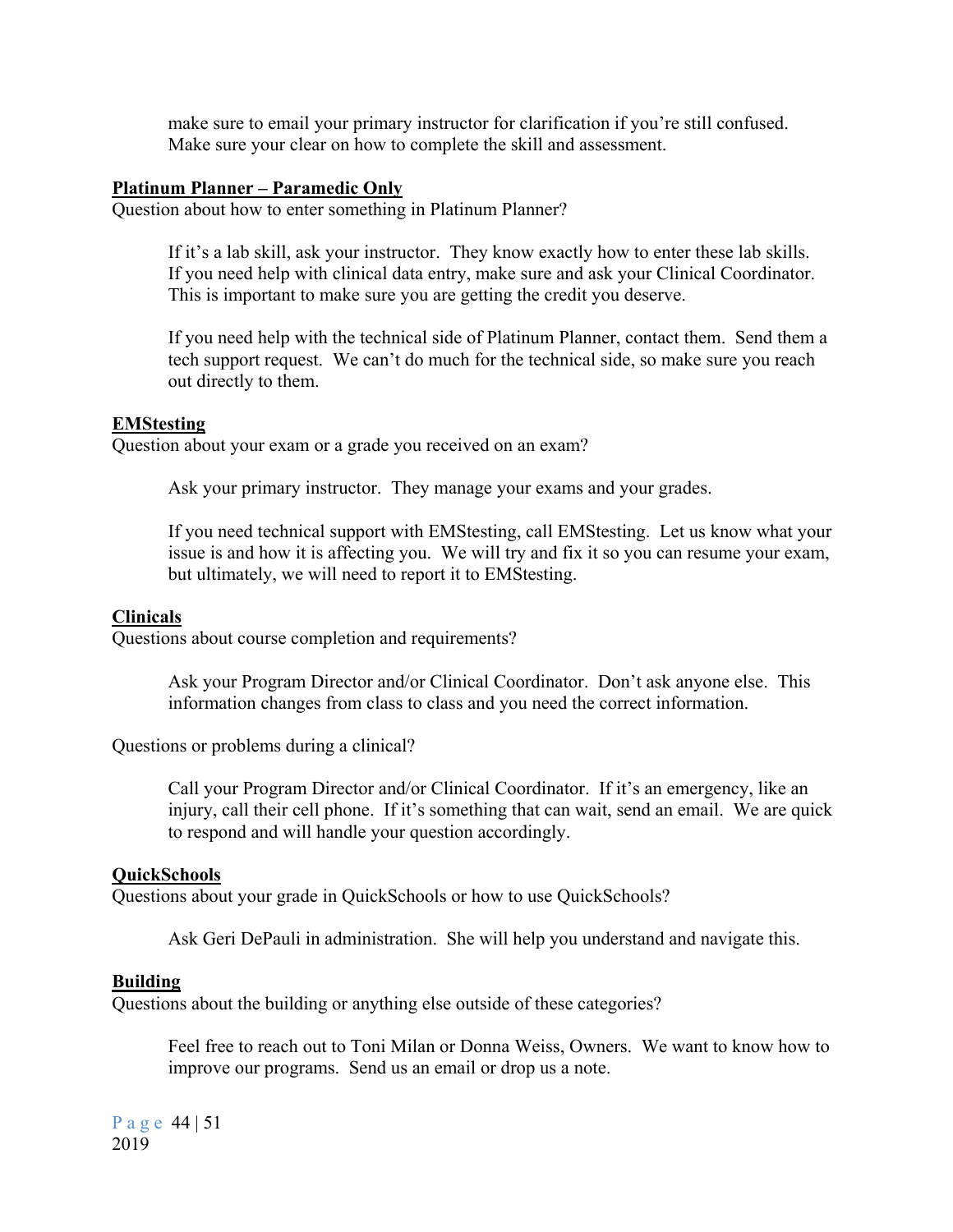### <span id="page-44-0"></span>**Appendix A – Forms (Paramedic Only)**

## Respond Right EMS Academy Paramedic Program Extension Form 3 Month Extension Request

Student's Name:\_\_\_\_\_\_\_\_\_\_\_\_\_\_\_\_\_\_\_\_\_\_\_\_\_\_\_\_\_\_\_\_\_\_\_\_\_\_\_\_\_\_\_\_\_\_\_\_\_\_\_\_\_\_\_\_\_\_\_\_\_\_\_\_\_\_\_

Date Submitted:\_\_\_\_\_\_\_\_\_\_\_\_\_\_\_\_\_\_\_\_\_\_\_\_\_\_\_\_\_\_\_\_\_\_\_\_\_\_\_\_\_\_\_\_\_\_\_\_\_\_\_\_\_\_\_\_\_\_\_\_\_\_\_\_\_\_\_

Original Clinical Deadline Date:\_\_\_\_\_\_\_\_\_\_\_\_\_\_\_\_\_\_\_\_\_\_\_\_\_\_\_\_\_\_\_\_\_\_\_\_\_\_\_\_\_\_\_\_\_\_\_\_\_\_\_\_\_\_\_

| Request for Extension                                                                                    | Explanation (use back of form if more space is needed): |
|----------------------------------------------------------------------------------------------------------|---------------------------------------------------------|
| Active military duty during<br>clinical/field internship                                                 |                                                         |
| Long term hospitalization<br>requiring 2 or more months<br>of hospitalization with a<br>physician letter |                                                         |
| Other                                                                                                    |                                                         |

I have read this notice and I understand it. I understand that there is a \$50 fee for this extension.

Extension request must be submitted at least 2 weeks prior to the clinical deadline.

Student signature:

Program Director or Medical Director Review:

New Extension/Program Completion Date: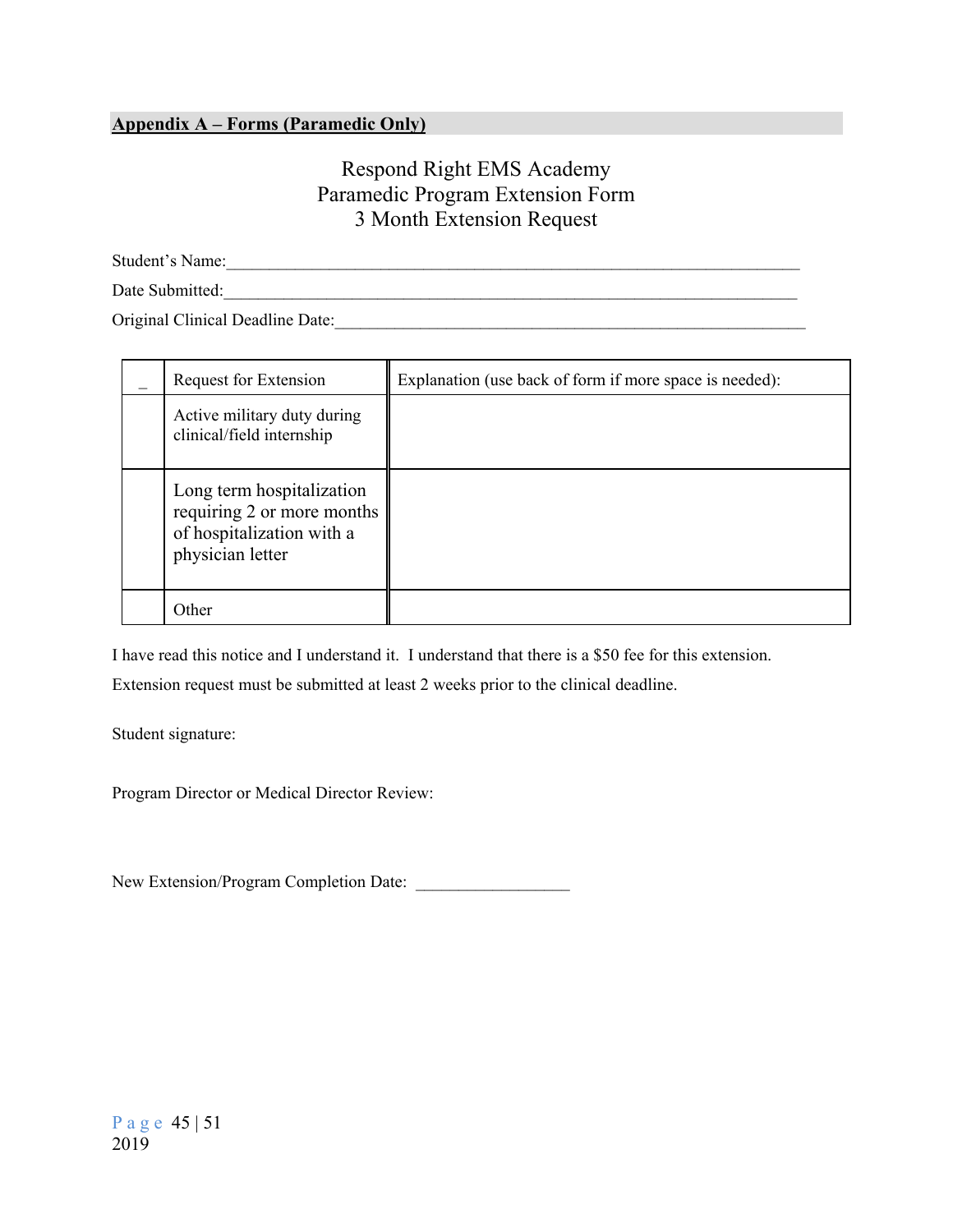Intentionally Left Blank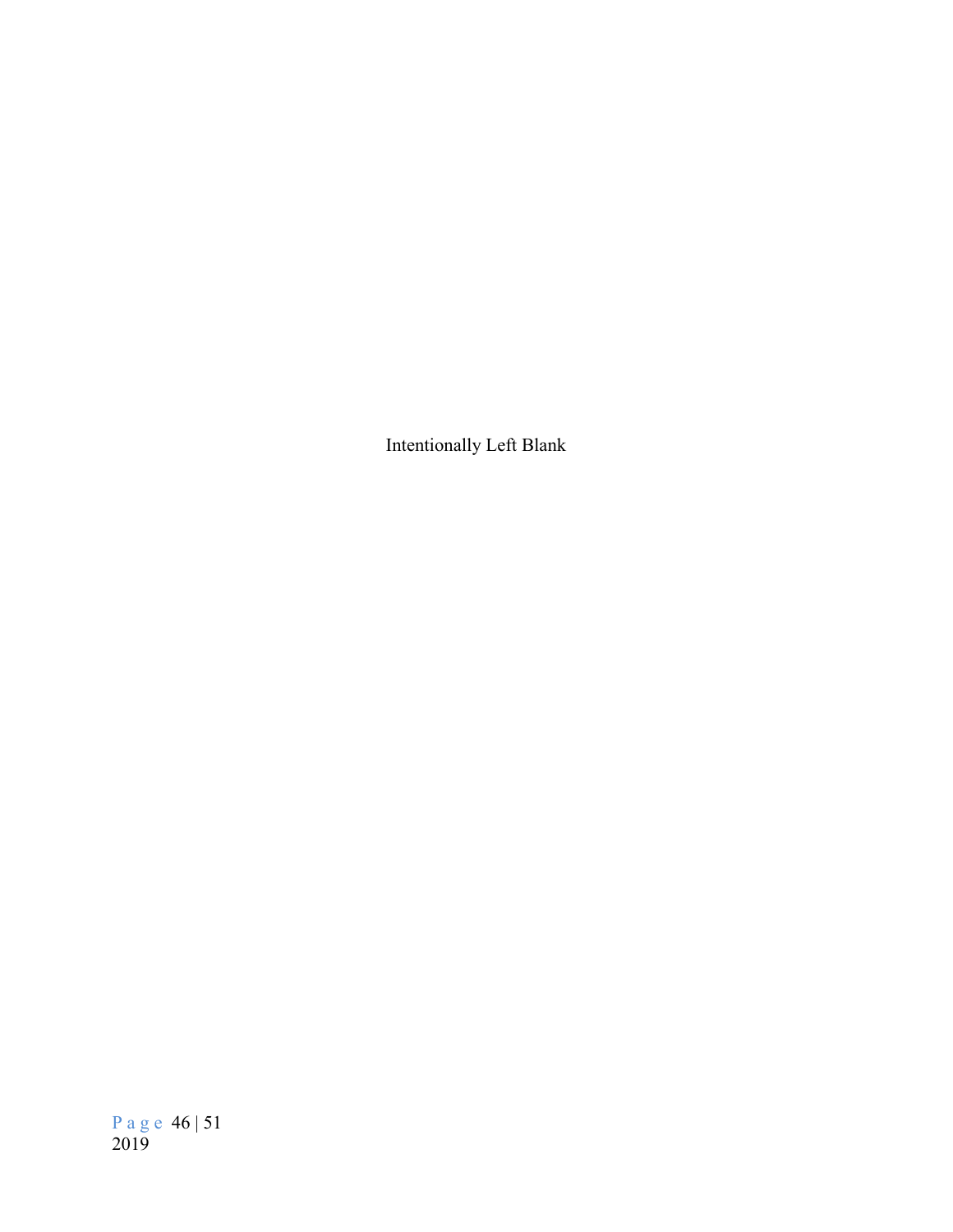#### Respond Right EMS Academy LAB SKILLS SIGN OFF APPROVAL FORM

Name:

Today's Date:

Date Requested for Preceptor (Provide at least 2 possible dates):

### Is this your first skills lab? **Yes or No Is this lab being completed to meet your Airway Management Goal? Yes or No**

## **What skills do you want to complete in the lab?**

#### **You can only complete a Maximum of 13 skills in the lab.**

| <b>Skill</b>                                              | # of times<br>you need to<br>complete<br>each |
|-----------------------------------------------------------|-----------------------------------------------|
| Defibrillation w/Assessment                               |                                               |
| Direct Orotracheal Intubation - Adult w/Assessment        |                                               |
| Pharmacological Cardioversion w/Assessment                |                                               |
| Subcutaneous Injections w/Assessment                      |                                               |
| Suction - Oral w/Assessment                               |                                               |
| Suction - Tracheal (suction through ET tube) w/Assessment |                                               |
| Synchronized Cardioversion w/Assessment                   |                                               |
| Ventilate BVM to mouth w/Assessment - Adult               |                                               |
| Ventilate BVM to mouth w/Assessment – Pedi                |                                               |
| Ventilate BVM to mouth w/Assessment - Geri                |                                               |
| Total # of skills                                         |                                               |

13 Skills Max

I understand there is a fee for the lab skill session. I understand I must have my account paid in full to schedule the lab day. Lab sessions are scheduled in 2-hour time blocks. Cancellation fees will apply if I am unable to make the scheduled session or I reschedule my session within 48 hours.

I have read this notice and I understand it.

Student signature:

Page 47 | 51 2019 Faculty Notes: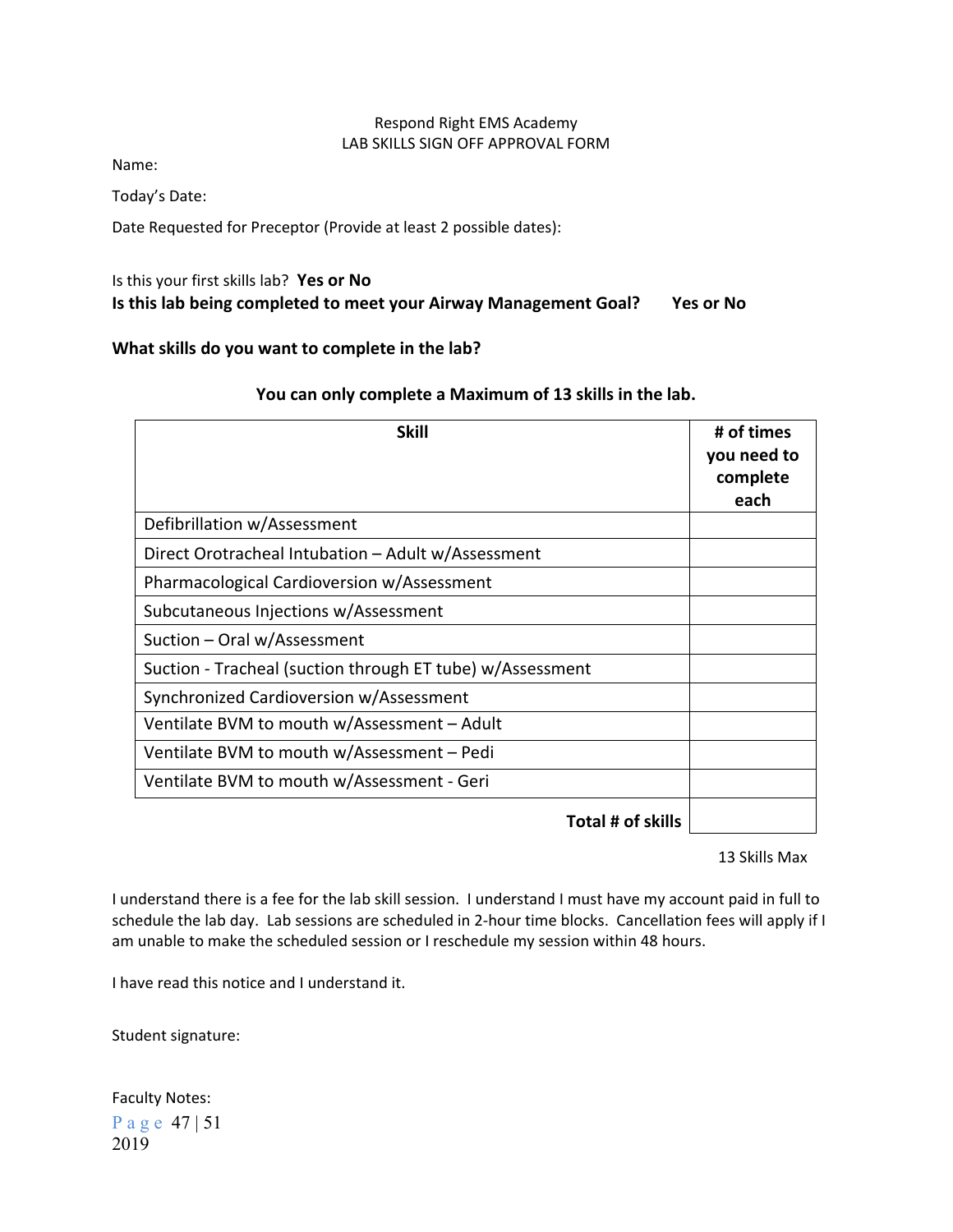Intentionally Left Blank

Page 48 | 51 2019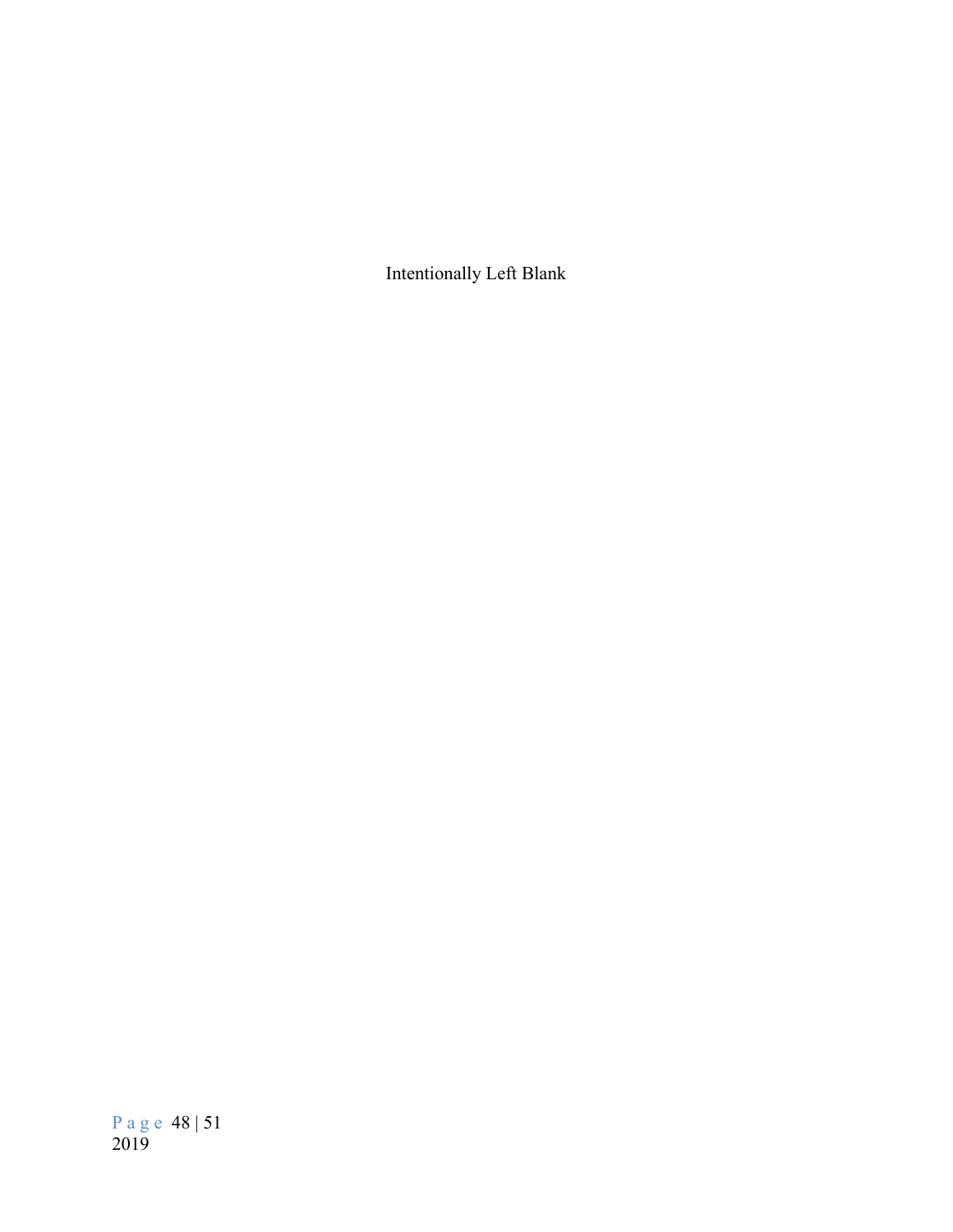

## **Respond Right EMS Academy Clinical Absence Documentation Form**

## Students MUST Complete ALL Fields and Return to their Clinical Coordinator

| Name:       |                                                  | Today's Date: |  |
|-------------|--------------------------------------------------|---------------|--|
| Phone $#$ : |                                                  |               |  |
| Email:      |                                                  |               |  |
|             |                                                  |               |  |
|             | 1. Date of absence:                              |               |  |
|             | 2. Clinical Site / Field Site you were scheduled |               |  |
| at:         |                                                  |               |  |
|             | 3. Date & Time you notified your P.D., Toni      |               |  |
|             | Milan, you would be absent:                      |               |  |
|             | 4. Date & Time you notified your clinical site / |               |  |
|             | field site you would be absent:                  |               |  |
|             | 5. Reason for your absence:                      |               |  |
|             |                                                  |               |  |

## **Students:**

By signing this absence form you are acknowledging that the information you have provided above is accurate to the best of your knowledge and is subject to verification by RREMSA. You are also acknowledging that you have read the policy on absences that has been provided to you and that is on the reverse side of this form.

Student Signature:

Program Director / Clinical Coordinator:

| OFFICE USE ONLY |  |  |
|-----------------|--|--|
| $#$ of Clinical |  |  |
| Absences:       |  |  |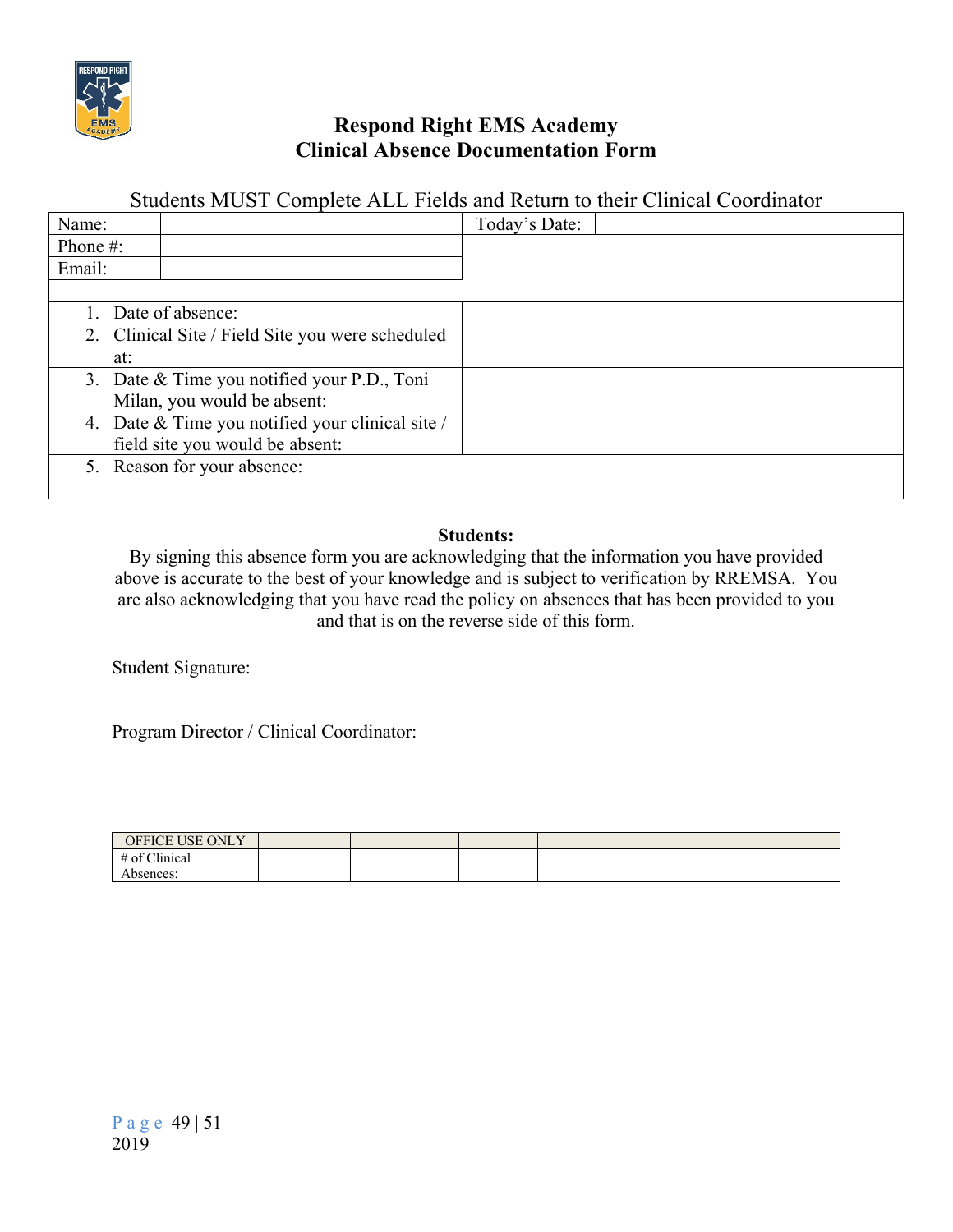## Paramedic Students:

## **Sick Days / Absences**

- You will be allowed a total of 2 sick days for the duration of the program. Upon your 3rd sick day, you will be suspended for 2 weeks from clinicals. More than 3 sick days will result in expulsion from the Paramedic Program, at the discretion of the clinical coordinator.
- You must call the Clinical Coordinator and the clinical / field site as soon as possible to notify them of your absence.
- You must complete the 'Clinical Absence Form' the following day and turn it in to the Program Director.
- If you fail to turn paperwork in for a scheduled clinical, this will be considered an absence.

## **No Call No Show**

- A "No call, no show" will result in a suspension of 2 weeks of clinicals.
- You must complete the 'Clinical Absence Form' the following day and turn it in to the Program Director.
- This will result in losing the privilege of participating at that particular clinical site and a two-week suspension.
- Should this infraction occur more than once, the student will be expelled from the paramedic program at the discretion off the Program Director and Clinical Coordinator.

## **Leaving Early**

- If you need to leave a clinical site for any reason, you must contact the available staff at Respond Right EMS Academy. If after regular business hours, you must contact the Clinical Coordinator.
- You must complete the 'Clinical Absence Form' the following day and turn it in to the Program Director.
- Leaving early from a clinical site or failing to notify the clinical coordinator of leaving early will result in a suspension of 2 weeks and the student will have to repeat those hours and any skills performed.